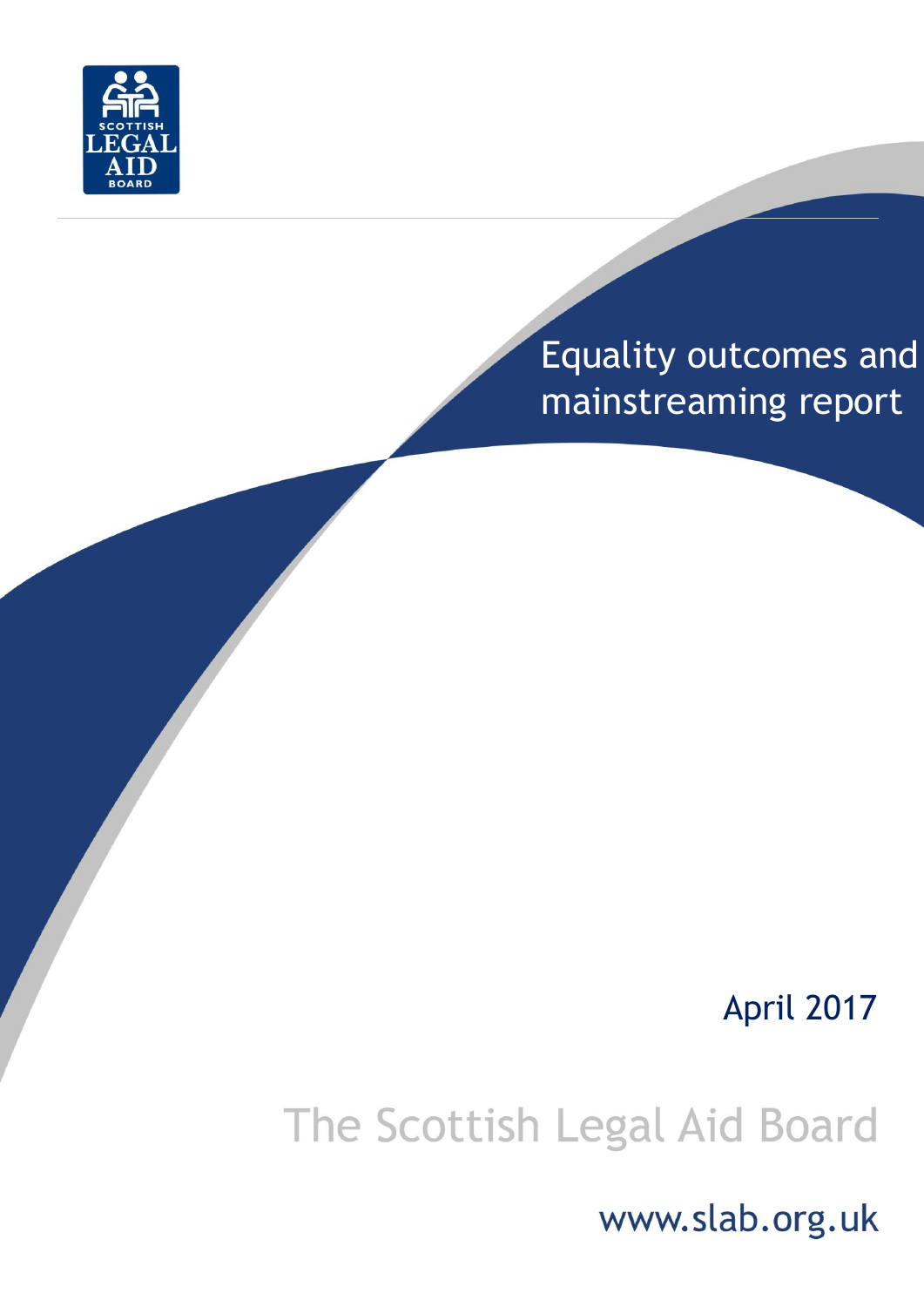# **Contents**

| Introduction to our equality outcomes and mainstreaming report4                                                                                                      |
|----------------------------------------------------------------------------------------------------------------------------------------------------------------------|
|                                                                                                                                                                      |
|                                                                                                                                                                      |
|                                                                                                                                                                      |
|                                                                                                                                                                      |
|                                                                                                                                                                      |
|                                                                                                                                                                      |
|                                                                                                                                                                      |
| Equality outcome 1: Our diverse workforce is aware and understands equality and diversity<br>and the impact of this in helping us manage and deliver our business 19 |
| Equality outcome 2: Minority ethnic people and disabled people experience equal access to                                                                            |
| Equality outcome 3: System users and legal aid applicants are aware of why we collect<br>equalities information and can conveniently disclose this information.  23  |
|                                                                                                                                                                      |
|                                                                                                                                                                      |
|                                                                                                                                                                      |
|                                                                                                                                                                      |
|                                                                                                                                                                      |
|                                                                                                                                                                      |
|                                                                                                                                                                      |
| Scottish National Standards for Information and Advice Providers 29                                                                                                  |
|                                                                                                                                                                      |
| Advising the Scottish Government and working with other partners on justice issues 30                                                                                |
|                                                                                                                                                                      |
|                                                                                                                                                                      |
|                                                                                                                                                                      |
|                                                                                                                                                                      |
|                                                                                                                                                                      |
|                                                                                                                                                                      |
|                                                                                                                                                                      |
|                                                                                                                                                                      |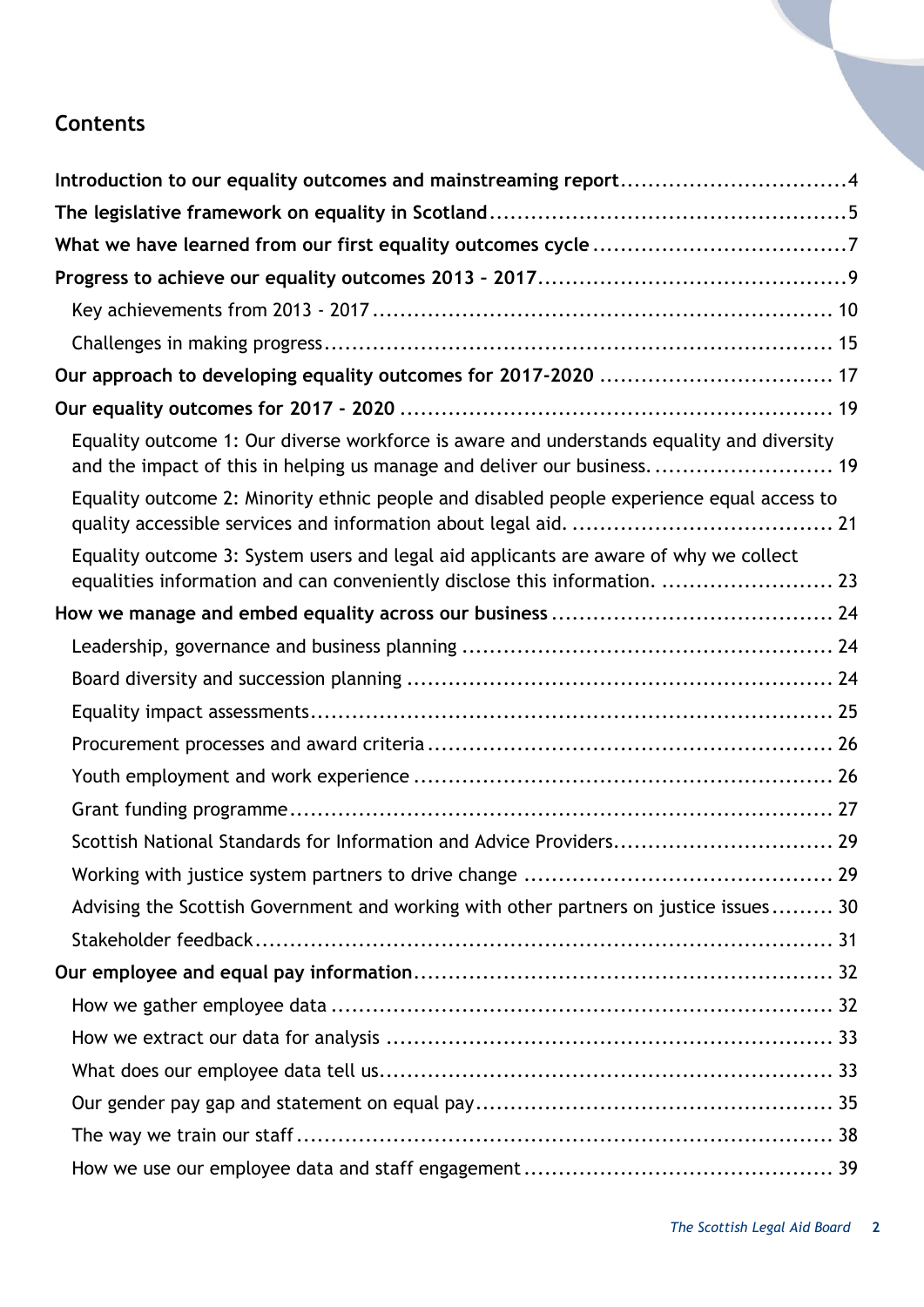| Appendix A. List of evidence reviewed to support our equality outcomes 2017 - 2020  43    |  |
|-------------------------------------------------------------------------------------------|--|
| Appendix B. Equality monitoring of protected characteristics 2014-15 and 2015-16 top line |  |
|                                                                                           |  |

#### **Contacts**

For more information on our equalities work please contact Louise Baggott, Corporate Policy Officer (Equalities): Telephone - (0131) 240 1981 Email - [baggottlo@slab.org.uk](mailto:baggottlo@slab.org.uk)



For information on accessing this report in an alternative format please contact our communications office: Telephone: 0131 226 7061 Email: [communications@slab.org.uk](mailto:communications@slab.org.uk)

Please note that our website uses the BrowseAloud assistive software to add speech, reading and translation support tools to our online content.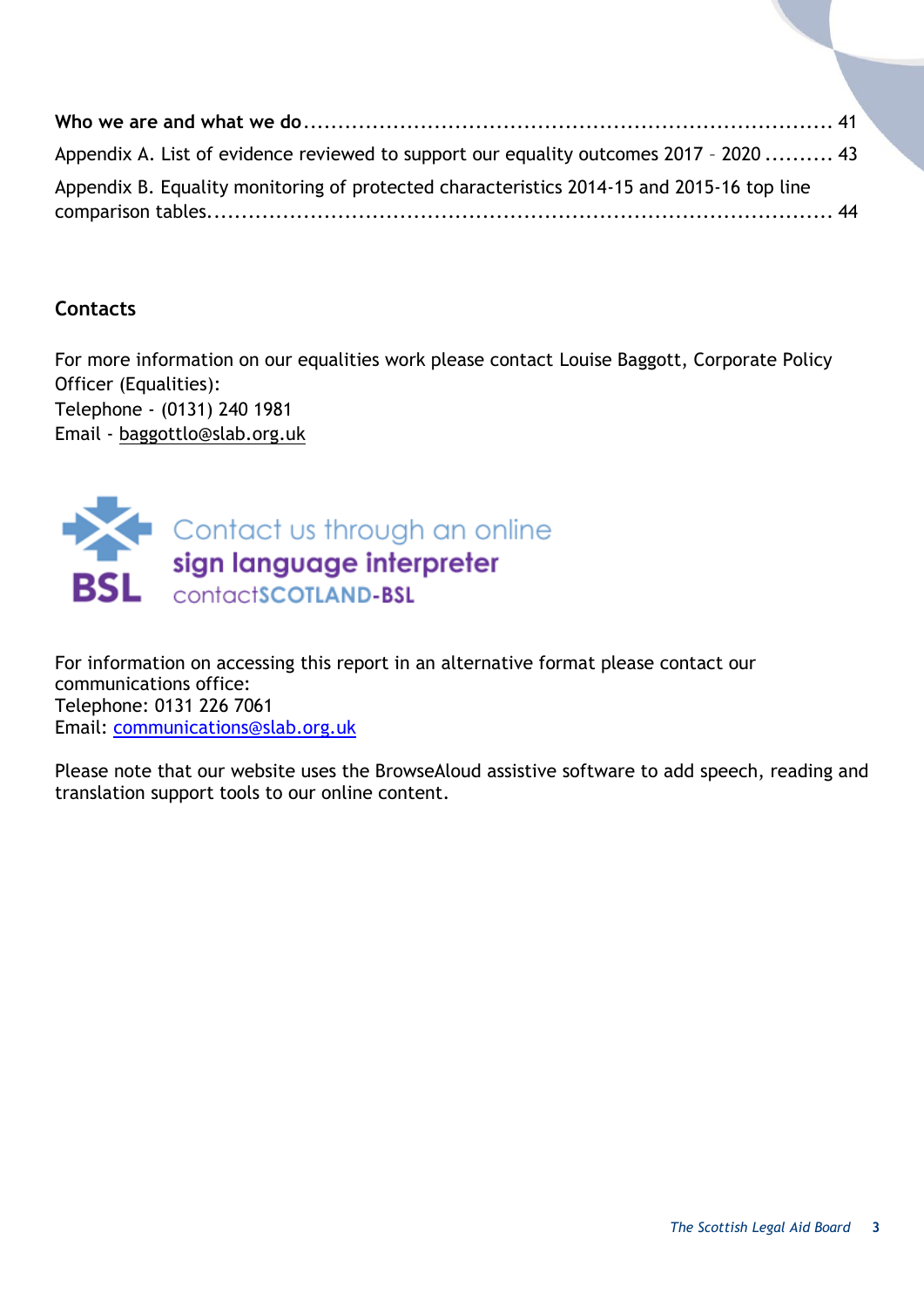#### <span id="page-3-0"></span>**Introduction to our equality outcomes and mainstreaming report**

We are pleased to introduce our second equality outcomes and mainstreaming report, and our first such report as Scottish Legal Aid Board Chair and Chief Executive. This report brings us to the end of our first equality outcomes cycle and has given us the opportunity to reflect on what we've achieved, and how we can build the lessons we have learned into the next cycle. More importantly the report gives us the opportunity to show our continued commitment to mainstream equality across the full range of our functions.

Over the past outcomes cycle we have further developed the governance of our equalities work which is now monitored by our leadership team including one of our Board members.

We continue to value and invest in research with external stakeholders and through engagement with our workforce. Through this involvement we can say that our stakeholders tell us we treat them fairly and there are no significant equality issues. During 2016 we began engaging with staff on mental health in the workplace through the See Me in Work programme (See Me Scotland). The interest from our employees has exceeded our expectations and we are grateful to those who have openly shared their experiences with us. It's clear that our employee support services, including occupational health provision and through the Human Resources team, is invaluable to those who experience mental ill health. However, there are also clear areas for improvement around training, awareness raising and supporting general mental wellbeing. This will continue to be one of our key priorities over our next outcomes cycle.

Our strategic focus for the next three years is on our continuous improvement as an organisation and to ensure positive outcomes are delivered to those seeking and accessing legal assistance. This is reflected in our equality outcomes 2017 – 2020 with a focus on improving our communications (including our website), embedding equality in the delivery of digital services and improving the evidence we gather about the suppliers and users of legal assistance. Looking ahead we have also decided to work to a three year equality outcomes cycle to match our corporate planning cycle and strengthen the link between our strategic and equality priorities.

We are pleased with our progress against our equality outcomes and look forward to working hard to progress our revised outcomes for 2017-2020.

efalare

Toti Cannot

**Ray Macfarlane Colin Lancaster Chair Chief Executive**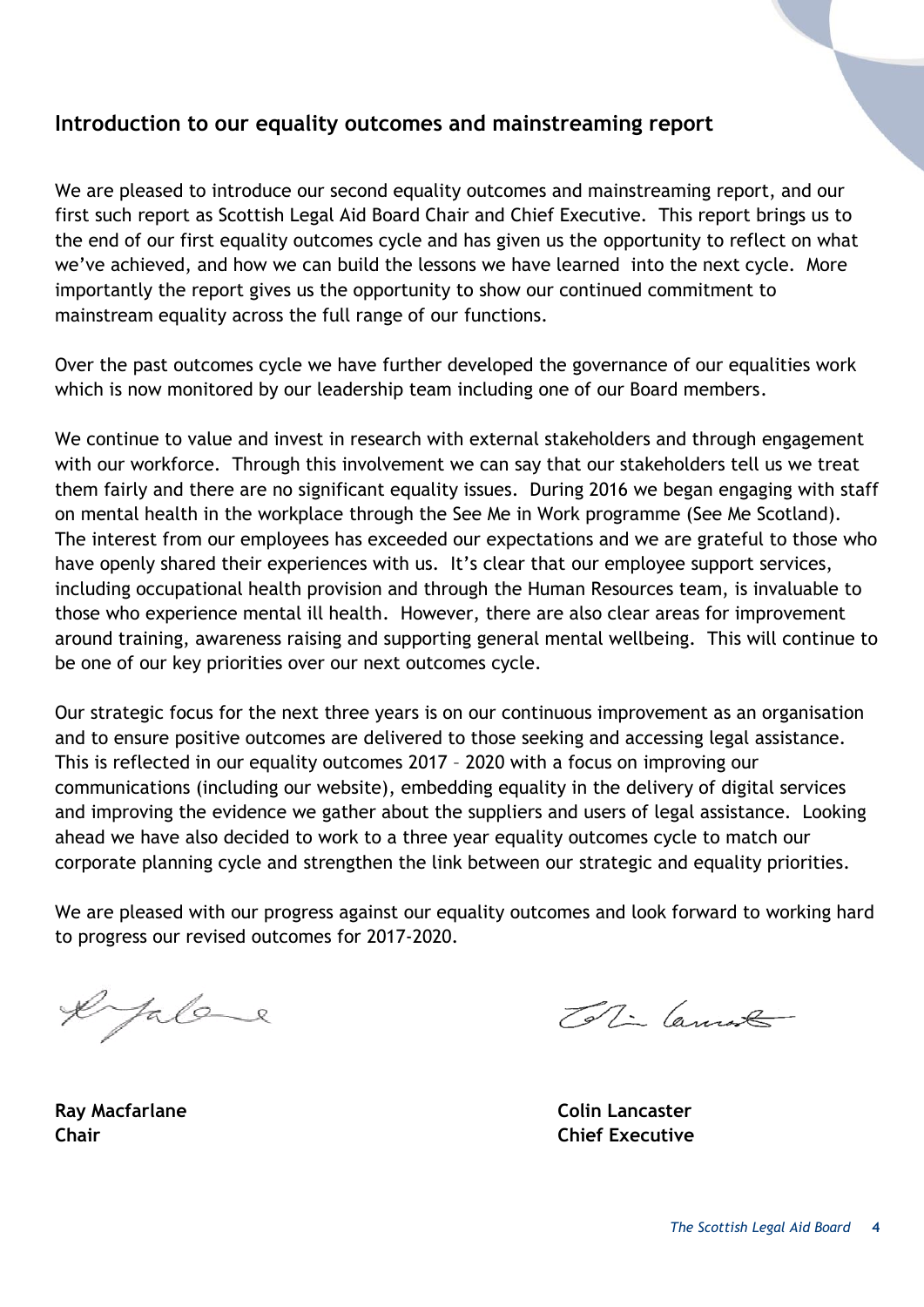# <span id="page-4-0"></span>**The legislative framework on equality in Scotland**

The Equality Act 2010 introduced a new public sector equality duty (PSED) which requires public authorities like the Scottish Legal Aid Board, in the exercise of their functions, to have due regard to the need to:

- eliminate unlawful discrimination, harassment and victimisation and other prohibited conduct
- advance equality of opportunity between people who share a relevant protected characteristic and those who do not, and
- foster good relations between people who share a protected characteristic and those who do not.

In Scotland, the Equality Act 2010 (Specific Duties) (Scotland) Regulations 2012 are designed to help public authorities meet the general duty. The regulations provide a clear planning and reporting framework and are supplemented by non-statutory guidance published by the Equality and Human Rights Commission (EHRC).

The specific duties require us to:

- report on mainstreaming the equality duty
- publish equality outcomes and report progress
- assess and review policies and practices
- gather and use employee information
- use information on members or board members gathered by Scottish Ministers
- publish gender pay gap information
- publish statements on equal pay
- consider award criteria and conditions in relation to public procurement
- publish in a manner that is accessible.

#### **New information we are reporting in 2017**

This report will include our second equal pay statement. Our first equal pay statement in 2013 covered our policy on equal pay and information on occupational segregation among our employees between men and women. For 2017 this will also cover:

- people who are disabled and people who are not
- people who fall into minority racial groups and people who do not.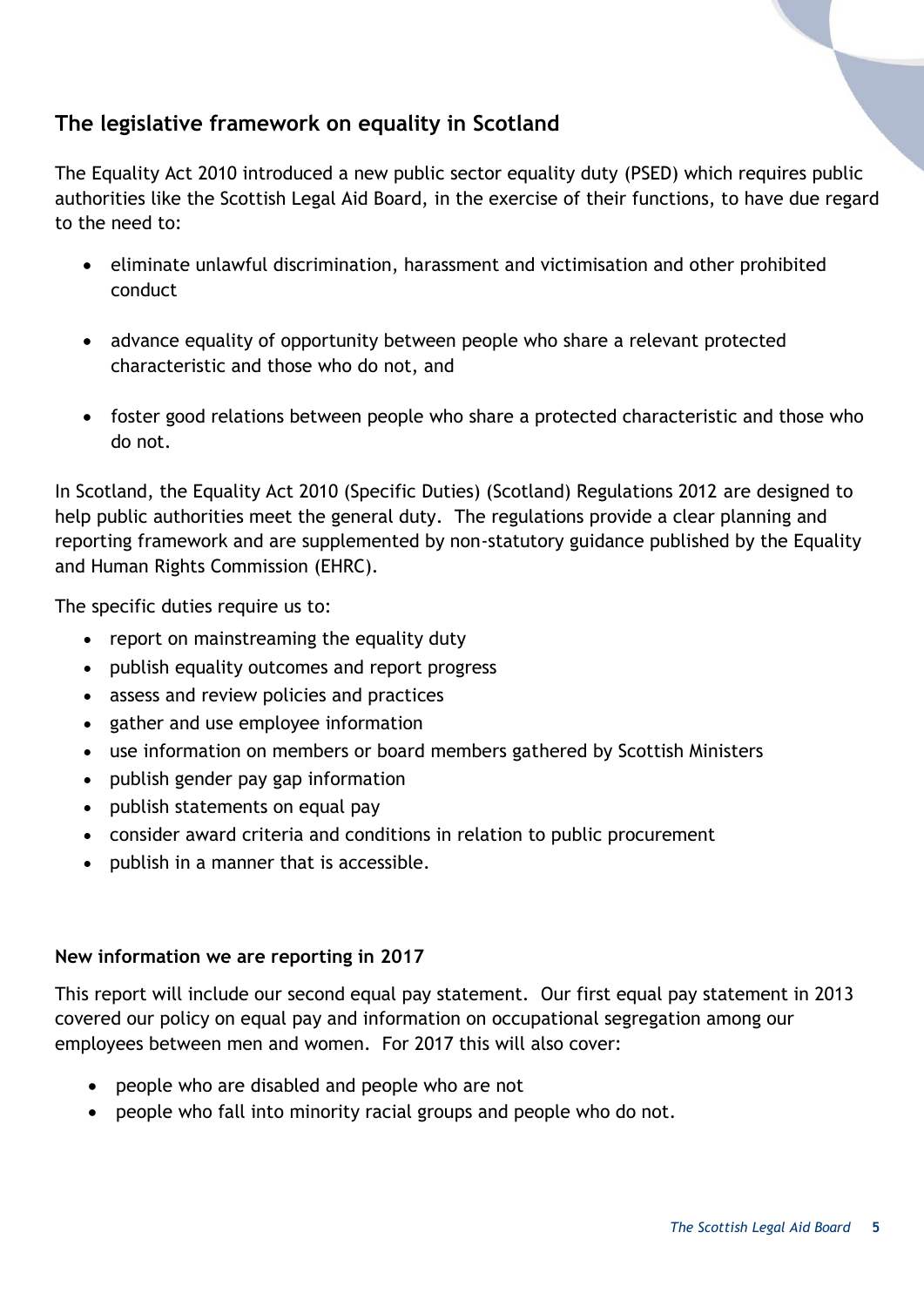Changes to the specific duties since 2012 mean we are now required to report information about our Board members. This includes:

- the number of men and of women who have been Board members of the authority during the period covered by the report, and
- how we will take steps towards there being diversity amongst our Board members so far as relevant protected characteristics are concerned.

#### **Our reporting history under the specific duties**

In April 2013 SLAB published a set of equality outcomes to achieve by April 2017. We also published information on the composition of our workforce and how we embed equalities in our day to day work. This information was updated in our April 2015 report which also covered the progress we'd made against our equality outcomes.

This report provides a final update on our original equality outcomes 2013 – 2017 and introduces our revised equality outcomes for April 2017 – April 2020.

We highlight how we continue to mainstream equality into our core business processes, and provide an update on how we gather and use workforce equality data. An update on equal pay and our equal pay statement is also included.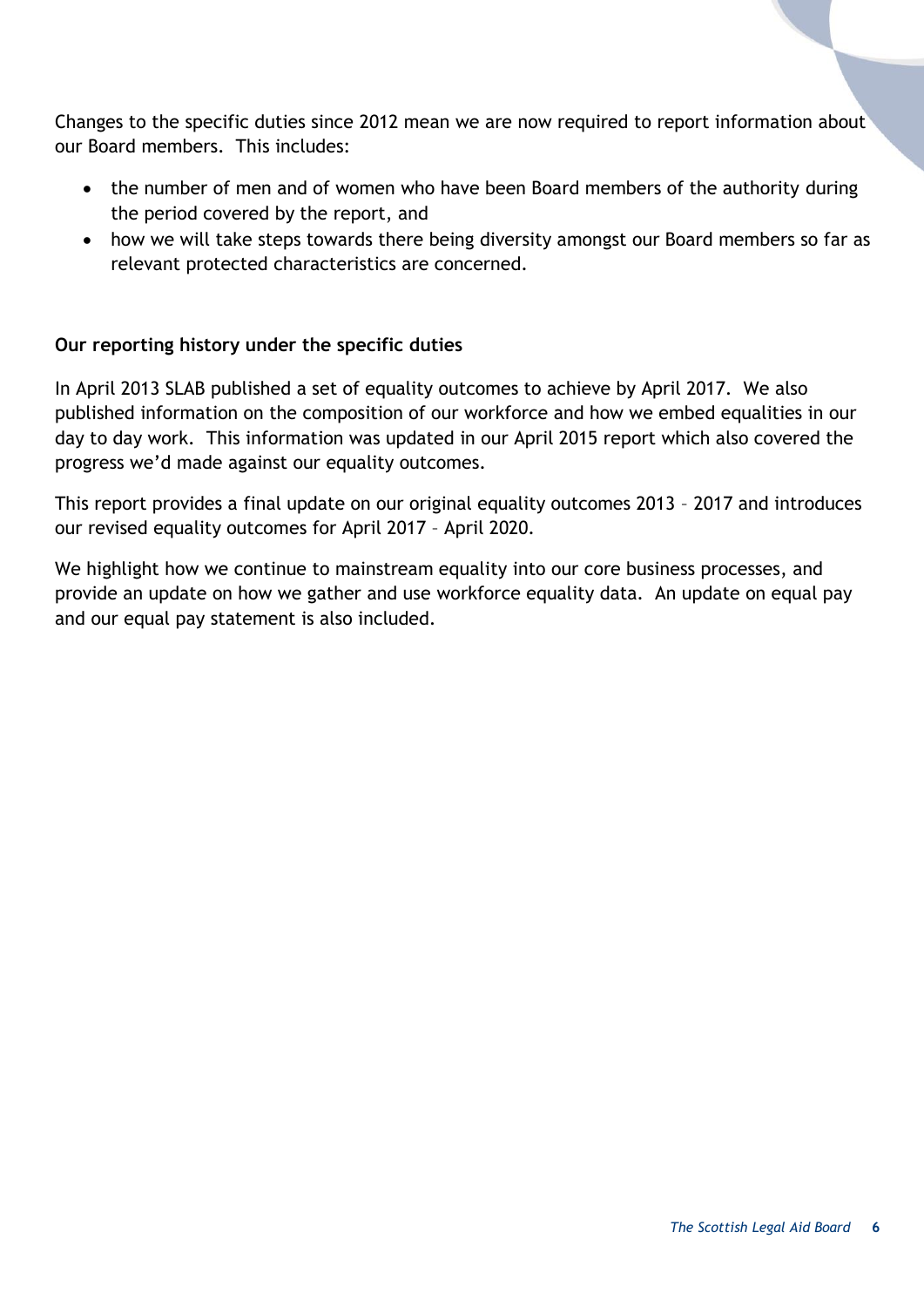# <span id="page-6-0"></span>**What we have learned from our first equality outcomes cycle**

Our equality outcomes (2013-2017) were underpinned by an equalities work plan detailing timescales, resources and suggested measures to enable us to demonstrate progress and impact. The work plan was regularly reviewed over the outcomes cycle to take into account competing corporate priorities and necessary changes in scope.

Progress on the delivery of the 2013-2017 equalities work plan has been good overall, but not all the planned work has been achieved. As part of our review of our equality outcomes we have taken the opportunity to reflect on what we can learn from the last four years and the improvements we can make in planning and delivering our equalities priorities. These are summarised in the table below.

|                                          | Lessons learned and improvements for the next equality outcomes cycle                                                                                                                                                                                                                                                                                                                                                                                             |
|------------------------------------------|-------------------------------------------------------------------------------------------------------------------------------------------------------------------------------------------------------------------------------------------------------------------------------------------------------------------------------------------------------------------------------------------------------------------------------------------------------------------|
| Link to corporate                        | Our equality outcomes and corporate planning cycles were not                                                                                                                                                                                                                                                                                                                                                                                                      |
| planning and priorities                  | previously aligned. We have taken the opportunity to match our<br>equality outcomes cycle to our corporate planning cycle of three<br>years from April 2017. This helps us to set equality outcomes in line<br>with corporate outcomes and associated activity.                                                                                                                                                                                                   |
| Embed activity in<br>relevant strategies | In reviewing our equality outcomes we have worked with managers<br>across the business to make connections between their upcoming<br>priorities and our equality outcomes. This includes consulting with<br>those responsible for key strategies on communication, ICT and<br>digital services and our workforce.                                                                                                                                                 |
| Improved reporting on<br>progress        | Embedding equality work in key strategies and linking to<br>departmental priorities will enable streamlined progress reporting<br>through Director's established business plan reporting. Our previous<br>approach resulted in our equalities work plan being an extra layer<br>on top of managers' other priorities which did not encourage<br>ownership. Our revised approach should overcome this barrier and<br>result in a more efficient reporting process. |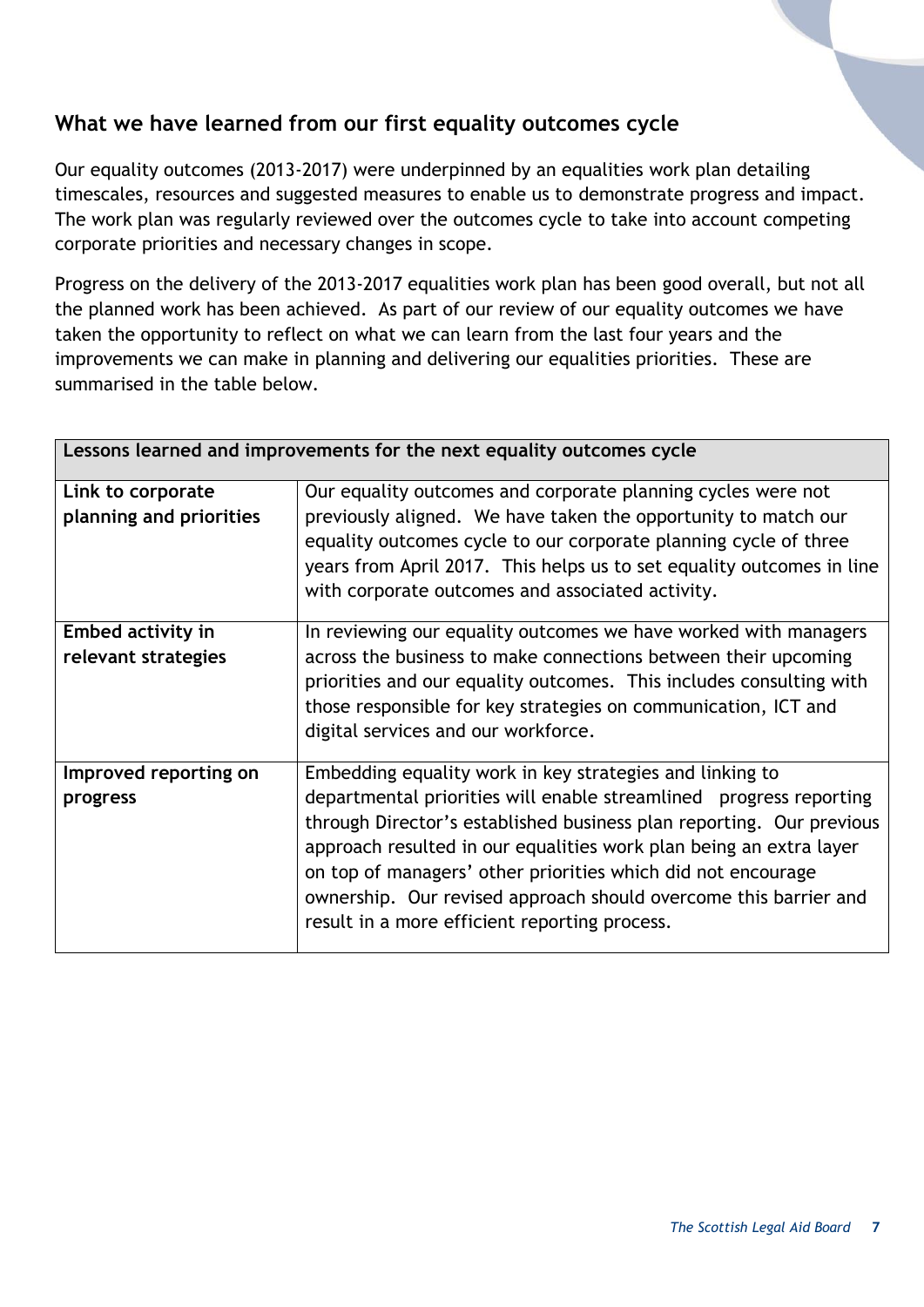| Lessons learned and improvements for the next equality outcomes cycle (continued) |                                                                                                                                                                                                                                                                                                                                                                                                                                                                                                                                        |  |
|-----------------------------------------------------------------------------------|----------------------------------------------------------------------------------------------------------------------------------------------------------------------------------------------------------------------------------------------------------------------------------------------------------------------------------------------------------------------------------------------------------------------------------------------------------------------------------------------------------------------------------------|--|
| Our outcomes need to be                                                           | For 2013-2017 our equality outcomes applied to all protected                                                                                                                                                                                                                                                                                                                                                                                                                                                                           |  |
| focused, within our remit                                                         | characteristics and were broad in scope. In some areas we could                                                                                                                                                                                                                                                                                                                                                                                                                                                                        |  |
| and evidence based.                                                               | have focussed activity to ensure impact on specific equality groups.                                                                                                                                                                                                                                                                                                                                                                                                                                                                   |  |
|                                                                                   | For example, all the planned activity under equality Outcome 4 was<br>completed but was scaled back to reflect our remit and our<br>capacity to influence the way solicitors deliver their business. We<br>have limited levers within the current system to do this and those<br>we do have (e.g. Criminal code of practice, peer review systems)<br>help us to monitor and report on how equality and diversity issues<br>are met in specific cases or by firms. They do not lend themselves<br>to the delivery of equality outcomes. |  |
|                                                                                   | In this next outcomes cycle we have focussed on our role and remit                                                                                                                                                                                                                                                                                                                                                                                                                                                                     |  |
|                                                                                   | where we are more able to deliver results.                                                                                                                                                                                                                                                                                                                                                                                                                                                                                             |  |
| Our outcomes should be                                                            | We need to be realistic about the resource we have to deliver work                                                                                                                                                                                                                                                                                                                                                                                                                                                                     |  |
| ambitious but                                                                     | under our equality outcomes as well as other priorities. We                                                                                                                                                                                                                                                                                                                                                                                                                                                                            |  |
| achievable.                                                                       | anticipate a reduction in the number of planned activities which                                                                                                                                                                                                                                                                                                                                                                                                                                                                       |  |
|                                                                                   | will be focused on areas that evidence tells us will have most                                                                                                                                                                                                                                                                                                                                                                                                                                                                         |  |
|                                                                                   | impact. We also need to build in capacity to respond to changes in                                                                                                                                                                                                                                                                                                                                                                                                                                                                     |  |
|                                                                                   | priorities driven externally or revealed through ongoing customer<br>engagement.                                                                                                                                                                                                                                                                                                                                                                                                                                                       |  |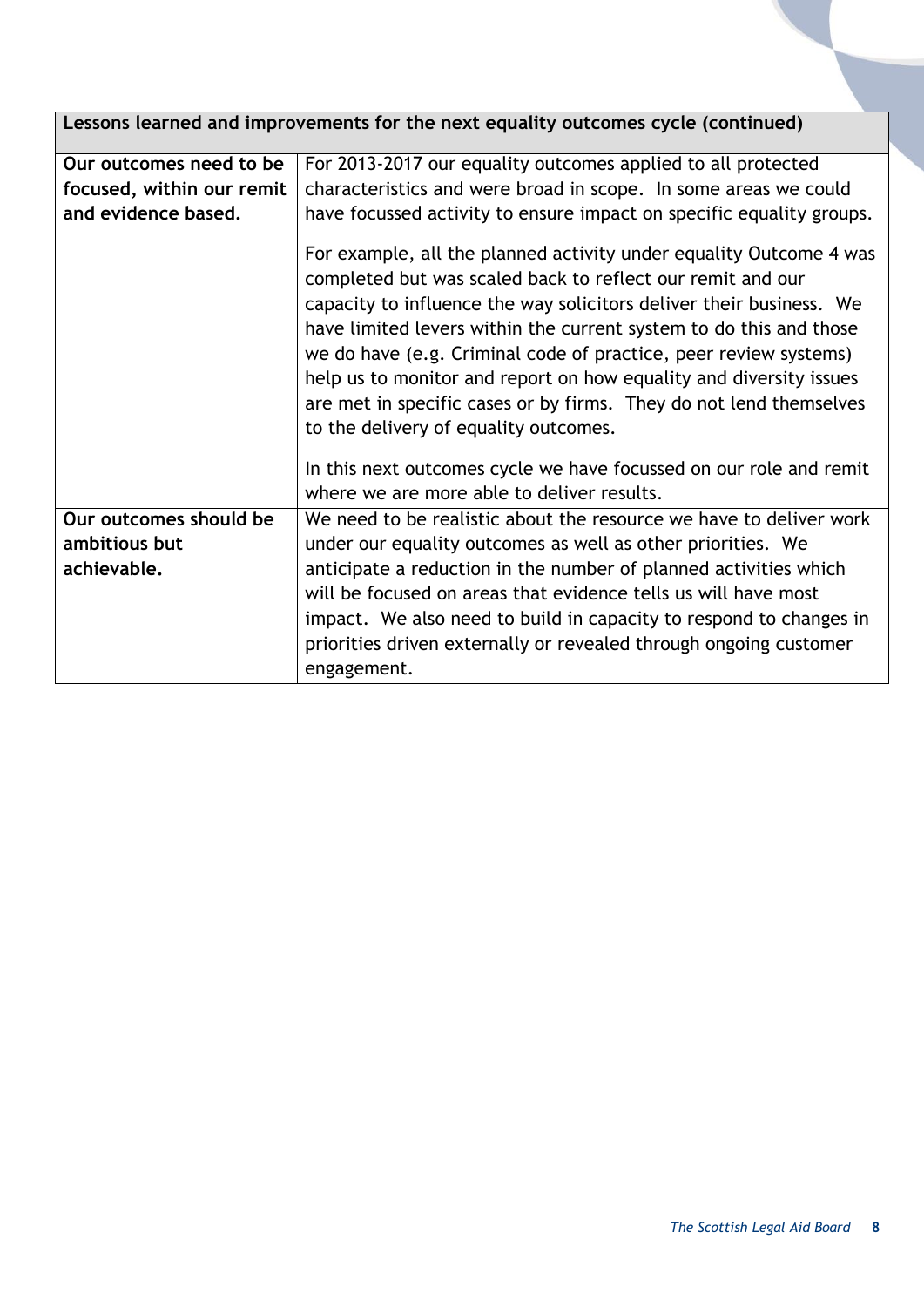### <span id="page-8-0"></span>**Progress to achieve our equality outcomes 2013 – 2017**

The equality outcomes we set in April 2013 were based on evidence and were finalised in consultation with employees, our previous Equalities Project Board, Board members and external equality organisations. Our outcomes applied to all relevant protected characteristics. Our equality outcomes 2013 – 2017 were:

**Equality outcome 1: People, irrespective of their equality characteristics, have equal access to appropriate information that helps them in accessing legal assistance in a timely manner**

**Equality outcome 2: Our diverse workforce is aware and understands equalities and diversity and the impact of this in helping us manage and deliver our business.**

**Equality outcome 3: People who apply for legal assistance are aware of why we collect equalities information and can conveniently disclose this information.**

**Equality outcome 4: Those who deliver legal assistance are aware and understand equalities and diversity and the impact on the accessibility of legal assistance**

The aims of the general equality duty were supported by these outcomes as follows:

- eliminate unlawful discrimination, harassment and victimisation supported by equality outcomes 1, 2, 3 and 4
- advance equality of opportunity between people who share a protected characteristic and those who do not – supported by equality outcomes 1, 2 and 4
- foster good relations between people who share a protected characteristic and those who do not – supported by equality outcome 2.

Our equalities work plan to progress these equality outcomes set out 97 key milestones to be achieved. This was an ambitious programme of work given our size of organisation and resource. We think our progress against our equality outcomes has been good and the overall delivery of the 97 milestones can be summarised as follows:

- 48 milestones now complete
- 25 milestone are ongoing and mainly relate to employee awareness raising
- 24 milestone were put 'on hold' for consideration under our next outcomes cycle.

A key challenge for the future is the ongoing reporting and embedding of completed activity so that it continues to have impact. We will do this through revisions to business plan updates to ensure progress continues to be reported and tracked by managers and Directors.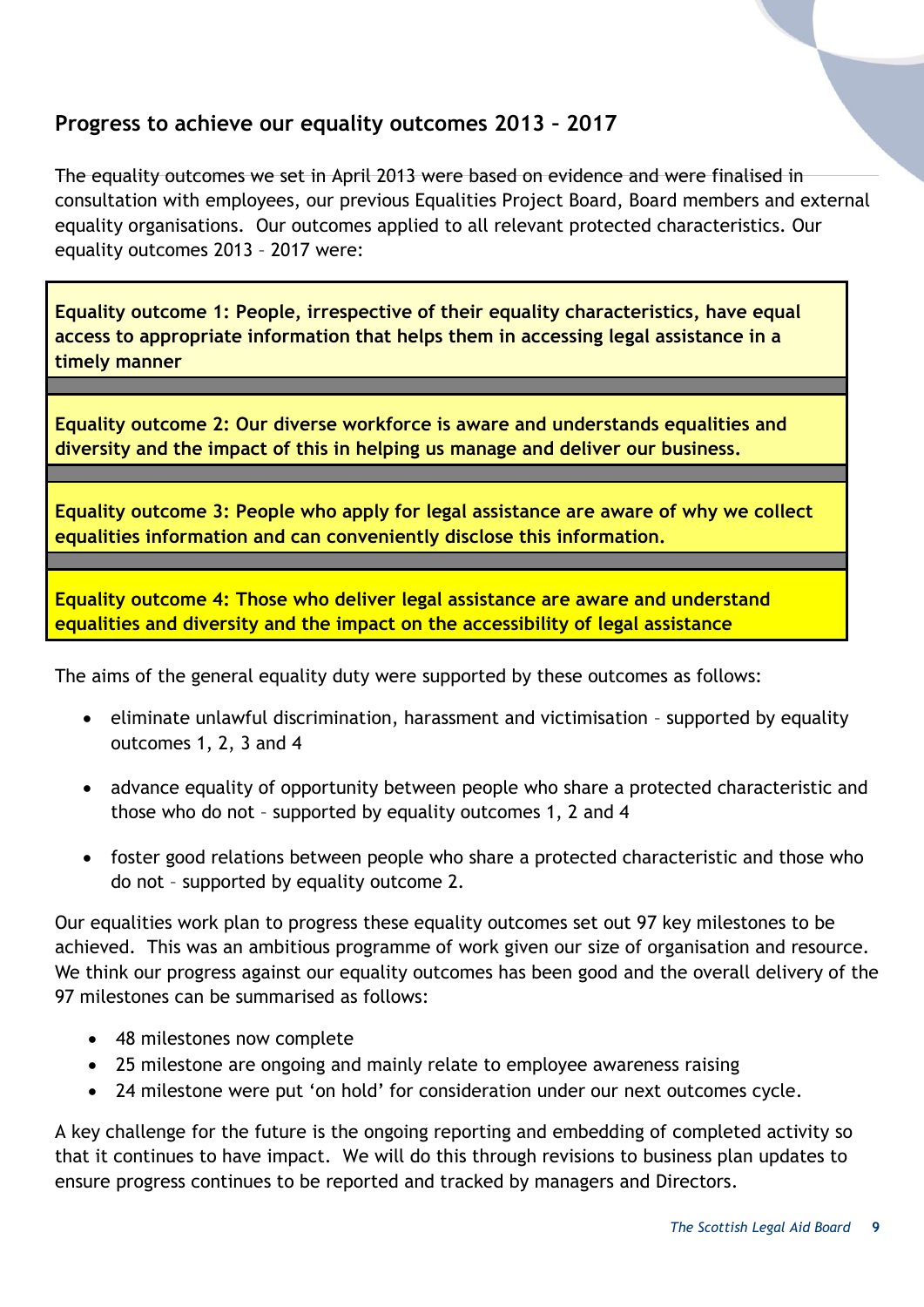#### <span id="page-9-0"></span>**Key achievements from 2013 - 2017**

Much of the work we have completed over this first outcomes cycle has helped us to establish our baseline for future work and take steps towards long term change. We believe the work we have done has had impact, however we have found it difficult to directly measure this.

#### **Mental health at work**

We have been working in partnership with See Me Scotland to help us engage with our employees as part of the See Me in Work programme. We have completed Stage 2 of the programme - 'engage and make a commitment' which involves all employees undertaking an online Mental Health Check survey. We worked with See Me Scotland to add open ended questions to the survey so that employees could tell us more about their experiences.

A total of 228 employees (64% response rate) completed the mental health check survey. See Me Scotland were very positive about the level of engagement shown by our employees. Our Chief Executive led the communication about this research and encouraged our workforce to have their say.

| <b>Green light</b>               |                                                                                                                                                                                                                                                                                                                                     |
|----------------------------------|-------------------------------------------------------------------------------------------------------------------------------------------------------------------------------------------------------------------------------------------------------------------------------------------------------------------------------------|
| <b>Return to work</b>            | Very positive responses about support to return to work and formal                                                                                                                                                                                                                                                                  |
|                                  | support in place for staff experiencing mental health problems.                                                                                                                                                                                                                                                                     |
| <b>Amber light</b>               |                                                                                                                                                                                                                                                                                                                                     |
| Recruitment                      | Low awareness of our recruitment processes being fair and inclusive                                                                                                                                                                                                                                                                 |
| In work/ organisation<br>culture | Work needed to encourage an open culture, improve consistency in<br>approach, provide access to general information on mental health and<br>awareness raising, ensure signposting and transparency around support<br>and reasonable adjustments, and impact on teams or colleagues of<br>people affected by mental health problems. |
| <b>Red light</b>                 |                                                                                                                                                                                                                                                                                                                                     |
| <b>Staff training needs</b>      | 89% of respondents had not received training on mental health in the                                                                                                                                                                                                                                                                |
|                                  | last 3 years                                                                                                                                                                                                                                                                                                                        |

The See Me Report traffic light areas for improvement can be summarised as follows:

Our Equalities Steering Group were keen to work with employees to better understand and hear their views on the steps we could take to address the key issues highlighted by the survey; specifically training or awareness raising and improving our culture. To do this we commissioned an external researcher to help us with this next phase of work.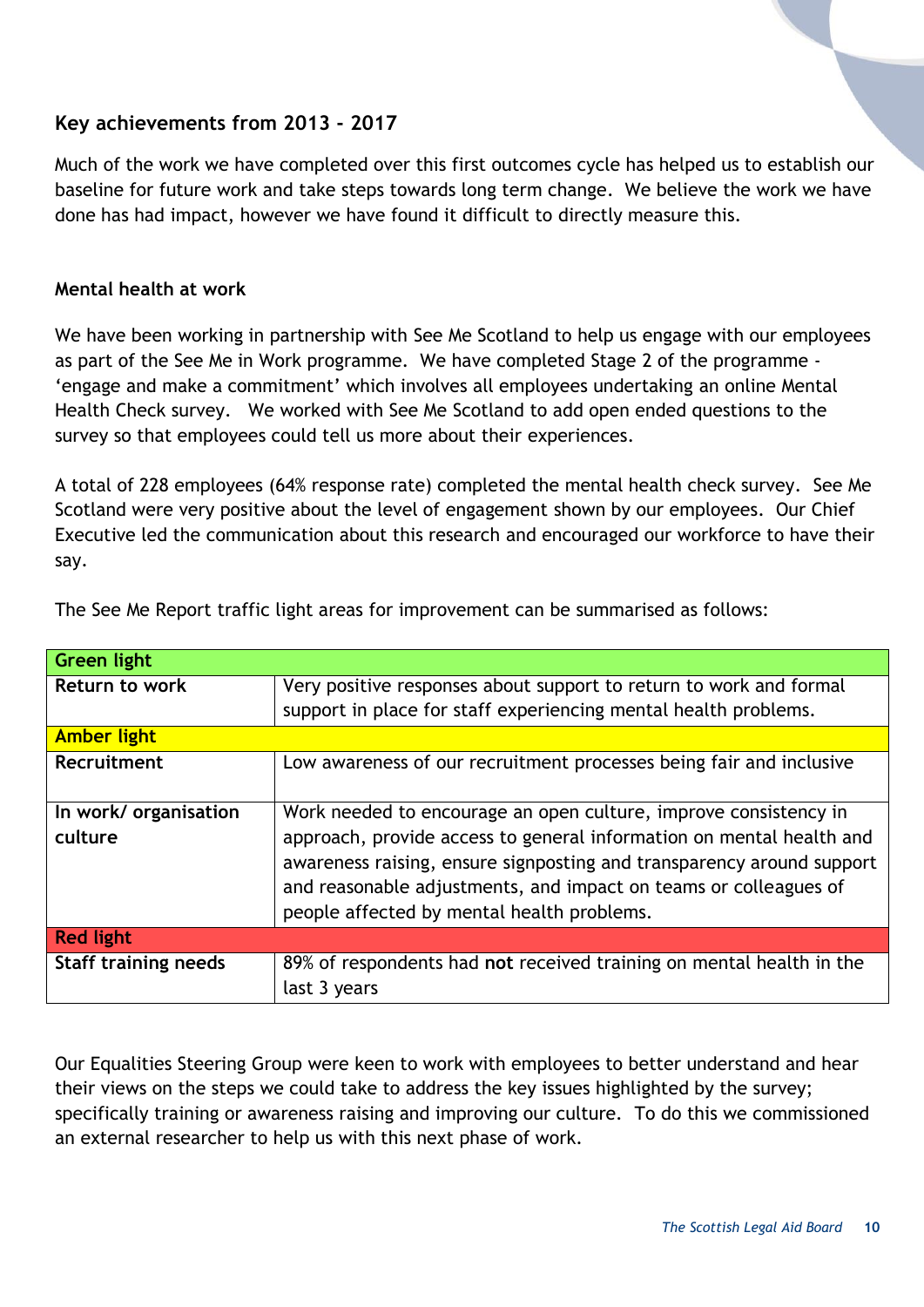A total of 24 employees self nominated to take part in focus groups and 1-2-1 in depth interviews. The results from this research supported the findings from the survey and have provided us with invaluable evidence on which to develop our action plan; work that will take place during our next outcomes cycle. See Me Scotland has been very supportive of our approach and we will continue to work with them to develop our action plan.

Our employees have been very open and honest about their experiences of mental health at work. We greatly appreciate this and their interest in continuing to work together to improve our approach to mental health at work. Some individuals are also willing to share their experience with our wider workforce to encourage a more open culture about mental health. This research has also highlighted that our employees would welcome support and guidance on working with customers who experience mental health problems and we plan to include that in our action planning.

The success of this model of engagement will be used to inform future work with our employees. We consider that this approach, compared to setting a static staff consultancy group, will allow us to engage with employees on discrete projects and will lead to a wider range of people getting involved in a variety of work.

#### **Wider staff engagement**

In order to encourage an ongoing dialogue with our workforce we recently launched 'SLAB's Equality Challenge'; an online forum to raise awareness and share experiences, views and practice on equality issues. All employees are encouraged to ask a question or raise an issue through our staff intranet on any topic. This can be done anonymously if preferred. Since we launched this in February 2017 we have had nine queries which we are using to inform future articles. These articles also make reference to further information and resources including:

- learning opportunities and information available via our new Learning Management System
- internal guidance or policies
- external sources of information or support.

Due to the recent launch of SLAB's Equality Challenge this will continue as a workstream in our next outcomes cycle. We also hope this forum will direct and prioritise work in future outcomes cycles.

#### **Publishing public information in accessible formats**

Our core public leaflets about legal aid have been translated into British Sign Language (BSL). To reach a wider audience the videos also include audio and subtitles. We communicated the publication of the BSL videos through the Deaf Sector Partnership and were delighted to receive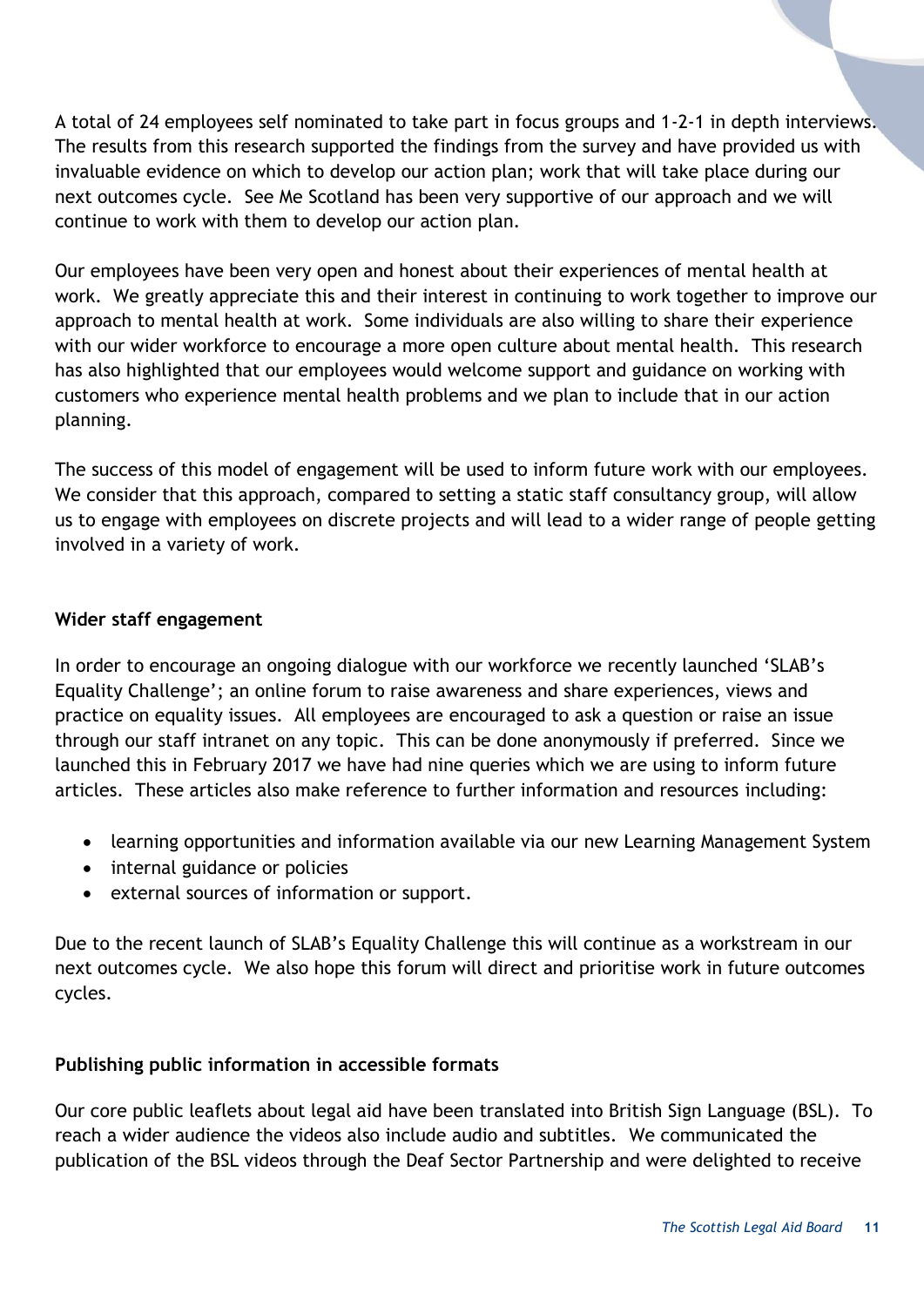positive feedback. For example, Scottish Council on Deafness told us "Well done to you all for getting this work done. Great progress!".

There are a series of videos for each area of legal aid (i.e. criminal, civil and children's legal assistance). These cover a variety of topics including general information about legal aid, how to find a solicitor, information for opponents in civil cases and other frequently asked questions. The most played videos have been in relation to Criminal legal aid (up to 98 plays) compared to children's legal assistance (up to 43 plays) and civil legal assistance (up to 20 plays).

We have also published an Easy Read version of our complaints process which was developed in collaboration with other criminal justice partners and with support from organisations representing people with disabilities.

#### **Equality information is reported through our Criminal Peer Review process**

All solicitors who are registered with SLAB to provide criminal legal assistance are subject to peer review under our Criminal Quality Assurance Scheme. We will be able to include analysis of equality data noted in the peer review process and share this in our Criminal Peer Review reports from 2016-17.

Input from our peer reviewers highlighted slight differences in approach to reviewing practice under equality and diversity. This was discussed during a training event in May 2016 to ensure consistency in marking across all reviewers. Equality will continue to be a feature of future training with the next event planned for May 2017.

#### **Accessibility audits of our offices are complete**

We have audited the accessibility of all our buildings. Thistle House, our main office in Edinburgh, was audited against an agreed audit template developed by the Scottish Courts and Tribunals Service. The Civil Legal Assistance Offices (CLAO) and Public Defence Solicitors Offices (PDSO) have been audited against the Law Society of Scotland access template as the appropriate benchmark for small frontline offices.

An example of the improvements we have made to date include:

- large, clear signage in place to direct to car parking
- accessible parking spaces moved (2 in total) to an improved location, with clear markings and improved signage
- new wireless bell at our front ramp entrance linked to Reception.

Long term improvements for Thistle House will continue as part of our Facilities Department's ongoing maintenance programme.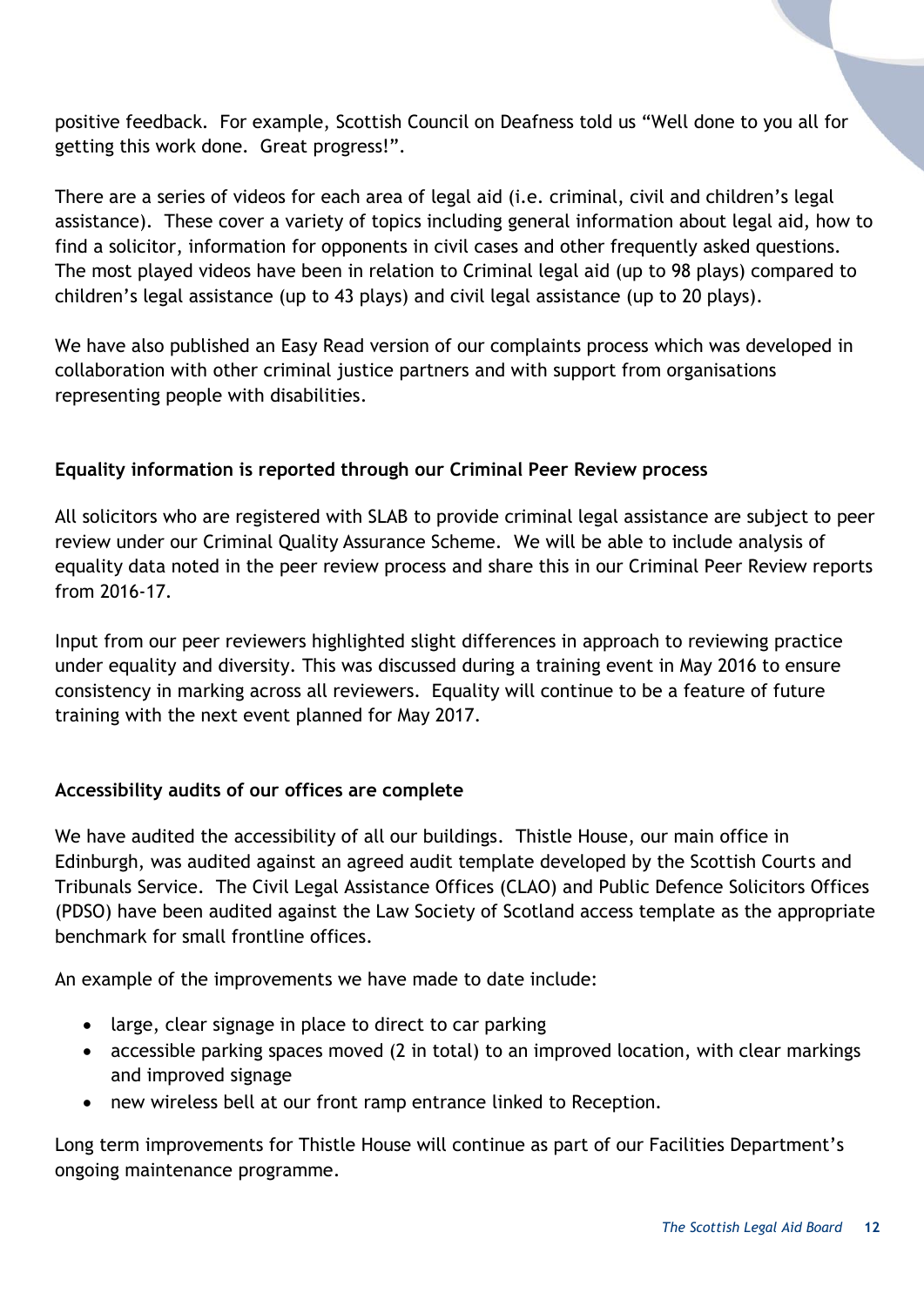We have used information from the audits to develop information about the accessibility of the Thistle House office on our website. This includes specific information on accessible parking and provides photographs of key entrances to assist people visiting our office. Work to improve accessibility of our Public Defence Solicitors' Offices (PDSO) and Civil Legal Assistance Offices (CLAO) premises, including information on our associated websites, has been slower due to other business pressures. This work will continue into our next outcomes cycle.

#### **Other work we have completed**

Other work we have completed under our equality outcomes 2013-17 is shown in the table below.

| Work completed under our equality outcomes 2013-17 |                                                                         |  |
|----------------------------------------------------|-------------------------------------------------------------------------|--|
| Information on the                                 | We have audited the accessibility information we hold on firms and      |  |
| accessibility of service                           | other service providers registered to deliver legal aid. This will form |  |
| providers registered to                            | part of regular data audits and we now request this information as      |  |
| deliver legal aid                                  | part of the registration process. The general public can see this       |  |
| (outcome 1)                                        | information when using our 'find a solicitor' feature on our website.   |  |
|                                                    | 36% of service providers supply this information (increase from 19%).   |  |
|                                                    | Please note that we rely on service providers to provide accurate and   |  |
|                                                    | up to date information.                                                 |  |
|                                                    |                                                                         |  |
| Employee equality data                             | We have changed our equality data monitoring questions for staff and    |  |
| monitoring                                         | in our recruitment process to match those used in the Scotland          |  |
| (outcome 2)                                        | Census 2011 and/ or in line with published good practice The            |  |
|                                                    | employee data section in this report provides further information.      |  |
| Inclusion of equality in                           | Our staff performance review process and Learning Management            |  |
| performance                                        | System are designed to incorporate "Skills for Success"; a core         |  |
| management criteria                                | competency framework which includes equality and diversity.             |  |
|                                                    | Further review will be subject to development of SLAB's people          |  |
| (outcome 2)                                        | strategy.                                                               |  |
|                                                    |                                                                         |  |
| <b>Equality data collection</b>                    | We reviewed the way grant funded projects collect equality data         |  |
| used by Grant Funded                               | from their service users. We will consider these findings in future     |  |
| projects                                           | projects as appropriate.                                                |  |
| (Outcome 4)                                        |                                                                         |  |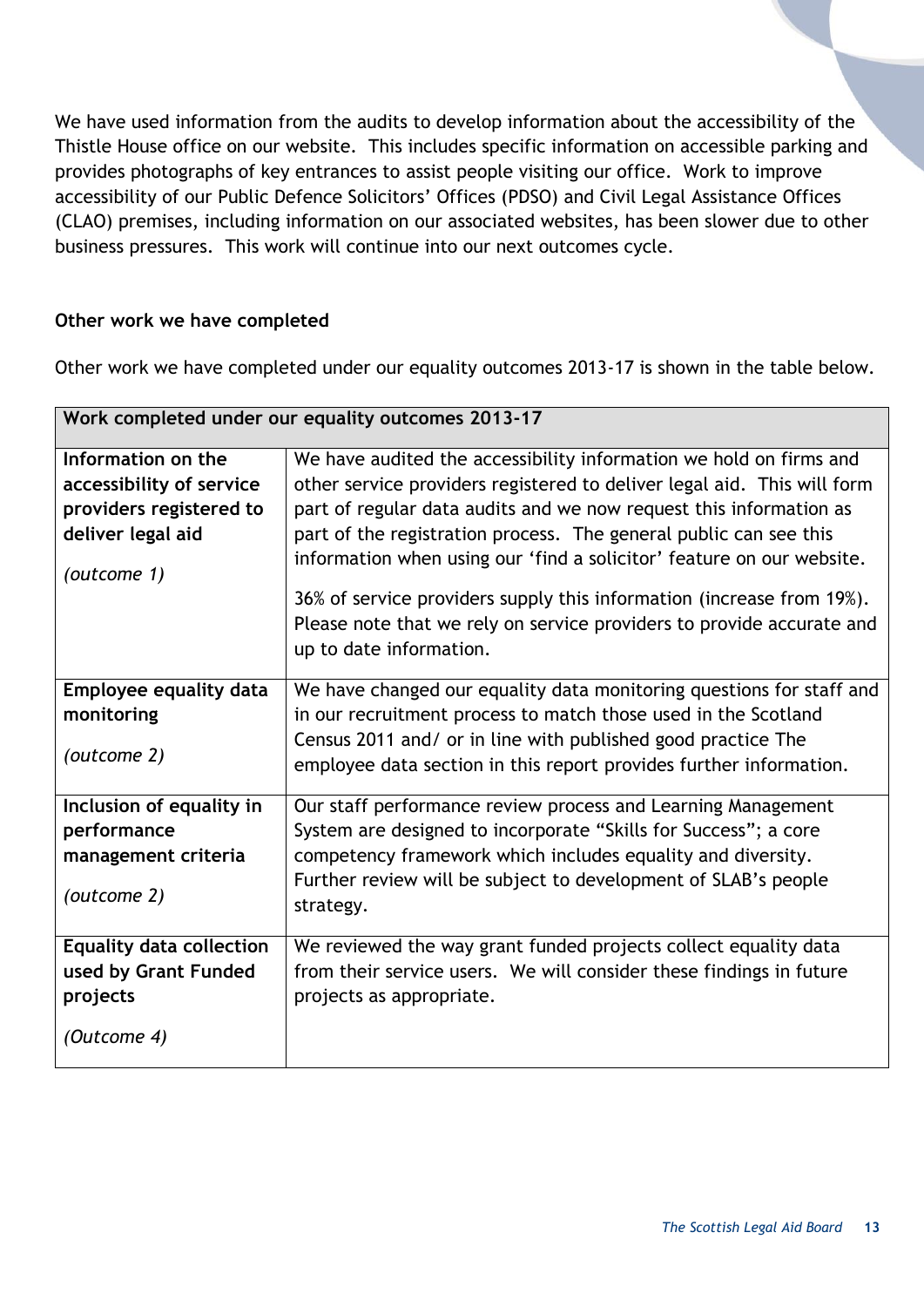*Work completed under our equality outcomes 2013-17 (continued)*

| Provide feedback on the      | SLAB responded to the public consultation on the standards in 2014.    |
|------------------------------|------------------------------------------------------------------------|
| Law Society of               | The standards reflect similar priorities to those outlined in our      |
| Scotland's (LSS) equality    | statutory duties as a public authority. We will continue to prioritise |
| standards and                | our statutory duties over compliance with the LSS equality standards   |
| implications for SLAB        | due to the additional layer of reporting/ monitoring that compliance   |
|                              | with both frameworks would require.                                    |
| (Outcome 4)                  |                                                                        |
| <b>Consider and share</b>    | SLAB's contribution to a final evaluation report on the stream 3       |
|                              |                                                                        |
| successful models of         | projects is complete. The Money Advice Service is expected to          |
| engagement and service       | publish this report during 2017.                                       |
| delivery as reported by      |                                                                        |
| grant funded stream 3        |                                                                        |
| projects                     |                                                                        |
|                              |                                                                        |
| (Outcome 4)                  |                                                                        |
| <b>Consider how the CLAO</b> |                                                                        |
|                              | This work was superseded by a full review of the CLAO service and      |
| service delivery model       | development of a new business plan which is now being progressed.      |
| could be used across         | Priorities for the service have been refreshed and CLAO will start     |
| <b>SLAB</b>                  | delivering to those priorities in 2017. A full equality impact         |
|                              | assessment will be published.                                          |
| (Outcome 4)                  |                                                                        |
|                              |                                                                        |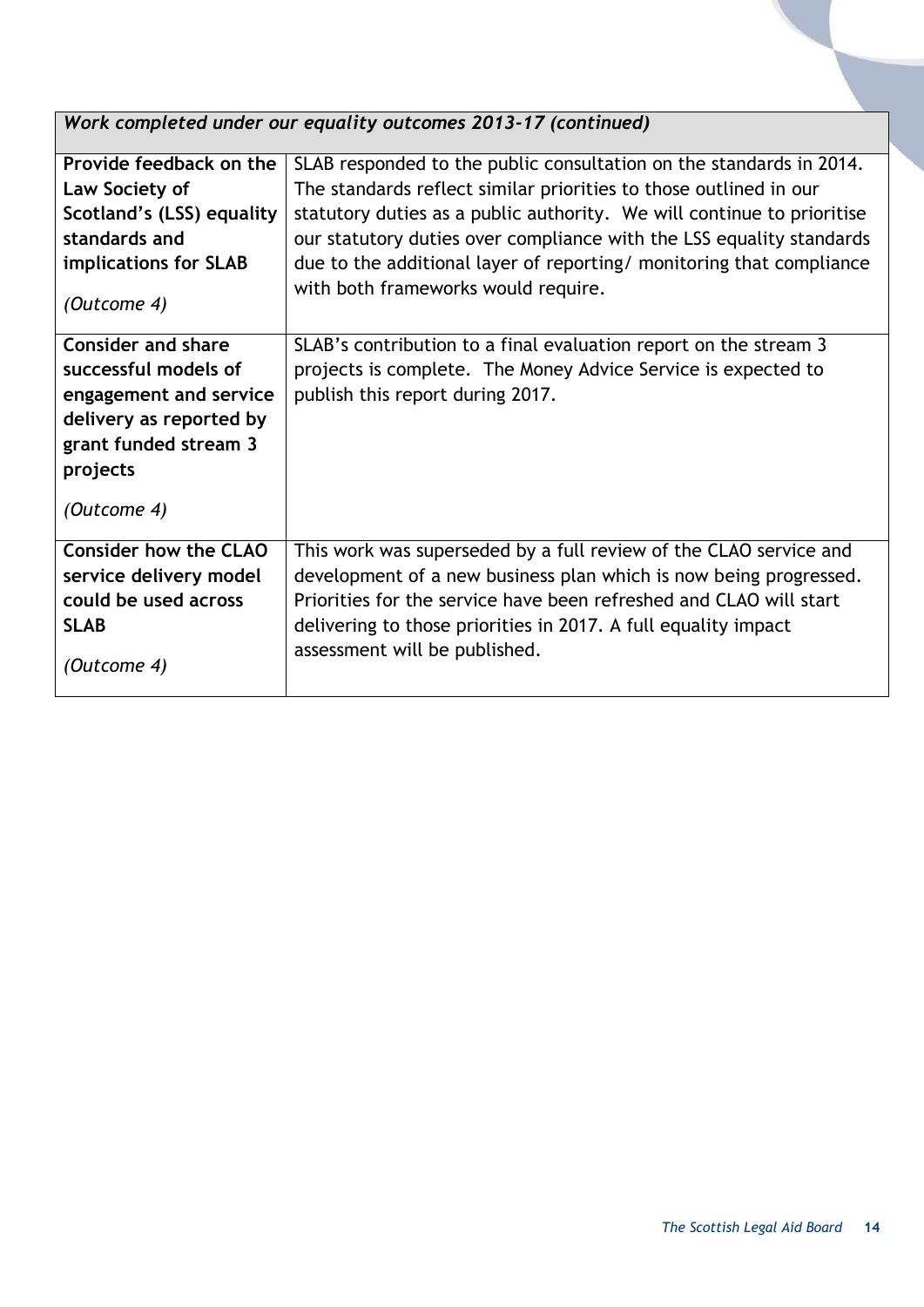#### <span id="page-14-0"></span>**Challenges in making progress**

There have been challenges in delivering our full equalities work plan, as outlined in the lessons learned section. Our approach to progressing activity which was planned for delivery during 2013-2017 can be summarised as follows:

- work that is ongoing
- work that has not progressed and will be replanned for the next outcomes cycle
- work that will be progressed under other mainstreamed projects.

| Work that is ongoing                                                                                   |                                                                                                                                                                                                                                                                                                                                                                                                                                                |
|--------------------------------------------------------------------------------------------------------|------------------------------------------------------------------------------------------------------------------------------------------------------------------------------------------------------------------------------------------------------------------------------------------------------------------------------------------------------------------------------------------------------------------------------------------------|
| <b>Review of template</b><br>letters                                                                   | We are currently reviewing and redrafting our customer letters. The<br>aim is to increase customer understanding through improved wording<br>(i.e. less jargon) and letter structure. We are consulting with<br>external organisations to help us make further improvements as<br>required. This will be a long term project over our next outcomes<br>cycle.                                                                                  |
| Legal Aid Handbook<br><b>Review</b>                                                                    | The scope of this activity has changed. The handbook is the main<br>source of information and guidance for firms registered to deliver<br>legal aid. A project is now in place to fully review how our customers<br>and SLAB use this resource. This will include consideration of both the<br>equality information contained in this resource and the accessibility of<br>the resource itself. This project will continue throughout 2017-18. |
| Development of<br>dedicated equality<br>materials/information<br>on making reasonable<br>adjustments   | We are developing resources for employees to ensure access to<br>information on the accessibility of the office they work in and other<br>relevant guidance e.g. how to use induction loops. We are also<br>developing dedicated materials for our Learning Management System.                                                                                                                                                                 |
| <b>Planning in response</b><br>to our access audits<br>and publishing<br>accessibility<br>information  | Gaps identified in the access audits are to be planned and prioritised<br>for our CLAO and PDSO offices within the restrictions of relevant lease<br>agreements. This will include information for customers or visitors.<br>We include questions on accessibility in our CLAO and PDSO client<br>surveys and there have been no significant issues raised.                                                                                    |
| <b>Develop dedicated</b><br>tools and materials to<br>support ongoing<br>equality awareness<br>raising | Some materials have been developed or communicated through our<br>employee intranet and new Learning Management System e.g. our<br>equality impact assessment toolkit and information on mental health.<br>It's important we continue to advertise new resources and updated<br>information as part of our approach to raising awareness and training<br>on equality issues.                                                                   |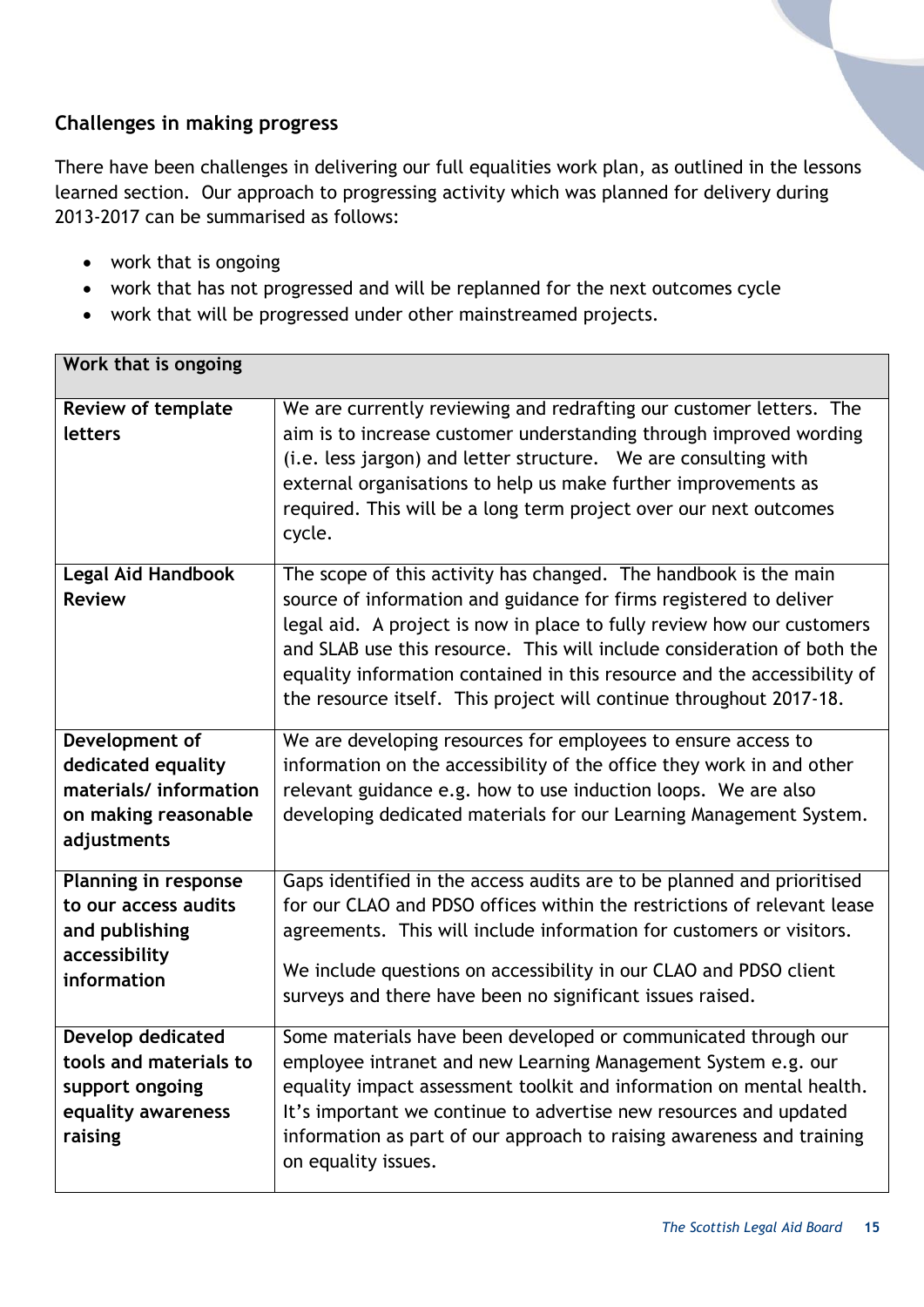|  | Work that has not progressed and will be replanned in our next outcomes cycle |
|--|-------------------------------------------------------------------------------|
|  |                                                                               |

 $\overline{\phantom{a}}$ 

| Deliver a programme                          | Thistle House reception team received awareness training and          |
|----------------------------------------------|-----------------------------------------------------------------------|
| of E&D awareness                             | discussed their experiences and further training needs. Approach for  |
| sessions for                                 | CLAO/ PDSO is to be identified by a new business manager and has not  |
| employees, prioritising                      | yet progressed due to other business pressures.                       |
| <b>Reception staff</b>                       |                                                                       |
| Review the use and                           | The role of equality champions and what that means within SLAB will   |
| impact of equality<br>champions              | be considered under the project on mental health at work.             |
| <b>Gathering equality</b>                    | We have completed useful work to review the different ways we         |
| data about our service                       | collect data. Any changes in data collection through our core systems |
| users                                        | will require significant resource from our Information Systems team   |
|                                              | and require robust project planning. This remains an important        |
|                                              | requirement for us to be able to monitor our customer journey,        |
|                                              | potential differences in outcomes and to be able to inform both our   |
|                                              | own impact assessments and any strategic changes to legal aid. This   |
|                                              | work will carry forward to our next outcomes cycle.                   |
| Work to be progressed under another project. |                                                                       |
| Develop a framework                          | On review, this work will be taken forward under our equality impact  |
| for the translation of                       | assessment review for 2017-18 (see the section on mainstreaming       |
| corporate documents                          | equality). It remains an important part of assessing target audience  |
| into alternative                             | needs when publishing information or guidance.                        |
| formats                                      |                                                                       |
| Recording and                                | This work will continue under our review of corporate governance.     |
| monitoring equality                          | This work stream will include updating guidance for employees who     |
| related complaints                           | log complaints and reporting internally on relevant complaints.       |
|                                              |                                                                       |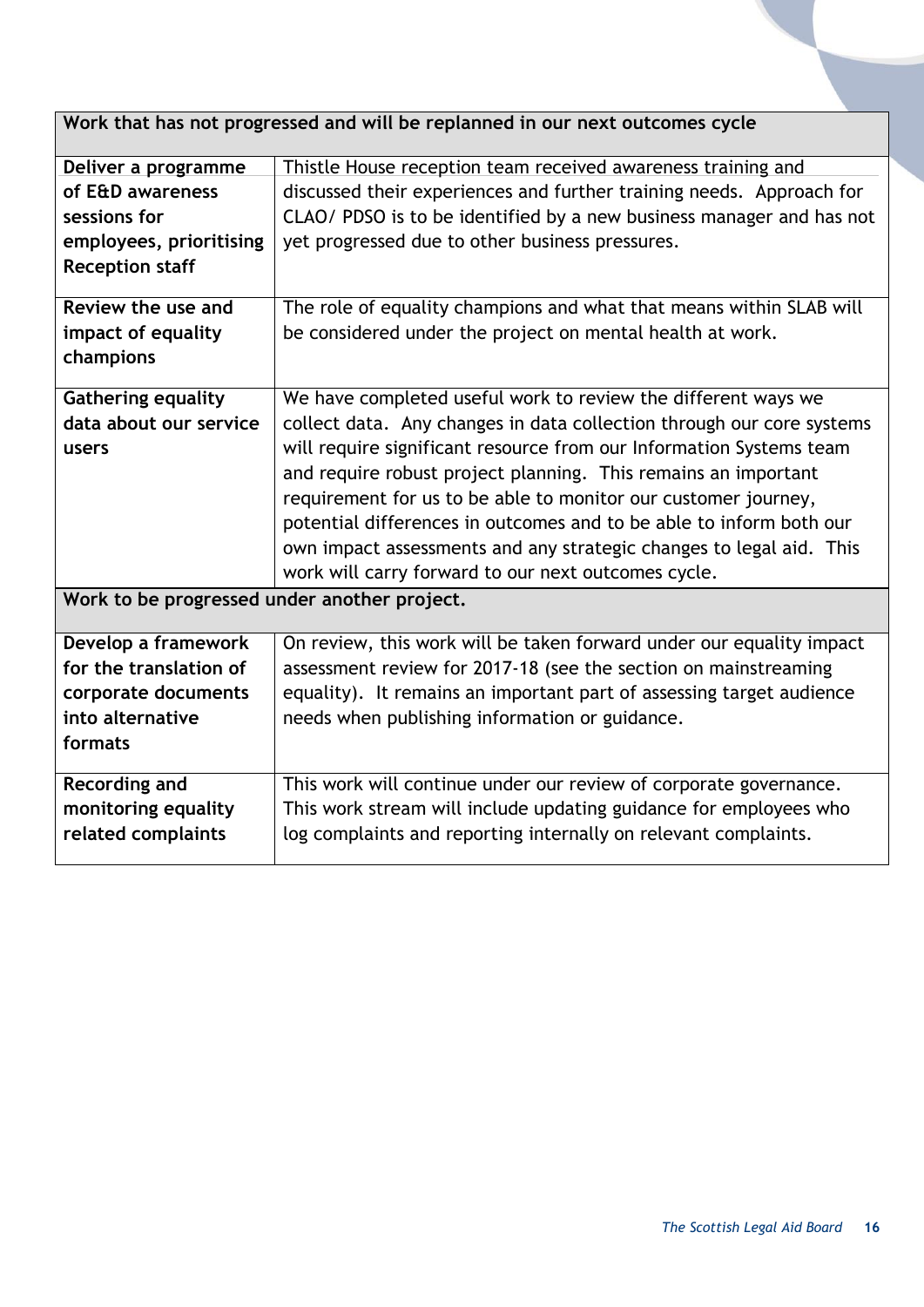# <span id="page-16-0"></span>**Our approach to developing equality outcomes for 2017-2020**

In line with good practice set out in the relevant EHRC guidance<sup>1</sup>, we have undertaken a series of steps as part of our process to revise our equality outcomes.

#### **Evidence review**

We have undertaken a review of evidence including:

- our own evidence: what we have found through stakeholder research and survey work
- evidence relating to the justice sector in Scotland: a review of published reports and research, and priorities that continue to be identified through our work with justice partners
- evidence relevant to SLAB as a public service provider and employer in Scotland: a review of published reports and research, and frameworks published by the Scottish Government.

A full list of the evidence that we have reviewed can be found in Appendix A.

Our review has led us to focus one of our equality outcomes on people with disabilities and minority ethnic people. This is supported by the evidence in two recent Scottish Government publications:

- 1. Race Equality Framework for Scotland<sup>2</sup>
- 2. A Fairer Scotland for Disabled People<sup>3</sup> Delivery Plan to 2021 for the United Nations Convention on the Rights of Persons with Disabilities.

#### **Critical review of our current outcomes and alignment with new strategic objectives**

An early stage in the review was to map our equality outcomes for 2013 – 2017 with the priorities in our next corporate planning cycle; those include streamlining what we currently do and improving customer experience. This focus, in addition to the evidence review, means that the core themes of our outcomes remain valid subject to a review of the scope and wording. We have also reduced the number of outcomes and plan to ensure the underpinning work is challenging yet achievable.

l

<sup>1</sup> EHRC non-statutory guidance for listed public authorities in Scotland: [https://www.equalityhumanrights.com/en/advice-and-guidance/guidance-scottish-public](https://www.equalityhumanrights.com/en/advice-and-guidance/guidance-scottish-public-authorities)[authorities](https://www.equalityhumanrights.com/en/advice-and-guidance/guidance-scottish-public-authorities)

<sup>2</sup> <http://www.gov.scot/Publications/2016/03/4084>

<sup>3</sup> <http://www.gov.scot/Publications/2016/12/3778>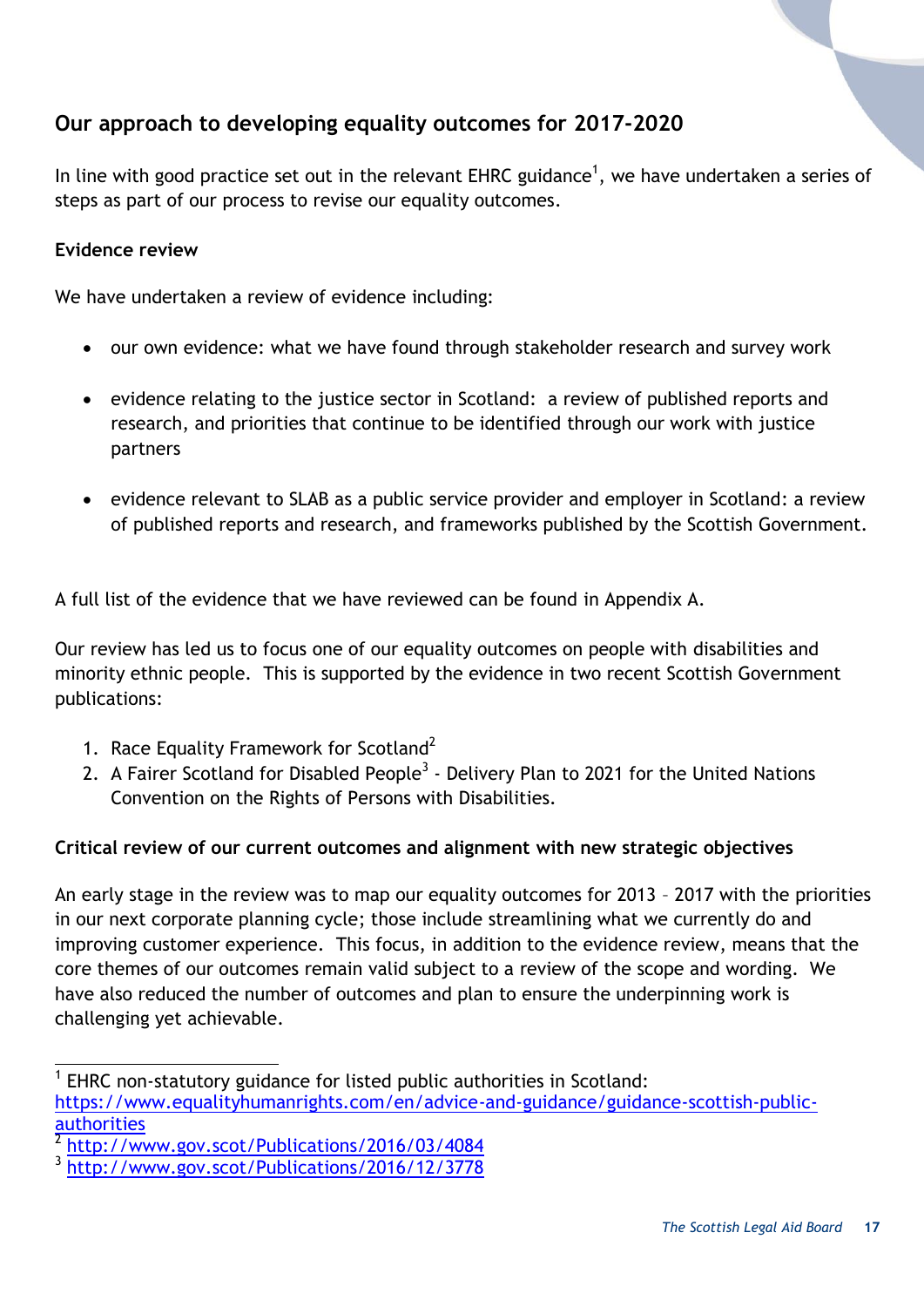#### **Internal stakeholder engagement**

On drafting our equality outcomes managers and Directors were invited to contribute through discussions about their key projects and priorities over the next three years. There have been ongoing discussions with key people responsible for developing SLAB's new corporate plan and performance framework to ensure the link between business priorities and equality.

A significant proportion of work to achieve our revised equality outcomes will be embedded within our new or updated People; Communications; and ICT and Digital Strategies, all of which are still in development. This will ensure that teams responsible for delivering those strategies will take ownership of planning, progressing and reporting on progress through their own governance structures.

Other activity is already planned (e.g. Legal Aid Handbook review) or has been identified as a priority by specific teams. Where the scope of some activity is still to be agreed (e.g. mental health at work) we will ensure that the resource to deliver this is robustly assessed and agreed.

Our new outcomes have been publicised to our workforce through IntraSLAB, our staff intranet.

#### **External stakeholder engagement**

Our draft equality outcomes and overview of activity to support these were published on our website in March 2017. We contacted a range of representative equality organisations to ask for their views, via a short survey, on the following points:

- the focus of our outcomes
- to advise of any sources of evidence that we should consider
- to offer the opportunity to work together on delivering our outcomes or specific activity.

This short consultation was important to reassure us that we are prioritising the right areas in the absence of significant SLAB specific evidence.

Three organisations responded through completion of the survey with all agreeing that our outcomes are focussed on the right areas. It was suggested that our activity, specifically under outcome 1 and 2, should include staff training and skills development to help achieve the outcomes.

No one suggested specific evidence to review and all organisations were willing to work with us in the delivery of our outcomes as appropriate which is much appreciated.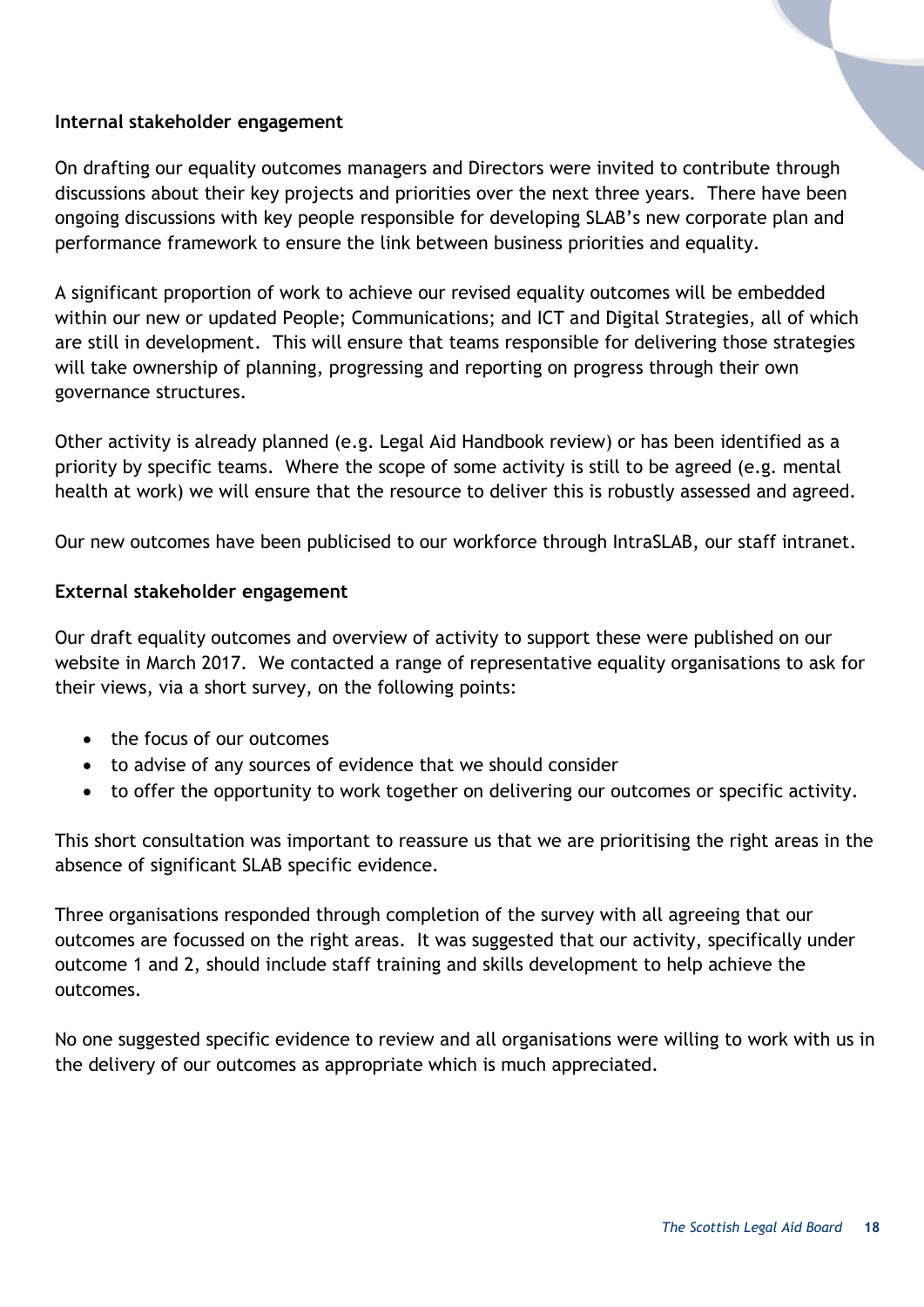## <span id="page-18-0"></span>**Our equality outcomes for 2017 - 2020**

Our three equality outcomes for 2017 – 2020 will support our strategic priorities and the three aims of the general duty. We have provided a high level overview of the activity that helps us achieve these outcomes. Where possible, we've indicated what success will look like and how we will measure the impact on equality groups.

<span id="page-18-1"></span>**Equality outcome 1: Our diverse workforce is aware and understands equality and diversity and the impact of this in helping us manage and deliver our business.**

**Relevant to all protected characteristics.**

Our employees' individual skills and experiences help us deliver a high quality service. We want to make sure SLAB has the right culture and capability to continue to do this. This equality outcome will be explicitly reflected in our People Strategy. Other specific workstreams to achieve this outcome include:

|                      | Mental health at work (See Me Scotland)                                                                                                                                                                                                                                                                                                                                         |
|----------------------|---------------------------------------------------------------------------------------------------------------------------------------------------------------------------------------------------------------------------------------------------------------------------------------------------------------------------------------------------------------------------------|
| <b>Evidence</b>      | Mental Health Check survey and focus groups: clear issues identified through<br>$\bullet$<br>employee engagement (focus groups and survey) in 2016<br>See me Scotland <sup>4</sup> state that 1 in 4 people are likely to experience a mental<br>$\bullet$<br>health problem in any one year. Low representation of people in workforce<br>declaring themselves to be disabled. |
| Who will<br>benefit? | Our employees: 1 in 3 employees who engaged with the mental health check<br>$\bullet$<br>survey told us they have experienced mental health problems                                                                                                                                                                                                                            |
|                      | Our customers: through improved employee knowledge and SLAB guidance.<br>$\bullet$                                                                                                                                                                                                                                                                                              |
| Activity             | Training and awareness raising on mental health issues<br>$\bullet$                                                                                                                                                                                                                                                                                                             |
|                      | Improved transparency on SLAB support available to employees experiencing<br>$\bullet$                                                                                                                                                                                                                                                                                          |
|                      | mental health problems, and support for colleagues                                                                                                                                                                                                                                                                                                                              |
|                      | Improved mental wellbeing for all employees                                                                                                                                                                                                                                                                                                                                     |
|                      | Engagement with employees to understand low disclosure under disability.                                                                                                                                                                                                                                                                                                        |
| <b>Measures</b>      | Revisit the mental health check survey (baseline set in 2016)<br>$\bullet$                                                                                                                                                                                                                                                                                                      |
|                      | Qualitative feedback from employees/ case studies<br>$\bullet$                                                                                                                                                                                                                                                                                                                  |
|                      | Workforce disclosure rates under disability                                                                                                                                                                                                                                                                                                                                     |
|                      | occupational health statistics<br>٠                                                                                                                                                                                                                                                                                                                                             |
|                      | staff survey.                                                                                                                                                                                                                                                                                                                                                                   |
| Owner                | Policy team (project management)                                                                                                                                                                                                                                                                                                                                                |
| <b>Duration</b>      | Years 1 -3                                                                                                                                                                                                                                                                                                                                                                      |

l 4 <https://www.seemescotland.org/stigma-discrimination/>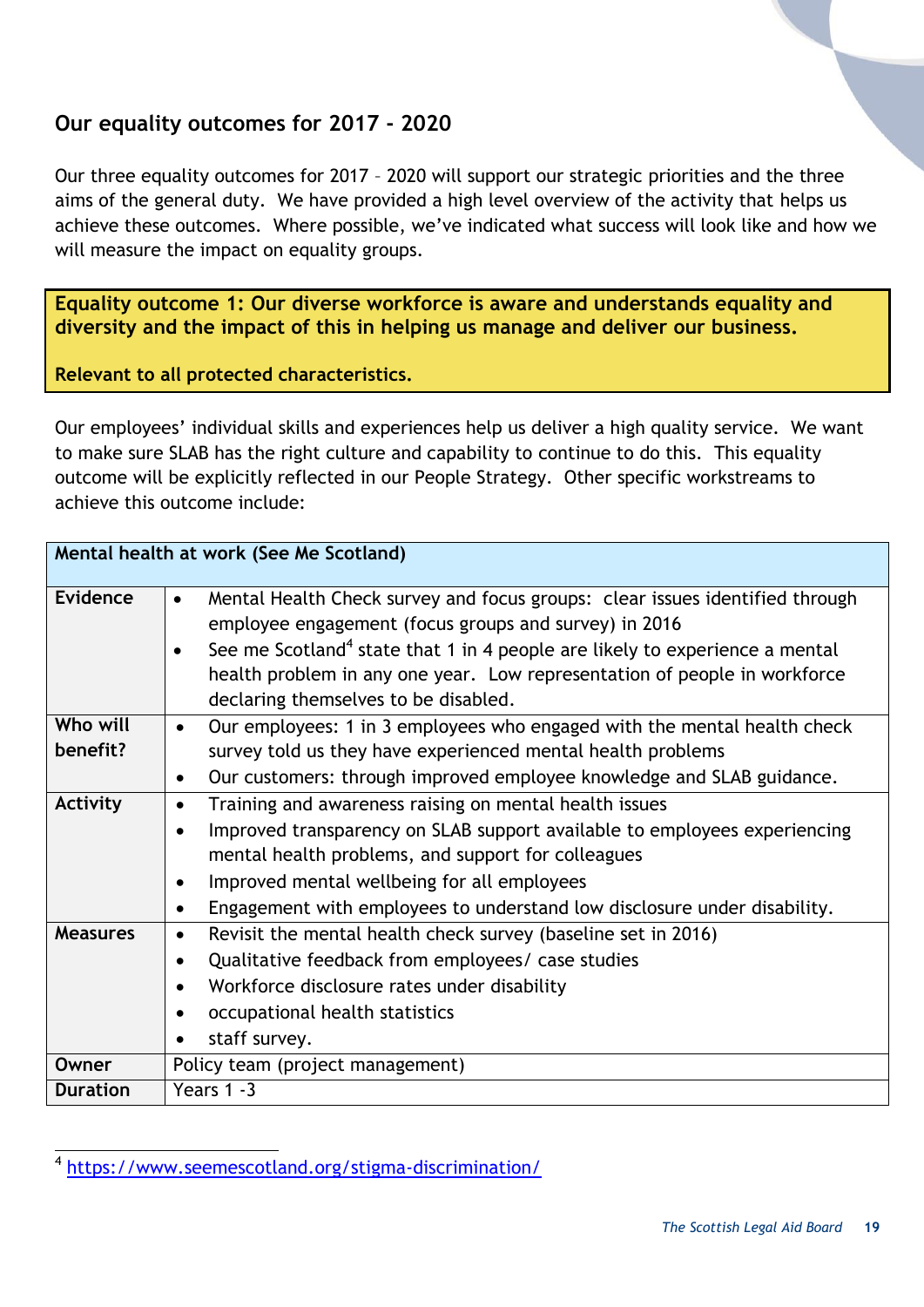Equality outcome 1 activity continued

|                 | Awareness raising on equality, diversity and inclusion                                                                                                    |
|-----------------|-----------------------------------------------------------------------------------------------------------------------------------------------------------|
| Evidence        | Cross justice work evidence that frontline staff awareness raising is important<br>$\bullet$<br>to enable access to services, specifically on disability. |
| Who will        | Our employees<br>$\bullet$                                                                                                                                |
| benefit?        | External people who engage with SLAB<br>$\bullet$                                                                                                         |
| Activity        | Regular IntraSLAB updates and articles on equality topics including national<br>$\bullet$<br>awareness days and SLAB priorities                           |
|                 | Improved signposting to information, guidance and learning about equality<br>practice                                                                     |
|                 | Develop and resource relevant information, training and guidance<br>$\bullet$                                                                             |
|                 | Incorporate equality and inviting in speakers to complement team training or<br>other corporate work.                                                     |
| <b>Measures</b> | Staff survey<br>$\bullet$                                                                                                                                 |
|                 | Monitoring of engagement with SLAB's Equality Challenge through queries or<br>$\bullet$<br>requests to post articles                                      |
|                 | stakeholder surveys (internal and external)<br>$\bullet$                                                                                                  |
|                 | Proxy measure to SLAB's customer service performance indicators.                                                                                          |
| Owner           | Corporate Policy Officer (Equalities) with support from Communication and Human                                                                           |
|                 | Resources.                                                                                                                                                |
| <b>Duration</b> | Years 1-3                                                                                                                                                 |

|                      | Information on reasonable adjustments available to all employees                                                                                                                                                                                                               |
|----------------------|--------------------------------------------------------------------------------------------------------------------------------------------------------------------------------------------------------------------------------------------------------------------------------|
| Evidence             | Continuing work under the Criminal Justice Disability Project Group.<br>$\bullet$                                                                                                                                                                                              |
| Who will<br>benefit? | Employees: through increase knowledge and access to information about<br>$\bullet$<br>responding to reasonable adjustments<br>People with disabilities who use our services.<br>$\bullet$                                                                                      |
| Activity             | Development of reasonable adjustment resources for all offices<br>$\bullet$<br>Employee training or awareness raising as required<br>$\bullet$<br>Review of need to improve reasonable adjustment information for employees<br>$\bullet$<br>moving teams and/ or new managers. |
| <b>Measures</b>      | Stakeholder surveys<br>$\bullet$<br>Employee feedback on resources and/ or training<br>Proxy measure to SLAB's customer service performance indicators.                                                                                                                        |
| Owner                | Business Manager (CLAO/ PDSO) and Corporate Policy Officer (Equalities) (Thistle<br>House)                                                                                                                                                                                     |
| <b>Duration</b>      | Year 1                                                                                                                                                                                                                                                                         |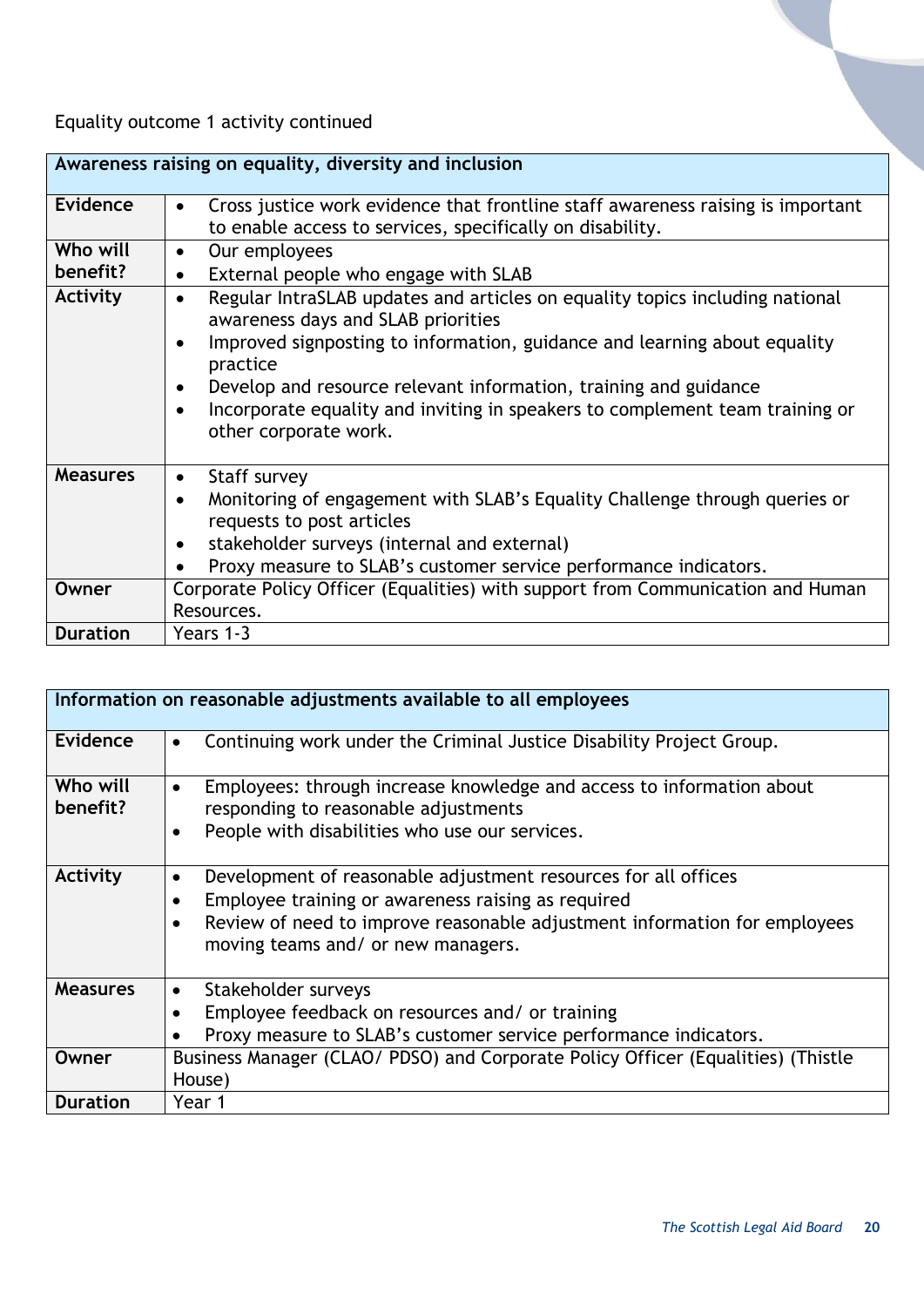<span id="page-20-0"></span>**Equality outcome 2: Minority ethnic people and disabled people experience equal access to quality accessible services and information about legal aid.**

**Relevant to the protected characteristics disability and race.**

We have a responsibility to ensure that our services are accessible. Improvements in this area will help support organisational improvements to our processes, increase efficiency and improve the experience of our system users and customers.

We will embed this outcome in our Communications and ICT and Digital strategies. Specific workstreams we have identified to achieve this outcome include:

|                 | Review of template letters                                                           |
|-----------------|--------------------------------------------------------------------------------------|
| Evidence        | Feedback in Civil Applicant survey 2016 that letters too technical<br>$\bullet$      |
|                 | UNCRPD national action plan focuses on accessible information.<br>$\bullet$          |
| Who will        | Our customers: through clearly communication and improved understanding<br>$\bullet$ |
| benefit?        | about their legal aid application and/ or any action SLAB need them to take.         |
| Activity        | Engagement with external organisations on draft changes already made to some         |
|                 | letters                                                                              |
|                 | Redrafting of letters<br>$\bullet$                                                   |
|                 | Potential purchase of new software to improve letter formatting options.             |
| <b>Measures</b> | Client and solicitor survey feedback as appropriate<br>$\bullet$                     |
|                 | Staff survey                                                                         |
|                 | Ad hoc feedback from operational teams.                                              |
| Owner           | <b>Operational Managers</b>                                                          |
| <b>Duration</b> | Years $1 - 3$                                                                        |

|                 | <b>Legal Aid Handbook Review</b>                                                          |  |  |  |  |  |  |
|-----------------|-------------------------------------------------------------------------------------------|--|--|--|--|--|--|
|                 |                                                                                           |  |  |  |  |  |  |
| Evidence        | Feedback through surveys and other engagement with solicitors<br>$\bullet$                |  |  |  |  |  |  |
|                 | Internal acknowledgement that improvement is required.<br>٠                               |  |  |  |  |  |  |
| Who will        | Our system users: improved transparency on processes, information needed and<br>$\bullet$ |  |  |  |  |  |  |
| benefit?        | other guidance.                                                                           |  |  |  |  |  |  |
|                 | Our staff and legal aid applicants should also benefit through improved<br>$\bullet$      |  |  |  |  |  |  |
|                 | guidance and efficiencies delivered through this project.                                 |  |  |  |  |  |  |
| Activity        | Initial research to explore how SLAB's written guidance is used and by whom;<br>$\bullet$ |  |  |  |  |  |  |
|                 | and to explore user needs. This will inform further stages of this workstream.            |  |  |  |  |  |  |
| <b>Measures</b> | Customer satisfaction surveys with external users<br>$\bullet$                            |  |  |  |  |  |  |
|                 | Internal employee engagement with relevant teams                                          |  |  |  |  |  |  |
|                 | Further measures will be identified as project develops                                   |  |  |  |  |  |  |
| Owner           | Policy team (project management)                                                          |  |  |  |  |  |  |
| <b>Duration</b> | Year 1 to set framework for longer term changes                                           |  |  |  |  |  |  |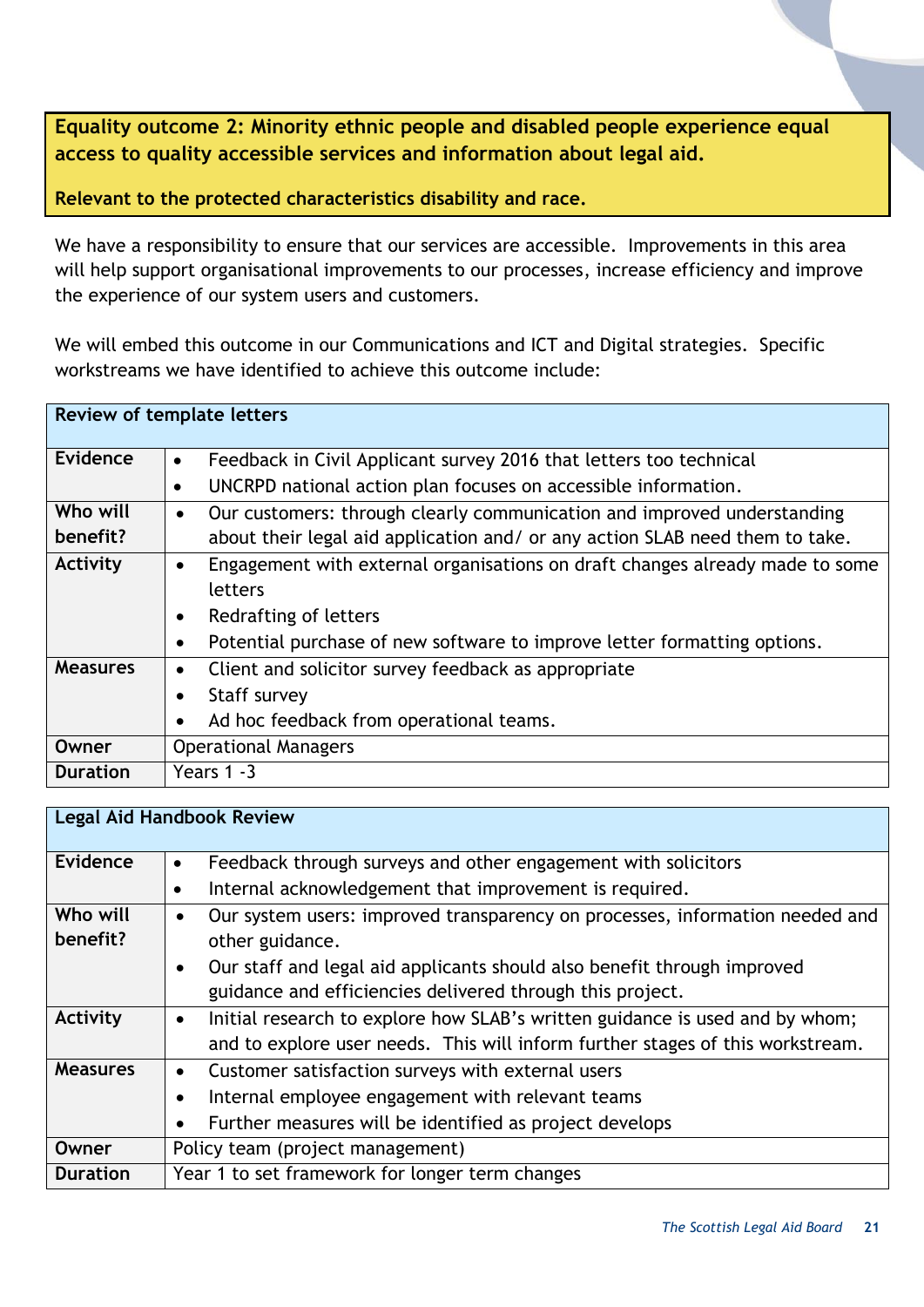Equality outcome 2 activity continued

|                 | Improved communication on office accessibility                                             |
|-----------------|--------------------------------------------------------------------------------------------|
| Evidence        | UNCRPD national action plan: accessible offices/ sites<br>$\bullet$                        |
|                 | BSL Scotland Act: access to services through interpreting and translation<br>$\bullet$     |
|                 | Criminal Justice Disability Project Group: ongoing office access improvements<br>$\bullet$ |
|                 | and transparency                                                                           |
|                 | Race Equality Framework for Scotland: access to interpreting and translation.<br>$\bullet$ |
| Who will        | Our customers: through improved transparency on office accessibility, contact<br>$\bullet$ |
| benefit?        | information to discuss access needs and information on access to interpreting              |
|                 | Relevant employee guidance etc will relate to outcome 1.<br>$\bullet$                      |
| Activity        | Review of access audits of PDSO and CLAO offices and action plan developed<br>$\bullet$    |
|                 | Visitor information developed<br>$\bullet$                                                 |
|                 | Publication of access information to cover both physical access and<br>$\bullet$           |
|                 | communication support                                                                      |
|                 | Link to outcome 1 for employee guidance/ training requirements.<br>$\bullet$               |
| <b>Measures</b> | <b>Customer surveys</b><br>$\bullet$                                                       |
|                 | Monitor complaints regarding service delivery.                                             |
| Owner           | Business Manager (CLAO/ PDSO) with support from Policy team                                |
| <b>Duration</b> | Years $1 - 2$                                                                              |

|                 | <b>Activity under the Communications Strategy</b>                                       |
|-----------------|-----------------------------------------------------------------------------------------|
| Evidence        | Principles of Inclusive Communication<br>$\bullet$                                      |
|                 | Almost all evidence reviewed referred to digital services, information and<br>$\bullet$ |
|                 | accessible information via websites.                                                    |
| Who will        | Our customers: through improved employee knowledge and improved digital<br>$\bullet$    |
| benefit?        | and written communication                                                               |
|                 | Our employees: through increased knowledge on accessibility and access to<br>$\bullet$  |
|                 | relevant tools and templates.                                                           |
| Activity        | Independent website accessibility audit<br>$\bullet$                                    |
|                 | Revised communications guidance for employees<br>$\bullet$                              |
|                 | Update template documents with accessibility embedded                                   |
|                 | Further activity may be identified through further development of the strategy.         |
| <b>Measures</b> | To be developed as part of action planning to support final strategy                    |
| Owner           | Communications team                                                                     |
| <b>Duration</b> | Years 1 -3                                                                              |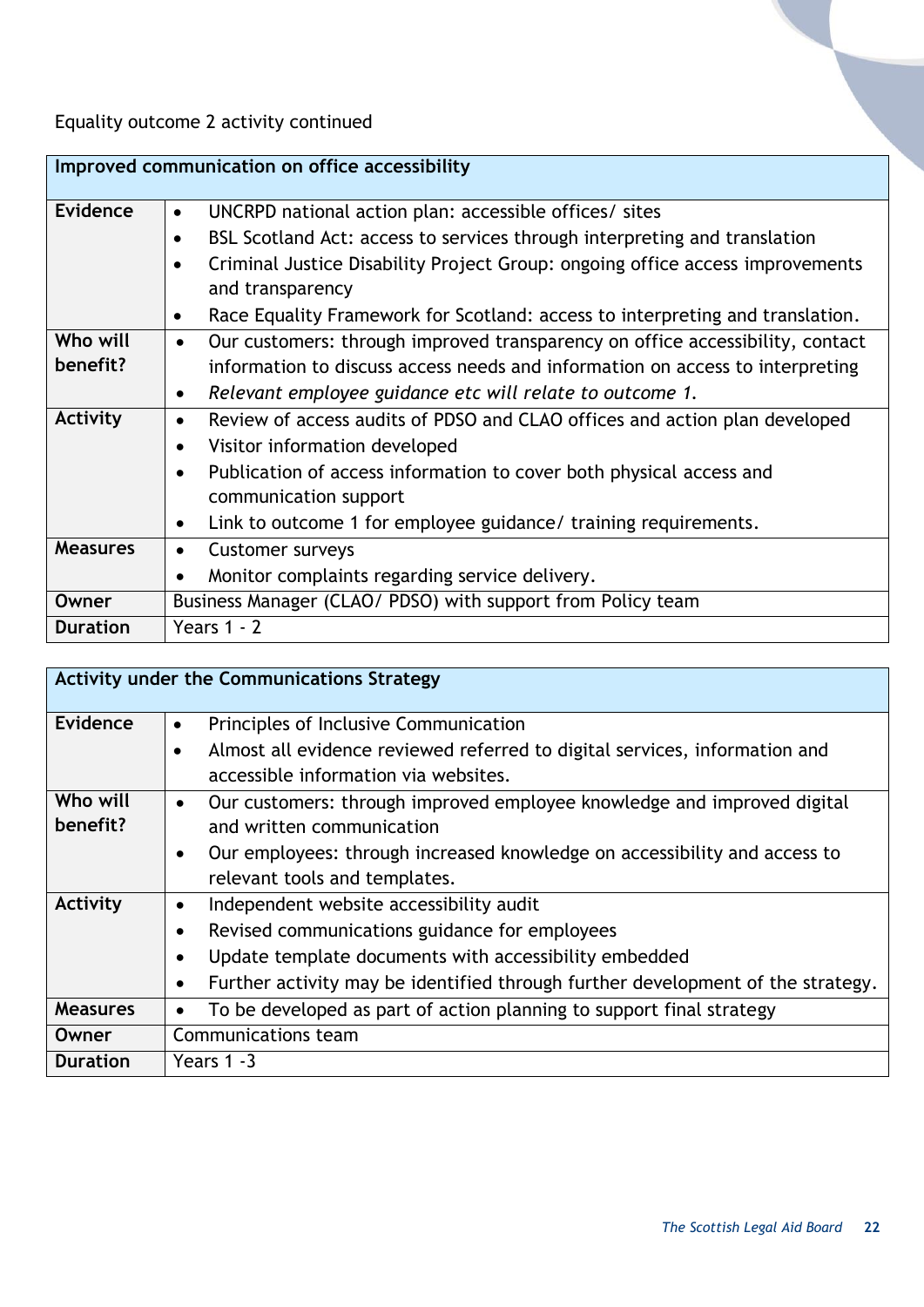Equality outcome 2 activity continued

| <b>Form 2 Digitisation</b> |                                                                                                                                                                                        |
|----------------------------|----------------------------------------------------------------------------------------------------------------------------------------------------------------------------------------|
| Evidence                   | Internal evidence on acceptance rates of Form 2 during application process<br>$\bullet$                                                                                                |
|                            | Supports national drive towards digital services.<br>$\bullet$                                                                                                                         |
| Who will                   | Our customers: online application will improve accessibility for some groups<br>$\bullet$                                                                                              |
| benefit?                   | Our system users: increased efficiencies through improved applicant access.<br>$\bullet$                                                                                               |
| Activity                   | Specific activity is to be developed as part of project plan. This is likely to<br>$\bullet$<br>include early consideration of user needs and digital accessibility<br>specifications. |
| <b>Measures</b>            | To be identified as part of project planning.<br>$\bullet$                                                                                                                             |
| Owner                      | Civil Finance and IS teams                                                                                                                                                             |
| <b>Duration</b>            | Year 1                                                                                                                                                                                 |

<span id="page-22-0"></span>**Equality outcome 3: System users and legal aid applicants are aware of why we collect equalities information and can conveniently disclose this information.**

**Relevant to all protected characteristics**

We have a strong history of collecting data through our research programme. More systematic collection of data will help us be responsive to our customers and will help us in our role to advise Scottish Ministers on the strategic development of accessible and high quality legal assistance.

We will embed this outcome in our ICT and Digital strategy and make connections to our Research Programme. Our key work to achieve this includes:

|                      | Options for increased data capture on applicants and system users                                                                                                                                                                                                                                                                                 |
|----------------------|---------------------------------------------------------------------------------------------------------------------------------------------------------------------------------------------------------------------------------------------------------------------------------------------------------------------------------------------------|
| Evidence             | Return rates through Legal Aid Online are low, including from our own direct<br>$\bullet$<br>service delivery.                                                                                                                                                                                                                                    |
|                      | The need for improved data gathering is evidence in the majority of the<br>$\bullet$<br>evidence we reviewed including the Race Equality Framework.                                                                                                                                                                                               |
| Who will<br>benefit? | Corporate benefit in understanding customer journey and experiences; will<br>$\bullet$<br>inform EqIA and advise to Scottish Ministers.<br>Wider stakeholders<br>$\bullet$                                                                                                                                                                        |
| Activity             | Project plan is in development. The project aims to develop options for increased<br>capture of equalities data on applicants and system users to help SLAB in managing<br>and developing the legal aid system. Work completed in this outcome cycle will lay<br>the foundations for broader system change or work with stakeholders as required. |
| <b>Measures</b>      | To be identified as part of project planning                                                                                                                                                                                                                                                                                                      |
| Owner                | Policy Projects Manager for project plan development.                                                                                                                                                                                                                                                                                             |
|                      | Ownership beyond this is to be confirmed                                                                                                                                                                                                                                                                                                          |
| <b>Duration</b>      | Years 1 -3                                                                                                                                                                                                                                                                                                                                        |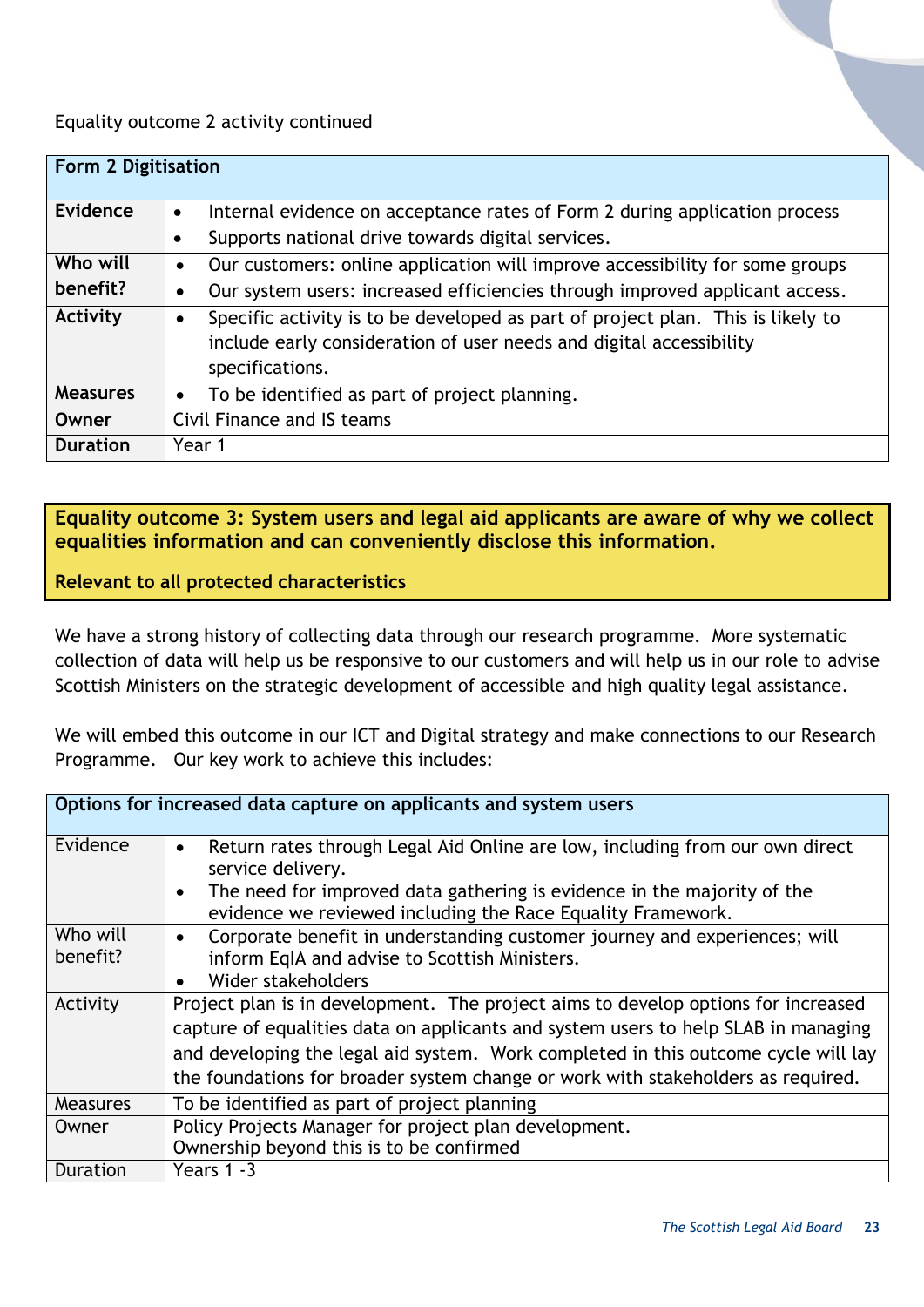# <span id="page-23-0"></span>**How we manage and embed equality across our business**

#### <span id="page-23-1"></span>**Leadership, governance and business planning**

Equality and diversity matters to us and commitment by leaders and senior management continues to be a key factor in our mainstreaming approach.

In November 2016, we established an Equalities Steering Group (ESG) to replace our previous Equalities Project Board. Our Equalities Steering Group<sup>5</sup> provides leadership and the decision making capacity to drive our outcomes work and wider corporate work on equality. Group members are responsible for promoting equality and leading the way on mainstreaming equality across the organisation and legal aid. The ESG is chaired by our Chief Executive and membership includes one of our Board members.

Progress on our equality work and wider public sector and justice equality issues are reported to the ESG every quarter, facilitated by our Corporate Policy Officer (Equalities). Board members receive an annual paper specifically reporting on our equalities work. Board and committee papers are expected to provide decision makers with an update on equality in relation to the paper topic as appropriate to ensure strong governance and transparency.

#### <span id="page-23-2"></span>**Board diversity and succession planning**

SLAB was one of the first organisations to sign the 50/50 by 2020 pledge to commit to progressing gender balance on our Board. We are pleased to report that the number of men and women on our Board is currently balanced at exactly 50/50.

There is well publicised agreement that diversity in the board room and in senior leadership encourages innovative thinking and leads to better decision making and governance. It's therefore important that we look beyond gender to wider diversity at Board level across the protected characteristics, and also in the skills and experiences our board members bring to the table.

We have a new skills matrix in place which will be used to inform new appointment rounds expected to start during 2017 for appointments in 2018. Our Chief Executive's Office and Board Chair will work together to draft a succession plan by Summer 2017 which will include equality and wider diversity.

l <sup>5</sup> Membership of the ESG includes a SLAB Board member, our Chief Executive, Director of Operations, Director of Strategic Development, Director of Corporate Services & Accounts, Director of PDSO, Head of Service for CLAO, HR Manager, Policy Projects Manager and Corporate Policy Officer (Equalities).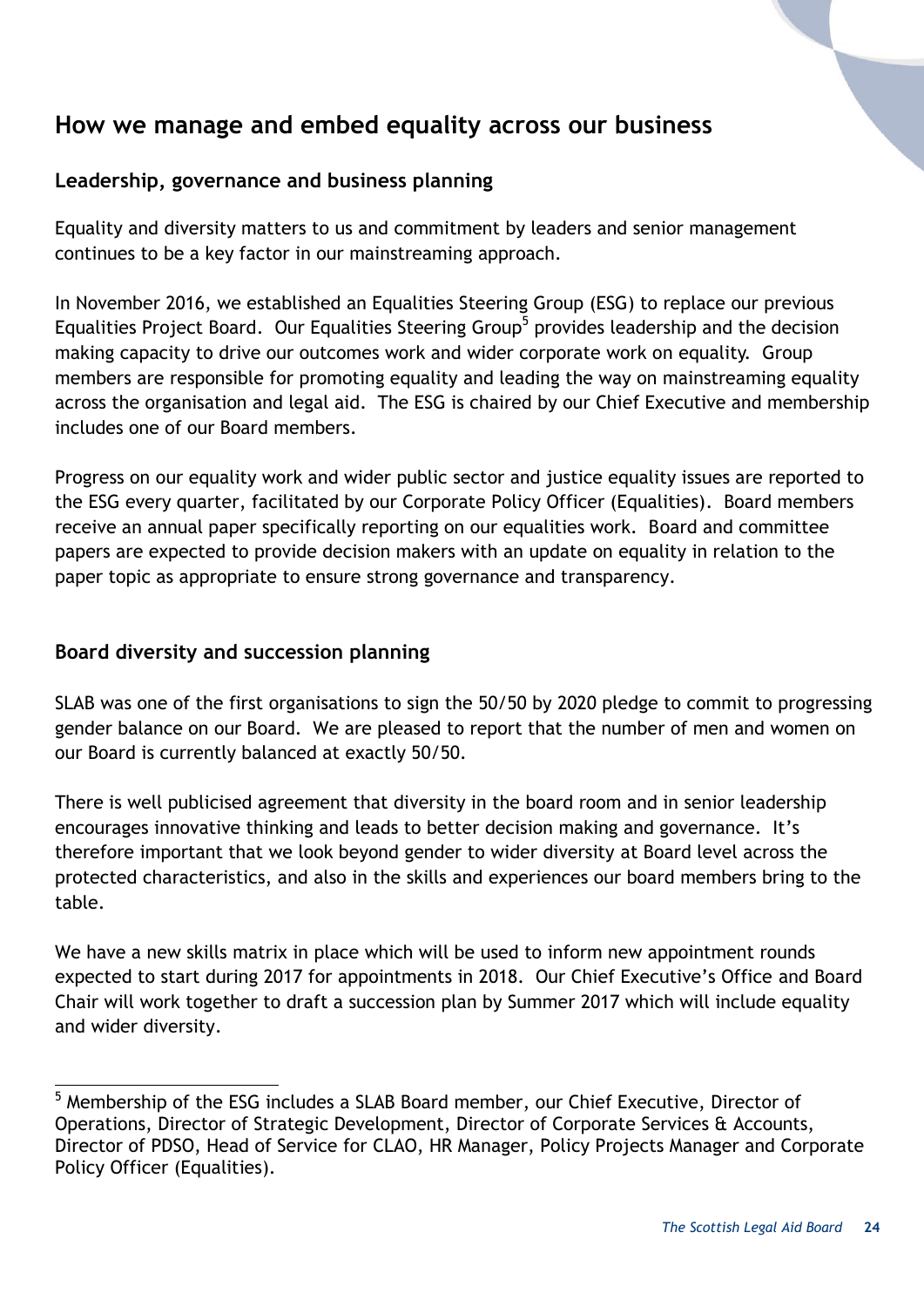#### <span id="page-24-0"></span>**Equality impact assessments**

Our Equality Impact Assessment (EqIA) process and guidance helps us to think about the impact of new and current policies or projects on protected equality groups. We have published a total of five full EqIAs in this reporting cycle (April 2013 to April 2017):

- Procedure for consideration of exclusion of solicitor or advocate under Section 31 of the Legal Aid (Scotland) Act 1986
- Children's legal assistance: the legal aid aspects of the Children's Hearings (Scotland) Act 2011
- Guidance on Special Urgency applications
- Contact Guidance
- Communications.

The number of EqIAs that we have published is low, however we know that impact on equality groups is being considered by project boards and project managers. This is reflected in the number of EqIAs that are ongoing within longer term projects. As part of a different approach to project management, project scope and timelines will be more clearly defined. The scope of the EqIA will therefore be easier to understand and manage.

We have made various minor changes to our EqIA toolkit since 2013 with some impact. In August 2016 the Equalities Steering Group approved the suggestion that we undertake a more comprehensive review of our EqIA process and supporting guidance. Some work has already begun to review the forms, guidance and governance structures used in other public sector organisations. This work and other elements of the EqIA review will continue into 2017-18.

The aims of the EqIA review are:

- 1. To identify opportunities to embed the EqIA process in corporate governance and performance management, and influence relevant changes
- 2. To make best use of current support, communication tools and general equality related training to increase staff awareness of SLAB's responsibility to undertake EqIAs. Further awareness raising to be considered and developed in 2017-18
- 3. To research the tools, templates and techniques used by other organisations to undertake EqIAs and embed them in project management and other corporate processes. This will inform improvements to SLAB's EqIA toolkit to be developed in 2017-18
- 4. To explore opportunities to improve SLAB's ability to record and monitor planned, ongoing and completed EqIAs.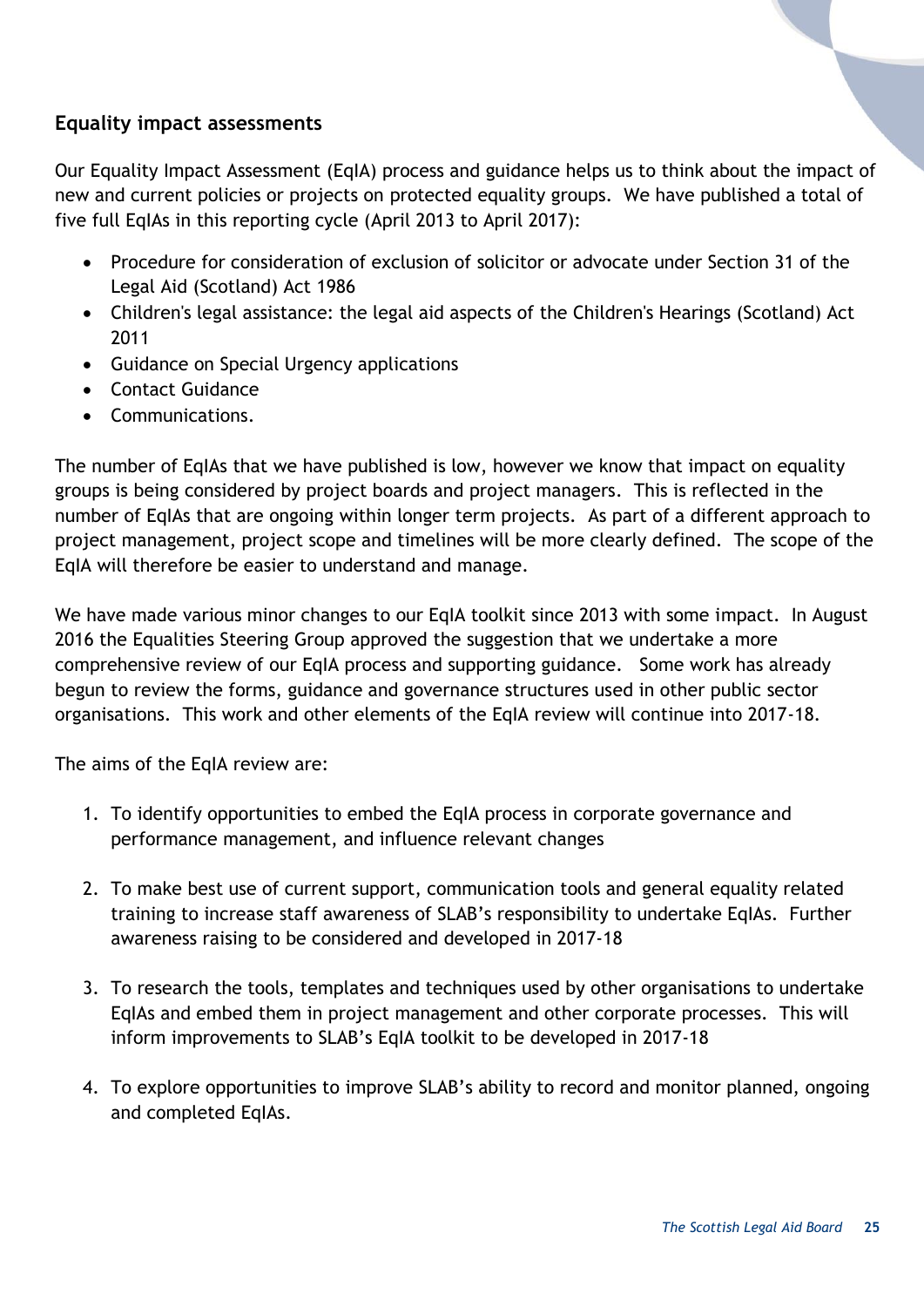The review will be project managed by our Policy team who will bring in expertise from across SLAB as required to help shape our revised approach. This will include key people leading on corporate governance, project management and project leads. We are also going to consider expanding the scope of the EqIA to include other linked corporate responsibilities including corporate parenting.

#### <span id="page-25-0"></span>**Procurement processes and award criteria**

We have reviewed our procurement award criteria and conditions in line with the EHRC guidance to support public authorities to meet their equality duties in relation to public procurement. The guidance is written with reference to the Scottish Government's Procurement Journey. These requirements continue to be included in the annual audit of our procurement processes.

#### <span id="page-25-1"></span>**Youth employment and work experience**

We aim to support young people and undergraduates to gain useful and relevant work experience where we can with consideration to the nature of our work and the organisational size. We do this in a variety of ways, including but not limited to:

- the chance to shadow one of our solicitors
- providing a paid placement for university students who work for a year as part of their university degree
- voluntary work experience placements to 18 to 24 year olds that we offer through our partnership with Job Centre Plus. Since 2015, one person undertook a 4 week placement which provided insight into the in our Accounts Department.

Law undergraduates and students continue to contact us to work shadow our solicitors to learn more about legal aid and working with clients. Since 2015, we have supported 8 requests across our PDSO and CLAO networks. Our CLAO Inverness office also accommodated a work experience placement through The Highland Council.

Our Human Resources Administrator position is filled each year by a student from Napier University who is undertaking a relevant degree and is required to work for a year as part of the course. The students work and earn in a full role with us and we support them to undertake a work based project towards the end of their placement.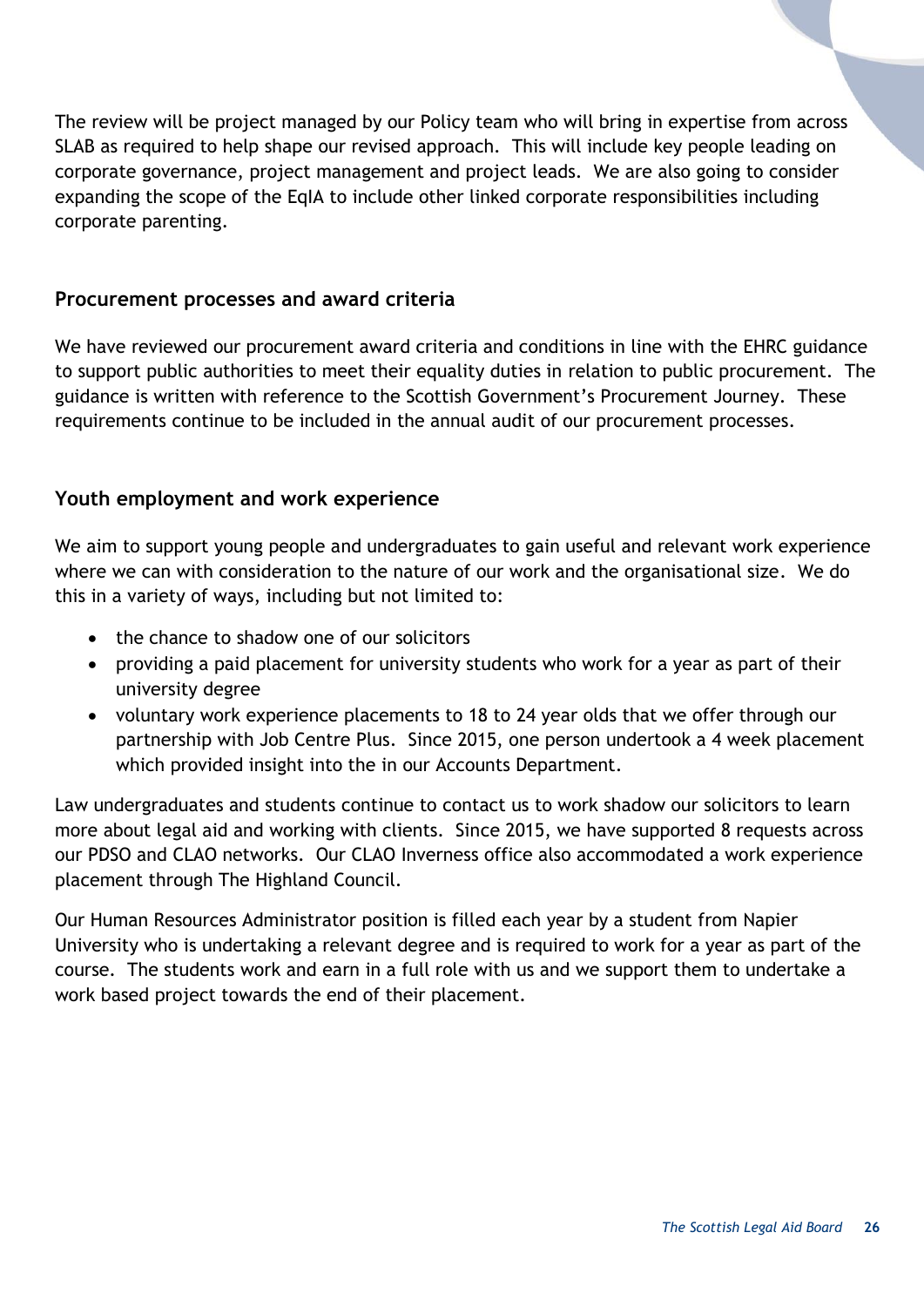#### <span id="page-26-0"></span>**Grant funding programme**

l

Our grant funding programme<sup>6</sup> priorities are set by the Scottish Government and Money Advice Service. Since our last mainstreaming report update SLAB has been managing projects under three programmes that were designed to enhance legal and lay advice services to people across Scotland who need direct assistance with civil matters such as housing, debt and welfare benefits. All projects provide detailed quantitative information about clients which includes an agreed equality dataset for each client assisted. We periodically ask projects to reflect on the data provided and to consider whether there are any gaps in the populations they are targeting. This includes ways to expand outreach to everyone in the local community that may benefit from the service or project beyond the current client base.

The Economic Downturn programme (now the **Early Resolution and Advice Programme**) and the **Making Advice Work programme** have continued to provide insights into the links between issues such as mental health and money problems and the need to place advice provision within the broader support networks that people rely on to overcome these issues. An evaluation of Economic Downturn and MAW Streams 1 and 2 will be published in the near future.

Many of the projects focus on providing assistance to hard-to-reach groups and vulnerable people who have not received help or assistance with their problems until a late stage. The projects deal with the crisis (often concerning housing or debt) that bring people to them and then focus on helping with their long-term problems.

**Stream 3 of the Making Advice Work programme** was set up to fund projects that test new ways of providing advice to particularly vulnerable groups such as people with disabilities, people experiencing domestic abuse and other groups with additional specific needs. The projects aimed to improve people's financial situation and their ability to deal with money and debt issues longterm. Many of the people helped by the projects had not sought advice about their money issues before but did have relationships with other services and support agencies such as mental health support groups or community organisations. The projects built on these pre-existing relationships, working with support workers and agencies to engage people with advice that could improve their financial situation.

Stream 3 has challenged assumptions about how to create advice services that are accessible to vulnerable and hard-to-reach groups. It has provided valuable insights into the types of approaches that are likely to be successful in engaging people with different needs in the advice process.

<sup>&</sup>lt;sup>6</sup> For more information see our website - [http://www.slab.org.uk/about-us/what-we](http://www.slab.org.uk/about-us/what-we-do/policyanddevelopmentoverview/#powers)[do/policyanddevelopmentoverview/#powers](http://www.slab.org.uk/about-us/what-we-do/policyanddevelopmentoverview/#powers)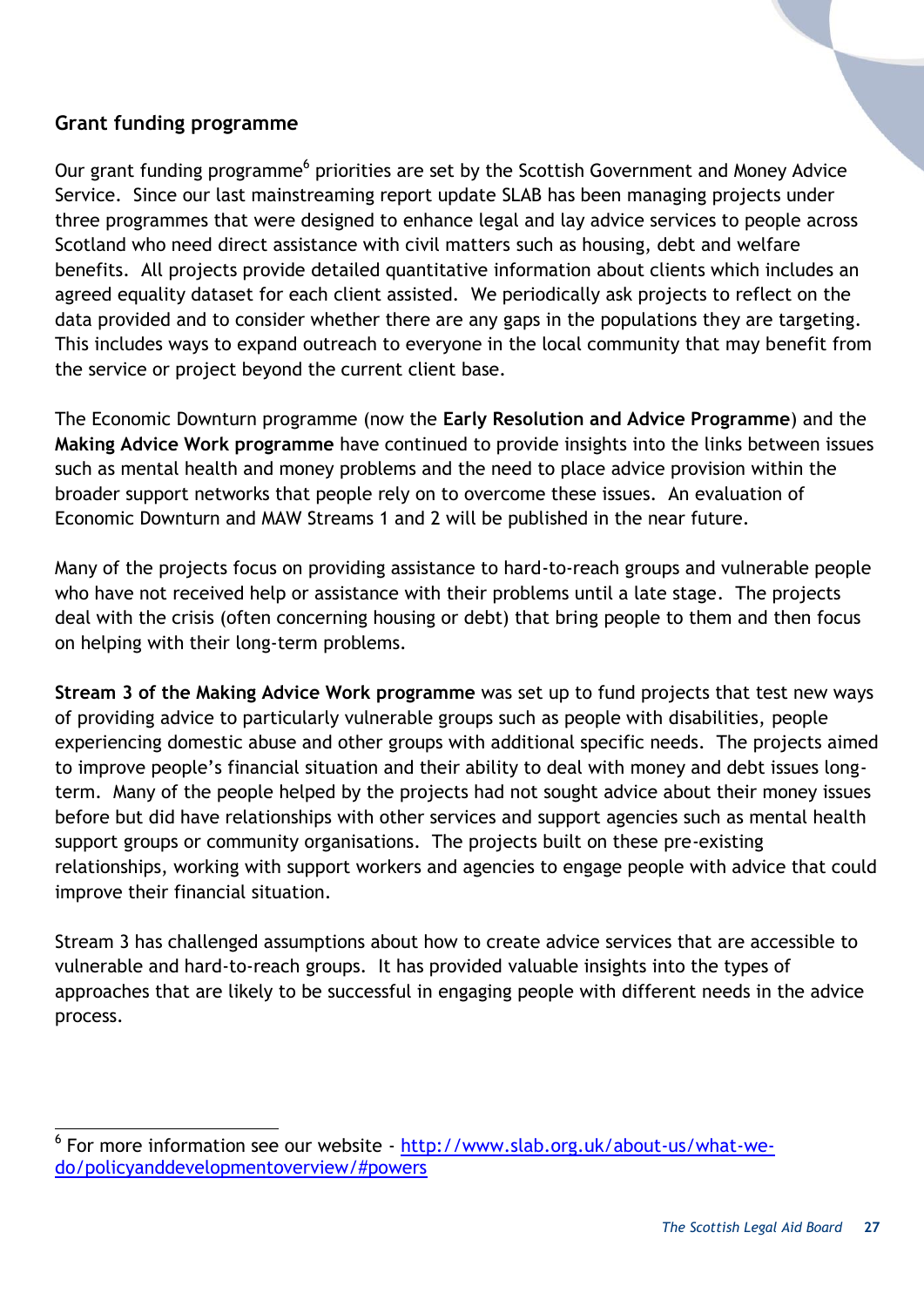In April 2016 a MAW Stream 3 Deaf Action Money Matters project published an Advisory Services Good Practice Guide<sup>7</sup>, designed for mainstream advice agencies to improve their accessibility to deaf people

An evaluation of the Stream 3 projects will be published by the Money Advice Service in 2017.

The **Tackling Money Worries** stream has focussed on improving outcomes for low-income families with children dealing with a change in their circumstances, which places them at higher risk of debt and money problems. The projects have provided regular monitoring reports that highlight the impact on families and their income of circumstances, such as the birth of a child and the early years, relationship breakdown and involvement in the criminal justice system. Two particularly strong themes that have emerged from the projects has been the impact on families of disability, both in a child (bringing with it additional needs and draws on limited incomes) and in adults, particularly mental health issues such as depression and anxiety. Below are examples of two projects which have been successful in tackling inequality:

- The Granton Information Centre (GIC) Leith Early Years Collaborative Pioneer Site Family Friendly Money Service won the top team award in the Quality Improvement Awards organised by The Scottish Government and Healthcare Improvement Scotland in November 2016. The project, a partnership between GIC and NHS Lothian has pioneered an improvement methodology that has been able to link pregnant women receiving midwife and health visitor services to advice services designed to improve their financial situation before the birth of a child and in the early months of parenthood
- The Enable Fife Young Families Money Advice Project has worked with 324 families across Fife who have a child with a learning disability. They have provided advice and support to enable often isolated and struggling families to access additional income and tackle the financial issues triggered by the needs to care for their children's additional needs.

All grant-funded projects continue to provide demographic and other data about the circumstances and characteristics of their clients, helping SLAB to build a picture of the link between these and people's advice needs.

l 7 <http://www.deafaction.org.uk/resources/downloads/good-practice-guide/>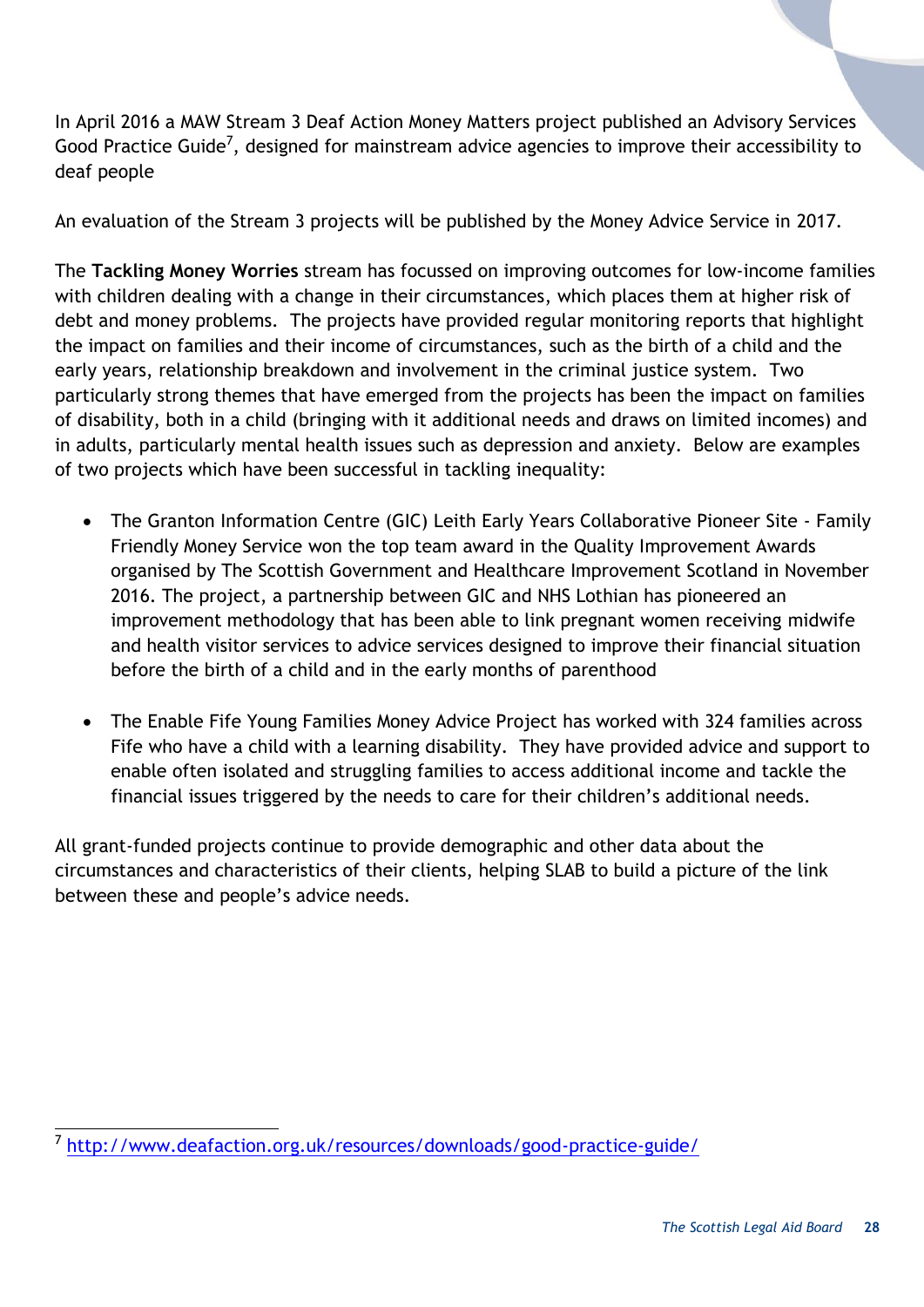#### <span id="page-28-0"></span>**Scottish National Standards for Information and Advice Providers**

In November 2015 SLAB announced that it had been asked by the Scottish Government to develop and implement a new accreditation model for the [Scottish National Standards for Information and](http://www.slab.org.uk/providers/advice/Accreditation_Model.html)  [Advice Providers](http://www.slab.org.uk/providers/advice/Accreditation_Model.html) (SNSIAP)<sup>8</sup>. SNSIAP is the accepted quality framework for agencies providing advice on housing, money, debt and welfare benefits issues. They contain both organisational standards and competences for advisers and agencies. All agencies wishing to be accredited under SNSIAP will have to go through an audit of their service and this will include standards relating to equality and accessibility of services, including:

- Organisational Standard 2.2: All services must undertake a regular exercise to determine the profile of their local community and any special needs that may exist
- Organisational Standard 3.1: All service providers must be committed to providing equity of access to services for all
- Organisational Standard 3.7: All service providers must be able to provide information in a range of formats that are appropriate to the needs of disabled people and the local community.

During the three-year test period (starting in November 2016) Scottish Government ministers will receive reports on the strategic themes emerging from the new accreditation process to help inform the future direction of policy on publicly funded advice.

#### <span id="page-28-1"></span>**Working with justice system partners to drive change**

The work that we do and the influence that we have contribute to positive reform of the justice system.

We are a member of the Justice Board<sup>9</sup> which oversees the delivery of the Scottish Government's Justice Change Programmes and comprises the Justice and Safer Communities Directors and the Chief Executives of the main Justice system organisations.

The Justice Board continues to monitor the work of the **Justice Equality and Diversity (JED) sub group**<sup>10</sup> and associated **Criminal Justice Disability Project Group (CJDPG)**. The CJDPG was set

er also note to the SNSIAP information see [http://www.gov.scot/Publications/2010/10/08154126/0.](http://www.gov.scot/Publications/2010/10/08154126/0) 9 <http://www.gov.scot/Topics/Justice/justicestrategy/justice-board>

<sup>&</sup>lt;sup>10</sup> The JED Sub Group is chaired by the Crown Office and Procurator Fiscal's Office (COPFS). Members include SLAB, Scottish Government (Safer Communities), Police Scotland, Scottish Prison Service, Scottish Courts and Tribunals Service, Scottish Children's Reporter Administration, Fire and Rescue Scotland and the Law Society of Scotland. The Judicial Institute and Judicial Appointments Board act as observers.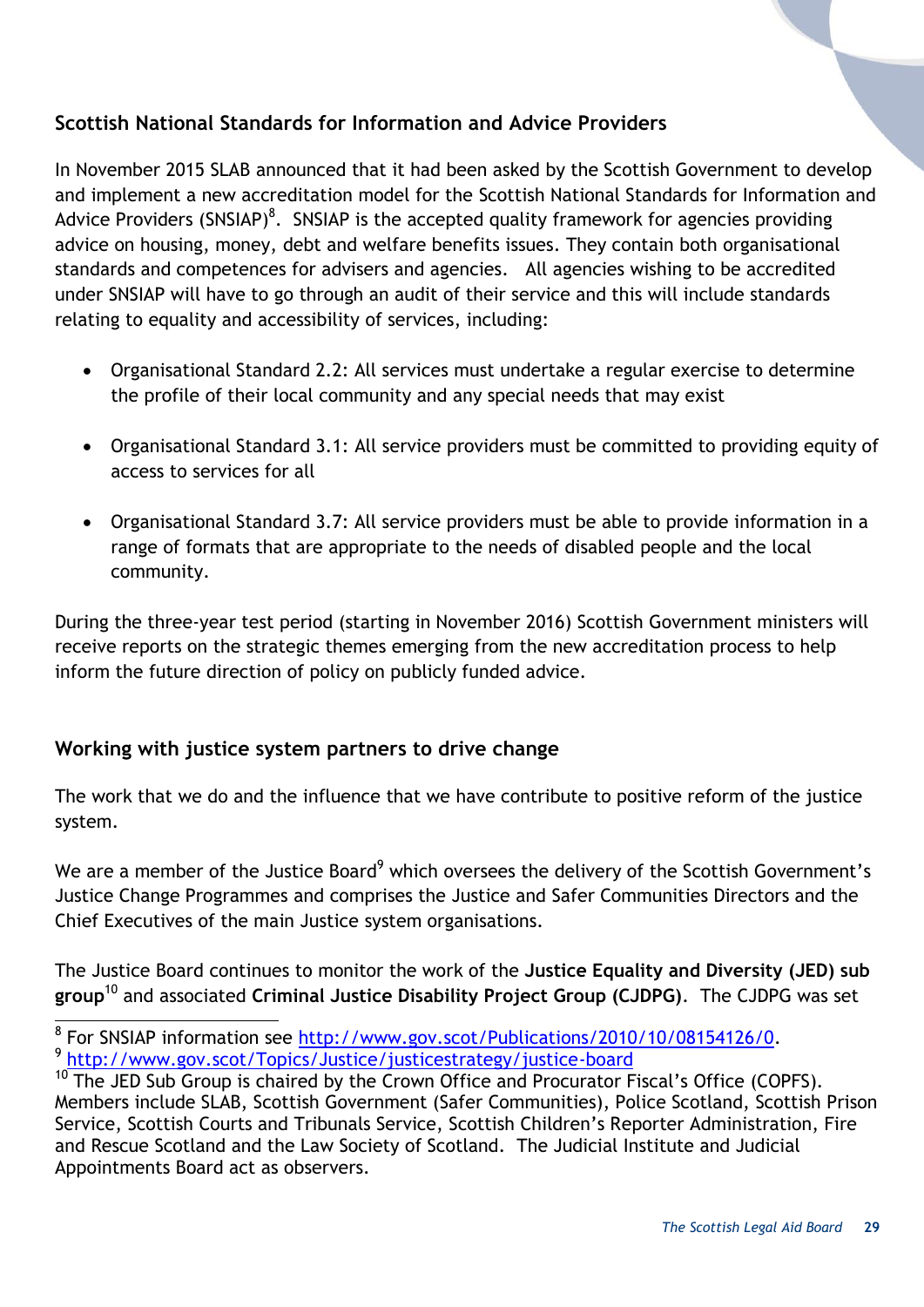up to take forward work on disability and specifically to address the recommendations set out in the Justice Disability Steering Group's "Access to Justice" report<sup>11</sup> and the EHRC reports "Hidden in Plain Sight"<sup>12</sup> and "Out in the Open"<sup>13</sup>. The work of this group is informed and supported by a Disability Advisory Group<sup>14</sup> which has been central in helping us develop the right solutions to the published recommendations. The Equality and Human Rights Commission (EHRC) sit as an observer on the CJDPG. The CJDPG is finalising a progress report on its work to address those recommendations which is expected to be published during 2017 after which the CJDPG will disband.

We are also a member of the Working Group on Interpreting and Translation (WGIT). This group comprises the main justice organisation and aims to work collaboratively to establish common standards for interpreting and translation throughout the Scottish Justice System. As a member of this group, SLAB attended a recent BSL interpreter's consultation event to discuss BSL interpreting in justice settings with a view to identifying solutions to barriers experienced by interpreters, and to develop effective working relationships between interpreters and justice organisations.

The event was organised by Police Scotland and hosted by the Scottish Prison Service. Around 30 BSL interpreters working in Scotland attended along with representatives from registered BSL bodies (SASLI, ASLI), Scottish Government, Heriot Watt and Queen Margaret Universities. The whole day was very positive and informative, with the interpreters themselves being very complimentary about this forward thinking event. Key issues including specialist training to work in the justice sector, awareness and understanding of an interpreter's role and sourcing interpreters were discussed. Plans for further engagement and action are to be agreed.

# <span id="page-29-0"></span>**Advising the Scottish Government and working with other partners on justice issues**

SLAB is responsible for monitoring the availability and accessibility of legal services. We do this by identifying instances of problems with access or levels of supply that appear likely to increase the risk of this happening and to report this to Scottish Ministers.

Under the monitoring duty we did research with stakeholders and with support from the Deaf Sector Partnership to explore the issues that people who are deaf or hard of hearing experience

l

<sup>&</sup>lt;sup>11</sup> ['Access to Justice'](http://www.google.co.uk/url?sa=t&rct=j&q=&esrc=s&source=web&cd=1&ved=0CCEQFjAA&url=http%3A%2F%2Fwww.capability-scotland.org.uk%2Fmedia%2F63459%2Fjdsg_final_report_rh_21898_26908.pdf&ei=NboBVZTjKor1UKXrg8AH&usg=AFQjCNG4IDd3ysIeQeqaft43B3YbEdJyHw&bvm=bv.87920726,d.d24&cad=rja) Report 2010, Justice Disability Steering Group in partnership with Capability **Scotland** 

<sup>&</sup>lt;sup>12</sup> ['Hidden in Plain Sight'](http://www.equalityhumanrights.com/legal-and-policy/our-legal-work/inquiries-and-assessments/inquiry-disability-related-harassment/download-inquiry-report), Equality and Human Rights Commission

<sup>&</sup>lt;sup>13</sup> ['Out in the Open'](http://www.google.co.uk/url?sa=t&rct=j&q=&esrc=s&source=web&cd=2&ved=0CCwQFjAB&url=http%3A%2F%2Fwww.equalityhumanrights.com%2Fsites%2Fdefault%2Ffiles%2Fdocuments%2Fdisabilityfi%2Fout_in_the_open_dhi_manifesto.pdf&ei=NLwBVav4Gsa2Uc62hLgG&usg=AFQjCNHrqyT5k2fDHAAJxL8JlGqPJuJTbA&bvm=bv.87920726,d.d24&cad=rja), Equality and Human Rights Commission

<sup>&</sup>lt;sup>14</sup> Disability Advisory Group members include Scottish Council on Deafness, Scottish Disability Equality Forum, Epilepsy Scotland, Deafblind Scotland, Inclusion Scotland, Sense Scotland, People First (Scotland), Autism Scotland Network, Supporting Offenders with Learning Disabilities, Disability Agenda Scotland, Royal National Institute of Blind People Scotland.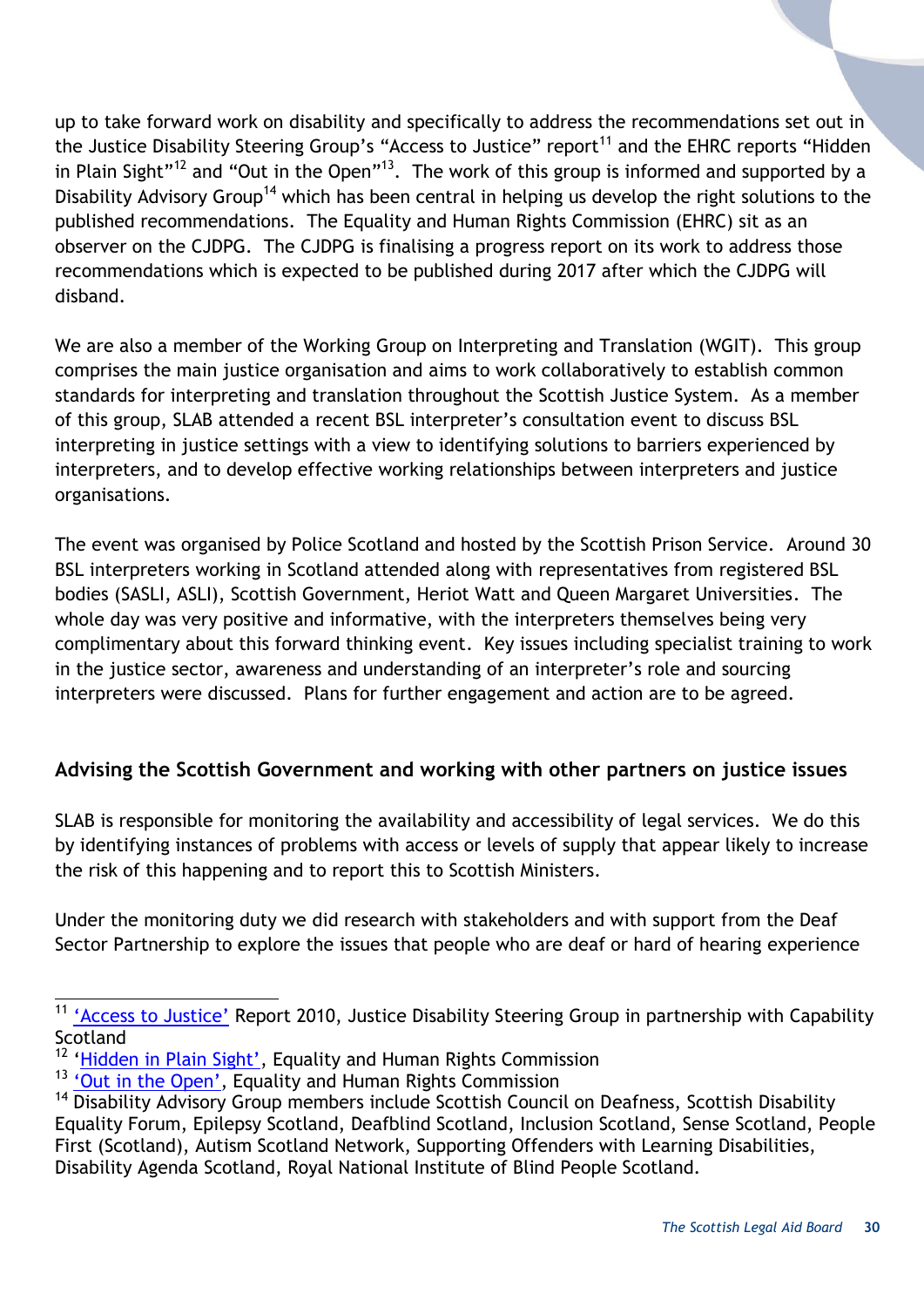in accessing legal advice. An update on this research will be included in our fifth monitoring duty report to be published in 2017.

#### <span id="page-30-0"></span>**Stakeholder feedback**

Stakeholder engagement forms a big part of our research activity<sup>15</sup> and we invest in hearing about our stakeholders' experience to help inform our work. Research helps us to collect evidence where there are known inequalities and can help SLAB increase the participation of equality groups. All our surveys include the collection of appropriate data across relevant protected characteristics. Our Research Team also help to review or evaluate other projects and changes to policy, both internally and externally.

SLAB commissioned a survey of applicants for civil legal aid during 2016/17. This explored experiences by protected characteristics, as well as by outcome of their legal aid application. The report found that "a minority of respondents (7%) stated that they had initially experienced difficulties in accessing legal aid because of a protected characteristic, with most of these respondents identifying themselves as having a disability The difficulties that had been experienced were generally related to either their disability or to language barriers". SLAB will use the research findings to help explore and address these issues.

 $15$ <sup>15</sup> <http://www.slab.org.uk/about-us/what-we-do/research/>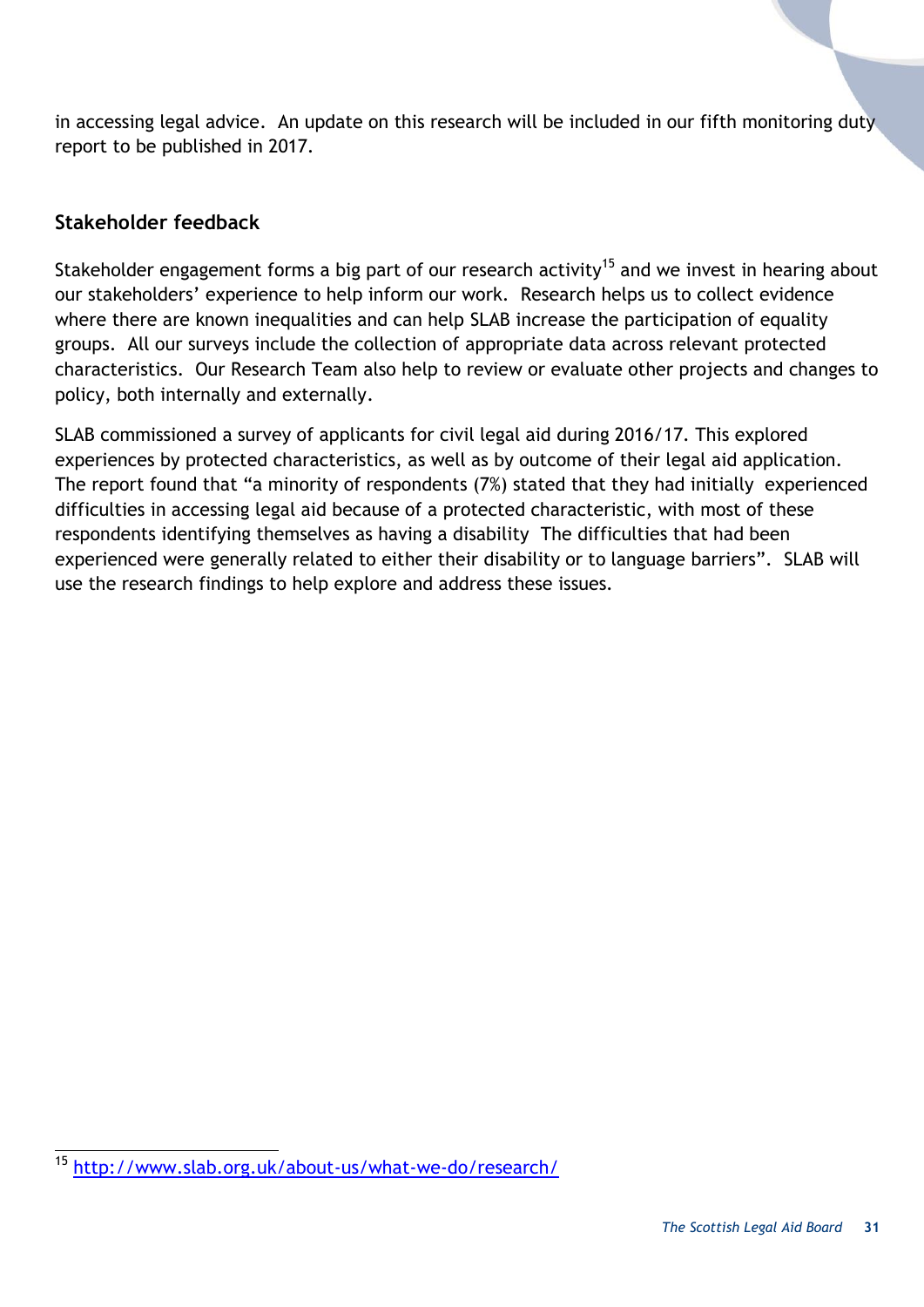# <span id="page-31-0"></span>**Our employee and equal pay information**

### <span id="page-31-1"></span>**How we gather employee data**

We work hard to gather information on our workforce and about people who apply to work for us across all the relevant protected characteristics. We collect information on age, sex (or gender), sexual orientation, religion and belief, race (including ethnic origin and national identity), disability, and gender reassignment from employees and people who apply for jobs with us. The monitoring of pregnancy and maternity information and return to work after maternity leave is fully embedded in our HR processes.

Our employee information is gathered and held by our Human Resources (HR) department in our HR Oracle system. As part of a HR Shared Services project with Scottish Natural Heritage we updated our employee equality monitoring questions to align with good practice and Scottish census questions. We have also moved to a 'self service' model where employees can update information directly through their own unique online account.

As part of the change to HR self service we ran a series of face to face sessions with managers which included information on equality monitoring. We also published employee updates on our intranet including the Stonewall guidance 'What's it got to do with you?' <sup>16</sup>. In our 2015 staff survey we asked employees for their views about barriers to disclosing equality information; no significant barriers were reported. Our communications have therefore focused on confidentiality and the importance of this data in helping us understand our workforce. We will report on this 'new' data in our next progress report but we know at this time that we have achieved a 52% disclosure rate. We will continue to communicate with our employees to increase disclosure rates.

Further changes to our HR Oracle systems are planned for the coming outcomes cycle 2017-2020 due to our ICT Strategy efficiency commitments. These are likely to have an impact on the available resource to extract equality data and to develop other systems for reporting e.g. our recruitment system. To minimise this impact we need to ensure that we embed our requirements for efficient delivery of our equality reporting requirements into further systems changes.

External applicant data is sourced from our online recruitment system hosted by an external supplier and disclosure rates continue to be high. When recruiting for an employee via an agency we ask the agency to ensure completed equality monitoring forms are returned. However, response rates are low and we do not make this mandatory. The data we receive in this way does not currently form part of our recruitment data.

<span id="page-31-2"></span><sup>16</sup> <sup>16</sup> <https://www.stonewall.org.uk/resources/whats-it-got-do-you>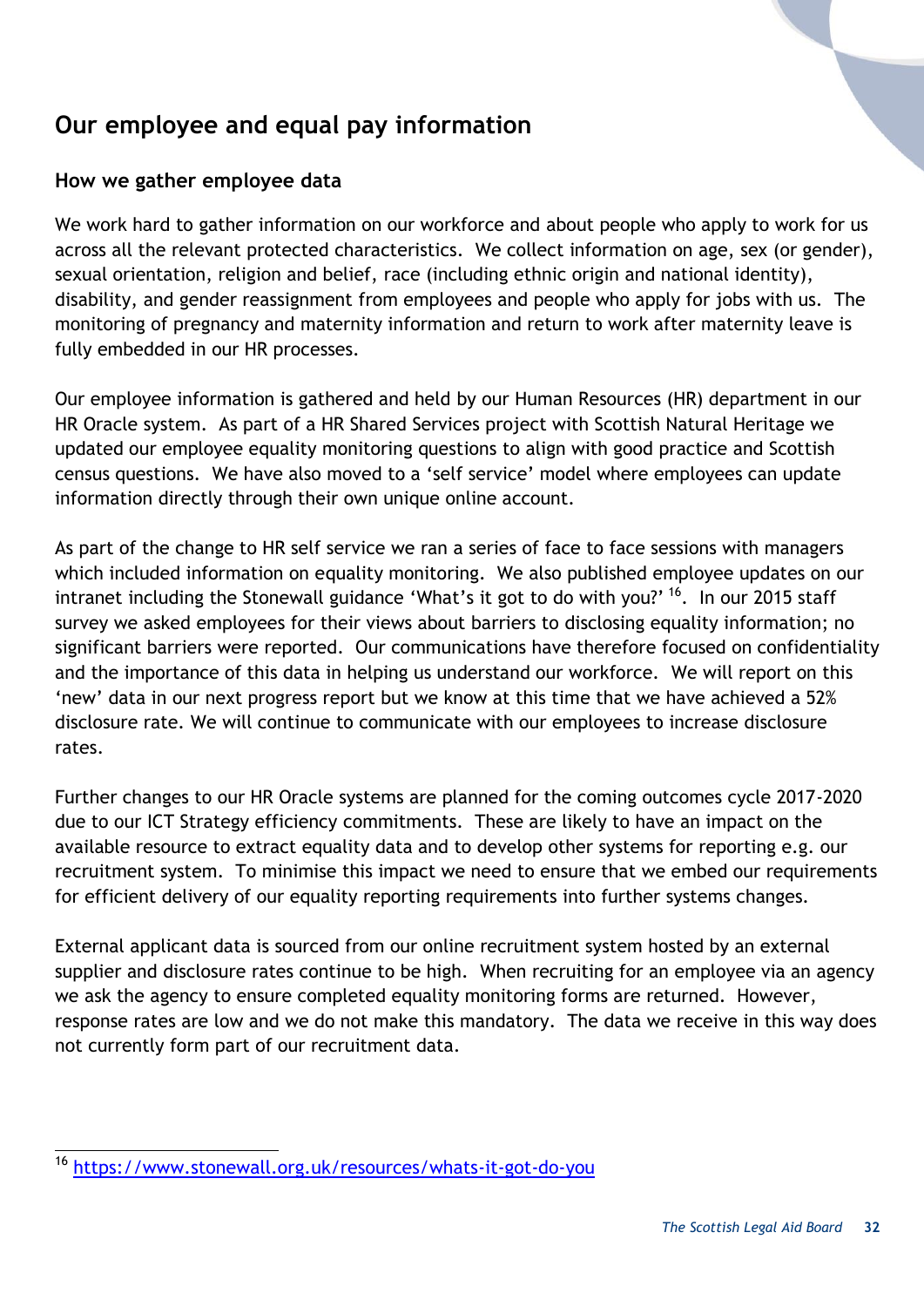#### **How we extract our data for analysis**

The recently published guidance from the Coalition for Race Equality and Rights (CRER) recommends different ways to aggregated ethnicity data to cover a number of different analyses. Specifically we had hoped to consider three high level groups: White Scottish< British and Irish; White minority ethnic; and non-white minority ethnic. We have been unable to do this for this report but plan to include this in future reporting.

The annualised employee data discussed in this report refers to the time period 1 April 2014 to 31 March 2015, and 1 April 2015 to 31 March 2016. Anonymised data is provided to our Analysis and Management Information (AMI) Team for formatting. The figures used for equality reporting include all people employed by SLAB at some point within each financial year i.e. all employees who joined or left during the year. This accounts for the difference in figures between this report and our Annual Report and Accounts 2015-16 publications which reflects our gender breakdown as at 31 March 2016.

#### <span id="page-32-0"></span>**What does our employee data tell us**

l

The coverage and quality of our workforce and recruitment equality information has remained very similar to that reported in April 2015 reflecting our continued low levels of recruitment. Our disclosure rates have remained static.

The top line comparison of our equality monitoring of protected characteristics data for 2014-15 and 2015-16 is shown in Appendix B. There has been little change in this data across the two years since we last reported and we have therefore focused on reviewing the 2015-16 data only in this report. Our full recruitment and employee equality monitoring of protected characteristics for the period 1 April 2014 to 31 March 2015 and 1 April 2015 to 31 March 2016<sup>17</sup> is published separately.

The number of employees involved in **grievances, disciplinary action and dismissals** during 2014- 16 is small (<10 people). Based on these numbers we are unable to form any definite conclusions based on differences across equality groups. We will continue to gather and monitor this information.

In 2015-16, 100% of **maternity leavers** returned to work. Of these, 40% requested a variation to their contractual hours on return and all were approved (one request is on a temporary basis pending the outcome of a restructure within the department). In 2014-15 75% of maternity leavers returned to work and all requests to return on a different contractual basis (50% of those who returned) were accommodated.

 $17$  See the Equality Monitoring of Protected Characteristics 2014-15 and 2015-16 data published on the Equalities page of the SLAB website [http://www.slab.org.uk/about-us/equalities/.](http://www.slab.org.uk/about-us/equalities/)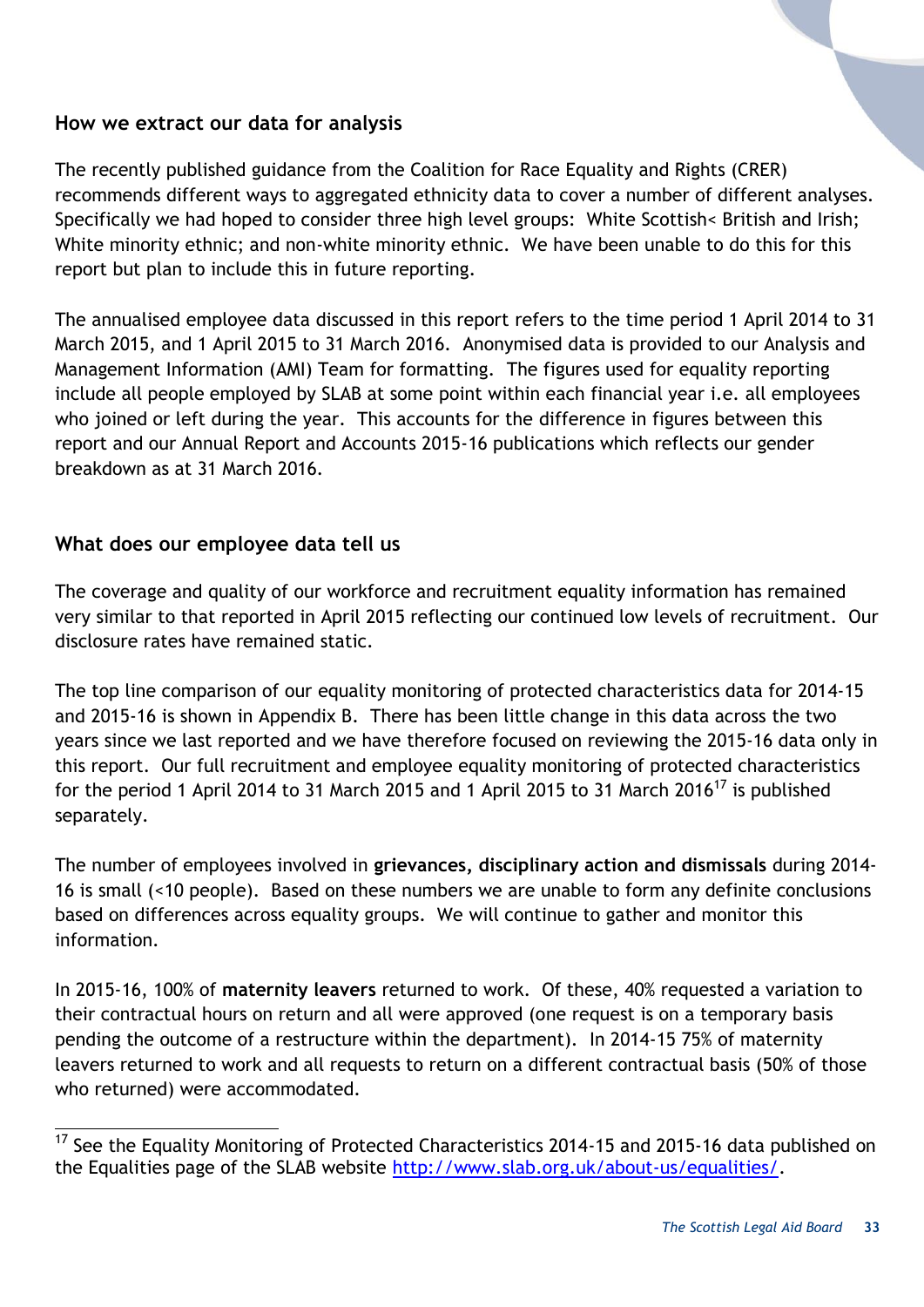In 2015-16, 8 employees returned to work following a period of **long term disability related absence**. The individuals themselves did not declare as having a disability. Two employees accessed their retirement pension benefits so did not return.

**Gender:** we continue to have an approximate 64/36% female/male gender breakdown. Although not unusual in the public sector this is in contrast to the 2011 Census which shows that 52% of the Scottish population is female and 48% is male.

**Disability:** SLAB's 2015-16 figure for declared disability is 6%, and is considerably lower than a national reported figure<sup>18</sup> of 23% declaring a long term health condition or disability.

**Sexual Orientation**: Two percent of employees identify as lesbian, gay, bisexual or other which is inline with the 2014 Scottish Survey Core Questions<sup>19</sup> dataset.

**Ethnicity**: our current dataset is aggregated to use the categories 'white including white minority', 'ethnic minority' and non-disclosure. Our 2015-16 figures are 72%, 2% and 26% respectively. The 2011 census shows 4% of the Scottish population fall into what we could categorise as 'ethnic minority' with the remaining being 'White: total'. Thus SLAB is slightly less diverse than the Scottish population. We plan to make further comparisons with local and other datasets in order to inform future actions.

**Age**: Like the census figures our employees are clustered around the middle age range with fewer younger and older employees. We have fewer employees in the lower and older age ranges than the census. In contrast to observations reported in 2015, our most recent data shows a decrease in numbers across all age groups apart from the under 24 age group with shows an increase in numbers.

**Religion or Belief**: The number of employees identifying as Christian is lower than the Census figure (32% compared to the nationally declared figure of 54%). The relatively high percentage of 'not stated' may account for this. The percentage of SLAB employees declaring no religion is in line with national figure (SLAB 34%, Census 37%); whilst the number of staff declaring 'other religions' (which amalgamates Buddhist, Hindu, Muslim, and others e.g. Jewish) also reflects the national profile (SLAB 3% compared to the Census figure of 2%).

**Transgender:** Our workforce data shows 28% non-disclosure with no employees disclosing as Transgender through this level of monitoring. We continue to raise awareness and promote access to resources on gender identity and gender reassignment equality through our Learning Management System and staff intranet; this includes ways for employees to raise queries or issues in confidence as appropriate.

<span id="page-33-0"></span>l <sup>18</sup> See http://www.gov.scot/Topics/People/Equality/Equalities/DataGrid/Disability <sup>19</sup> <http://www.gov.scot/Publications/2016/05/7615>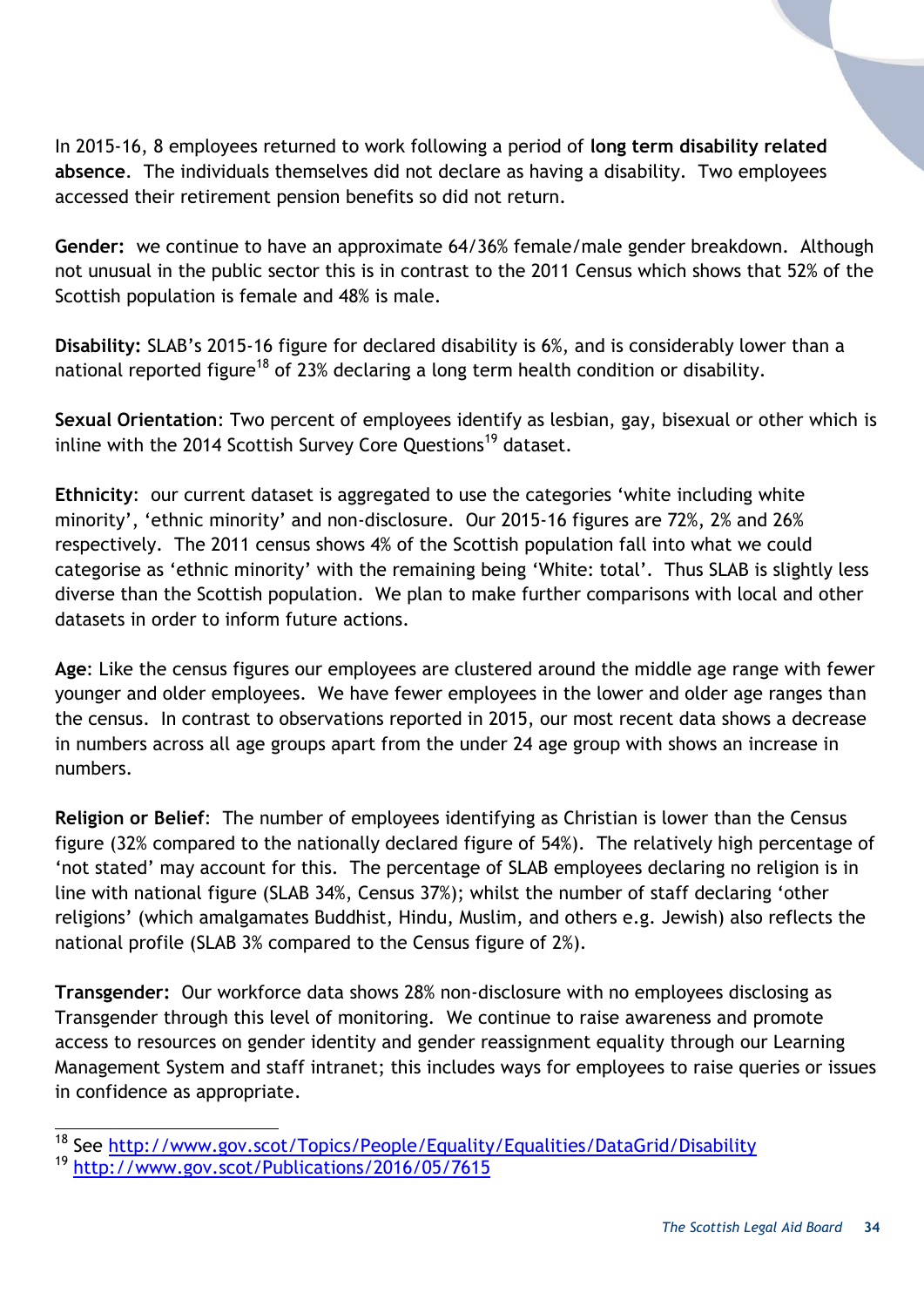#### **Our gender pay gap and statement on equal pay**

#### **Gender pay gap**

SLAB continues to work towards making sure that pay is fair and non-discriminatory. We conduct an annual equal pay audit and apply our pay policy to all employees. As a listed public authority we are required to publish our gender pay gap. This is the percentage difference between male employees' average hourly pay and female employees' average hourly pay (both excluding overtime).

SLAB's overall gender pay gap at March 2016 is **14.2%<sup>20</sup> ,** very similar to the figure of 14.1% reported in March 2014 and an improvement on the figure of 18.5% first reported in 2013. SLAB's gender pay gap is less than that reported by SPICe<sup>21</sup> in January 2016 for Scotland (14.8%) and the UK (17.5%)**<sup>22</sup>** .

Our 'all staff' position is improving and analysis by grade shows that the pay gap in all grades except one is within an acceptable range of 1–3%. Our HR team is conducting further analysis on the pay data for gender, in line with calculations recommended by Close the Gap and SPICe to help us explore possible reasons for our pay gap. This work will be completed in the next 6 months at which point we will identify priority actions.

We are required to publish our policy on equal pay and information on occupational segregation. This is specifically with regards women and men, people who are disabled and those who are not, and people who fall into a minority racial group and those who do not. The inclusion of race and disability as categories in occupational segregation reporting is an addition to the reporting requirements for 2017.

Small populations make detailed analysis and subsequent conclusions regarding ethnicity and disability difficult. Our next pay award is due to be implemented from 1 August 2017, before which we plan to carry out another equal pay audit.

l  $^{20}$  Further information on our Equal Pay analysis is on the Equalities page of the SLAB website [http://www.slab.org.uk/about-us/equalities/.](http://www.slab.org.uk/about-us/equalities/)

 $21$  Scottish Parliament Information Centre (SPICe) - The gender pay gap - facts and figures 2015. <http://www.parliament.scot/parliamentarybusiness/96106.aspx>

 $22$  SLAB's pay gap is 14.4% when calculated using the SPICe categorisation for full time workers i.e. people who work 30 or more hours per week. SLAB categorises full time workers as those who work 37 or more hours per week.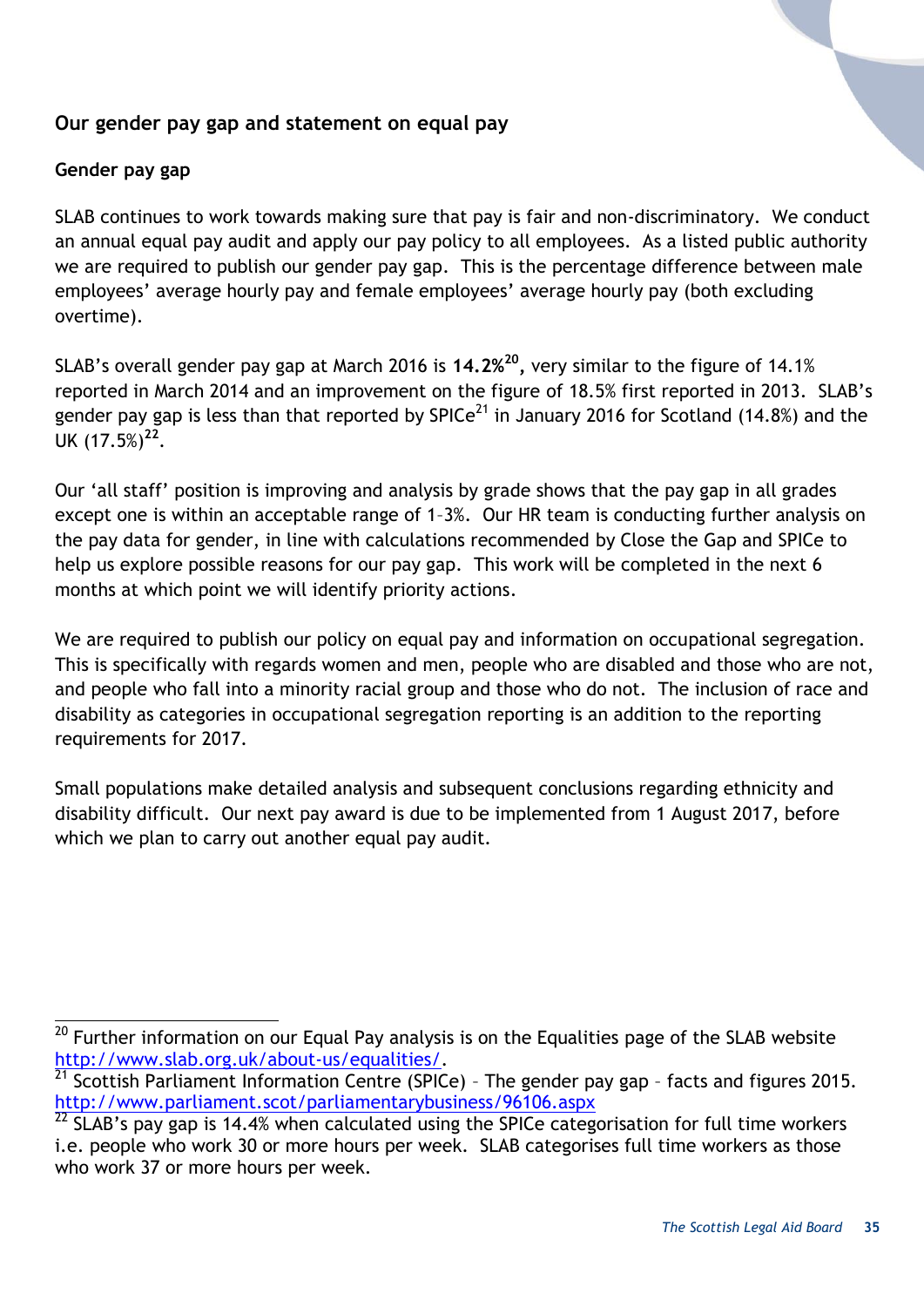#### **Annual Pay Award**

Our annual pay awards are within the parameters of Scottish Public Sector Pay Policy<sup>23</sup>, by which we are bound.

Measures within Public Sector Pay Policy aim to protect the lower paid and protect employment in general. Scottish Government analysis has shown that within the public sector there are higher numbers of women and disabled people than in the private sector<sup>24</sup>. Implementation of the pay policy protects these groups.

Now recognised as a Scottish Living Wage employer, we continue to implement the Scottish Living Wage and a minimum basic pay increase for those earning under £22,000 a year. We continue to provide a commitment to no compulsory redundancies and to apply pay progression and the basic award allowed within policy where affordable. These components are applied based on criteria that are not determined by any protected characteristic.

From our data there is a higher proportion of women, disabled people, younger employees as well as part-time workers, of whom a higher proportion are women, among lower paid employees. Therefore, from our assessment the measures in the pay policy can be seen to positively benefit lower paid staff and protect these employees from pay restraint. We do not believe we have introduced or perpetuated any direct or indirect discrimination for individuals in the application of our pay awards. Our pay awards help in working towards reducing the gender pay gap within SLAB as they increase the overall base levels of pay for the lower end where women are concentrated.

#### **Vertical segregation**

l

Vertical segregation concerns the clustering of employees with certain protected characteristics at particular levels of the grade structure. Where a group sharing a protected characteristic is absent from a particular level, or overrepresented at another, further analysis may be required to explore the potential reasons for this.

In relation to vertical segregation by gender, in absolute terms (comparing all men v all women), female staff form a majority at each of SLAB's three grade bands including the most senior grades  $(7+)$ . This majority declines as we go up the grades and is noticeably less at grade  $7+$  where men are relatively overrepresented.

In relation to vertical segregation within each gender in its own right, 48% of female employees employed by SLAB are employed at Grades 1 – 3 compared with 13% at Grades 7+. In contrast, 36% of male employees are employed at Grades 1-3 compared with 20% at Grades 7+. Male

<sup>&</sup>lt;sup>23</sup> [Scottish Government 2016-17 Public Sector Pay Policy](http://www.gov.scot/Topics/Government/public-sector-pay/additionalinfo)

<sup>24</sup> [Scottish Government EQIA 2016-17 Public Sector Pay Policy](http://www.gov.scot/Topics/Government/public-sector-pay/additionalinfo)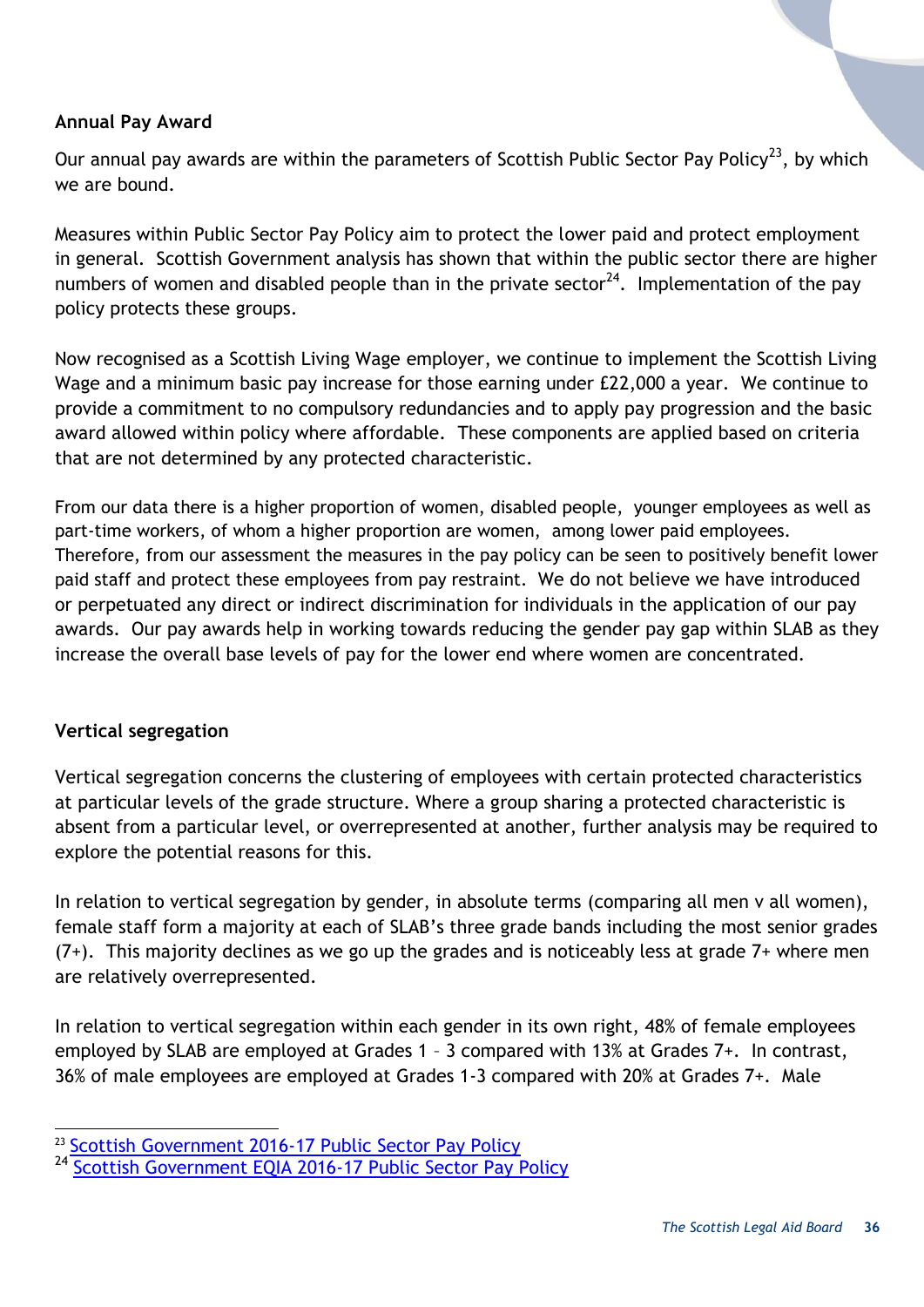employees are less clustered at the bottom of SLAB's grade structure as compared to female employees.

This is an improvement on the position in 2011-12 data, when 10% of female employees were in Grades 7+; and men held the majority of Grades 7+ posts. In 2011-12 there were 55 posts at Grades 7+ compared to 61 posts in 2015-16. The main increase in the number of posts (5 of the 6) was from 2013-14 to 2015-16 where the positions went to 3 men and 2 women.

Of total staff declaring disability (22), 18.2% (4) are in Grades 7+ and 45.4% (10) are at Grades 1- 3. For both grades ranges there is a higher representation of people with disabilities than the SLAB average. There are proportionally fewer employees with declared disabilities in Grades 4–6. There are no disclosed ethnic minority employees in Grades 7+.

#### **Horizontal segregation**

l

Horizontal segregation concerns the clustering of staff with certain protected characteristics into specific job types. We have looked at differences across our Directorates<sup>25</sup> and separated out PDSO, the Solicitor Contact Line (SCL) and CLAO.

CLAO has been considered separately from its Directorate, Strategic Development. They are sufficiently occupationally different from other teams in Strategic Development and we consider that they can be usefully compared with PDSO. Although numbers within SCL are small, they have a different work pattern to other solicitor groups which again, we thought would be interesting to review.

Looking at segregation by gender, our data shows that whilst the largest directorates (Corporate Services and Operations) and PDSO are broadly in line with the SLAB total representation (i.e. approximately 2 out of 3 employees in these directorates are female), there are notable variations within other parts of the organisation.

The Strategic Development and Chief Executive's directorate has a lower than average proportion of female staff (54% compared to the SLAB total of 64%). The greatest deviation can be seen within CLAO, where 92% of staff are female (nearly 30% more than the SLAB average)<sup>26</sup>. The reasons for these differences are unclear and indicate a need for further analysis and exploration. As already noted, the figures for disability and ethnic origin make it difficult to identify significant trends.

 $25$  For the purposes of this analysis the 'directorates' do not strictly observe our current structure in that we've separated out our frontline solicitor services, and the Legal Services Team is included in the Operations directorate.

<sup>26</sup> NOTE: this figure for CLAO comprises only 13% of total female staff employed by SLAB.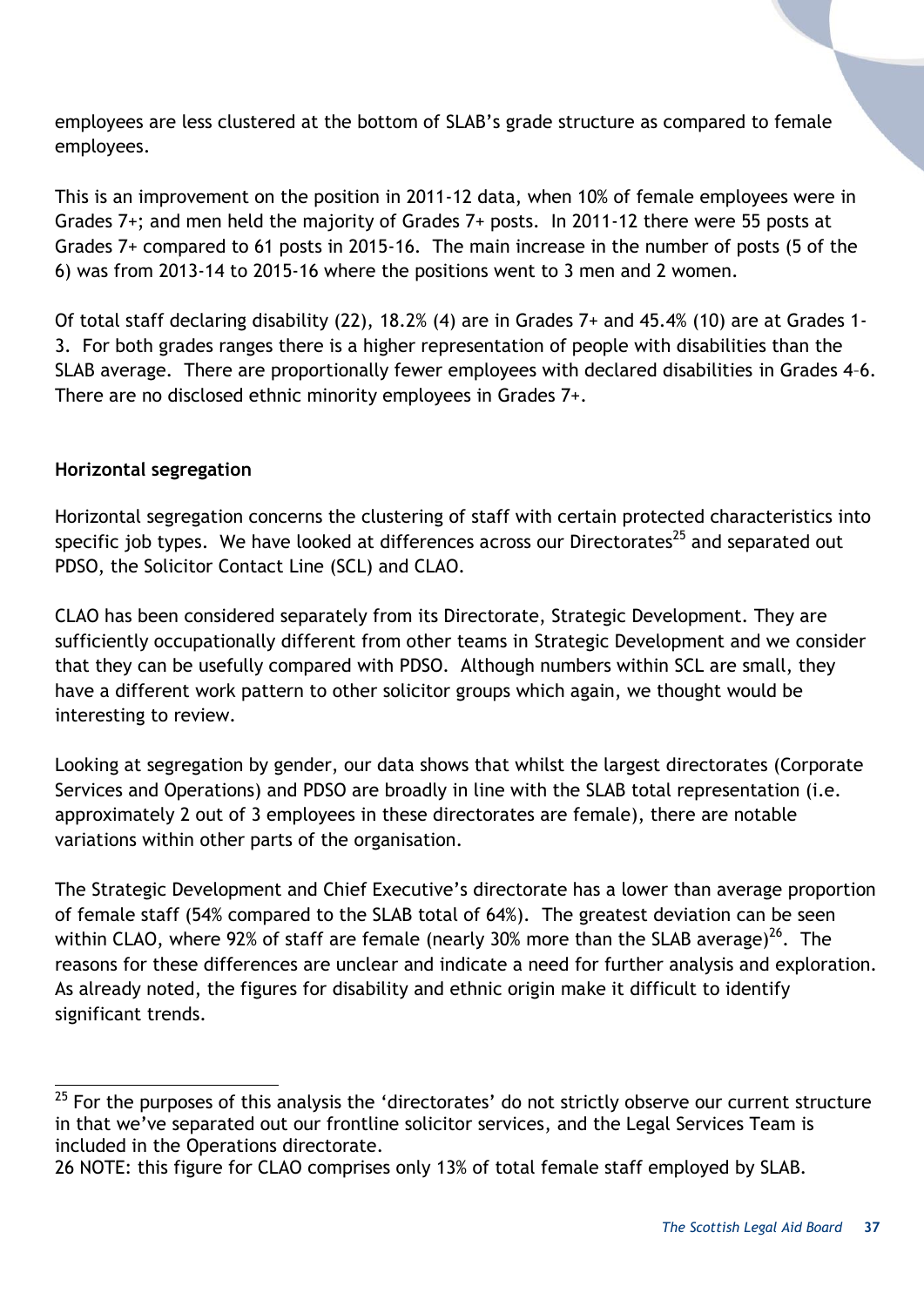However, it can be noted that Strategic Development and CLAO have no members of staff who declare they identify with an ethnic minority group (Note: this does not disaggregate ethnic minorities within the 'White' data category). It should be noted that just one change in personnel would have a significant impact on data percentages.

There are no employees who have declared they have a disability within the Strategic Development or SCL populations, whilst representation is low within CLAO. There is a relatively higher representation of employees who have declared a disability employed in Corporate Services.

There are various additional observations which could be noted. Further analysis is required to support any firm conclusions or future activity. Disclosure rates for these protected groups (specifically disability and ethnic origin) currently impact on our analysis, as does our current inability to consider differences with regards white minority and non-white minority ethnic groups.

#### <span id="page-37-0"></span>**The way we train our staff**

We recognise and value our employees' differences and individual contributions to our work and culture. We support employees to develop their skills and knowledge, enhancing their contribution to SLAB and their own career prospects. Our workforce has online access to information which maps core skill requirements to relevant learning opportunities. Since December 2016 we have been rolling out a new Learning Management System (LMS) which contains learning programmes dedicated to Equality, Diversity and Inclusion. These provide an easy pathway to useful e-learning courses, guidance and links to external support.

Equality and diversity training is a compulsory part of our corporate induction programme. The induction session involves completion of online learning packages including Challenging Behaviour, Cultural Awareness, Disability Etiquette and Working with the Equality Act. This is followed by a face to face discussion with our Corporate Policy Officer (Equalities) to talk in more detail about SLAB's equality strategy and how this relates to individual job roles.

In addition to compulsory corporate training, management is asked to identify and plan for relevant equalities training based on their departmental or individual employee needs. Examples of equality and diversity related training that have taken place since April 2015 include:

- Ten employees attended Equality Impact Assessment Training offered by SEPA
- Eight employees from CLAO, Communications, HR and Reception attended BSL Awareness Training provided by Deaf Action (places were given to other NDPBs and justice organisations)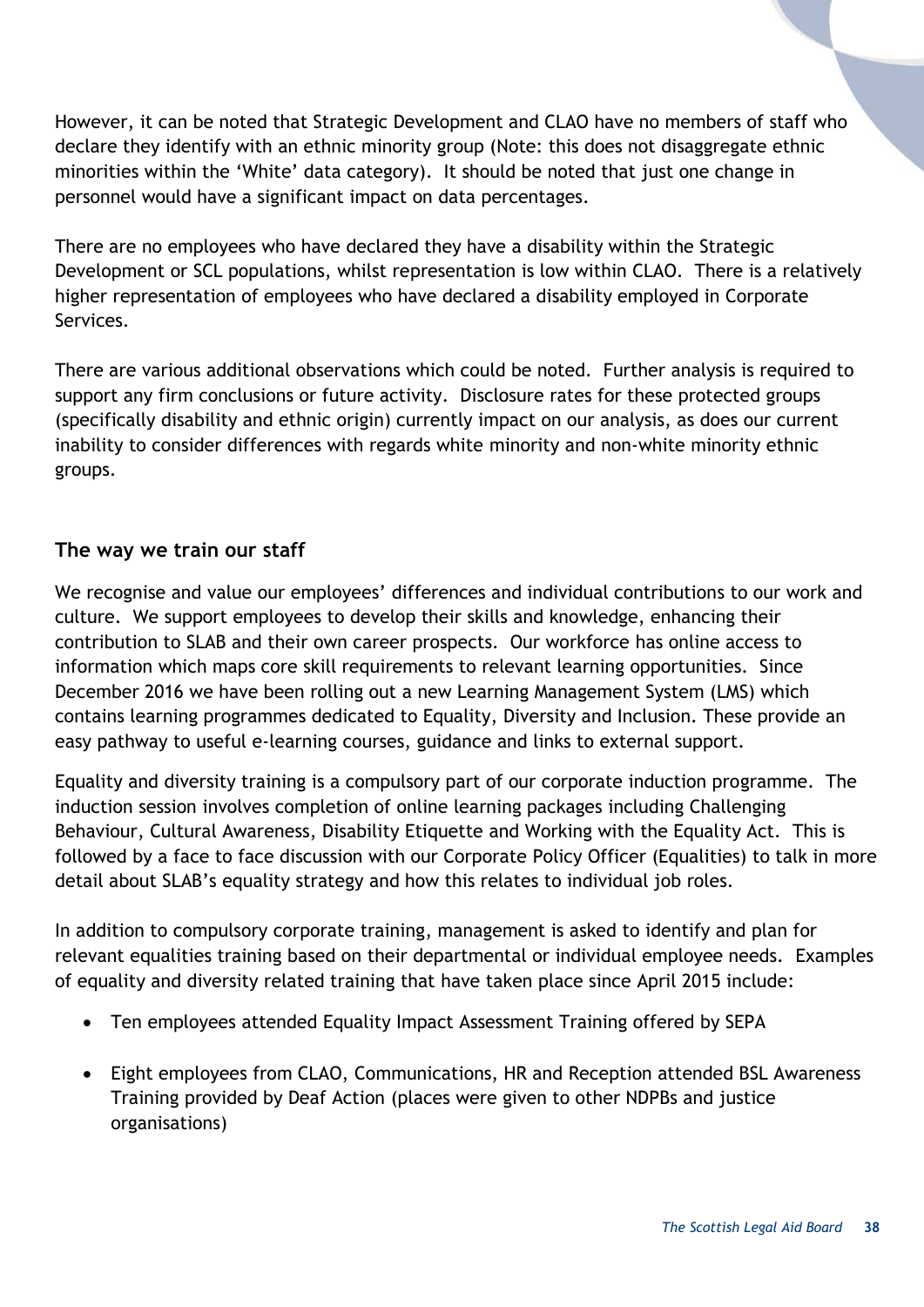- Our Communications team attended training on Hidden Accessibility and how to create accessible documents offered by SCVO
- 16 employees attended Neurodiversity Awareness Training and Dyslexia Awareness Training
- Four Reception staff attended a facilitated group session on equalities and customer service
- Three employees participated in 'Mindfulness' training to help them deal with stress or other mental health issues
- Several employees have undertaken individual learning as part of their professional development on topics such as 'Tackling sectarianism in the workplace' , SCoD Connect & Communicate Conference, Sign Language Refresher, Dealing with Debt and Mental Health and 'From Care To Where? A Spotlight on Aftercare'.

Solicitors in our Civil Legal Assistance Offices (CLAO) access CPD relevant to the equalities issues their clients face. We continue to roll out Mental Health First Aid Training to all CLAO employees, solicitors and business support, to further help staff to provide a service that meets the needs of people with mental health issues. Employees from the CLAO Aberdeen office regularly attend the Aberdeen Mental Health and Wellbeing Network which focuses on raising awareness and helping agencies to share knowledge. The CLAO Inverness office inputs to the NHS Highland Psychological Trauma Group and provides a bespoke mental health representation service.

Solicitors in our Public Defence Solicitors' Offices (PDSO) also access CPD relevant to the equalities issues their clients face. Recent CPD has focused on mental health and relevant legal updates, dyslexia awareness and communication across culture. Representatives from the PDSO are members of the Supporting Offenders with Learning Disabilities (SOLD) network and attend SOLD events.

#### <span id="page-38-0"></span>**How we use our employee data and staff engagement**

We analyse our employee data to provide assurance our policies and procedures provide equality of opportunity and to help us identify where further investigation may be required. Our HR team use the data to analyse our pay and performance management information which is considered by our Equalities Steering group.

We engage with our employees on an ongoing basis in respect of our Flexible Working policy. We are currently in the second phase of a Flexible Homeworking pilot to extend our offering for employees. At the end of phase one in 2015 all employees were surveyed for their views. Before moving forward to phase two of the project in 2016, an analysis of results had been done to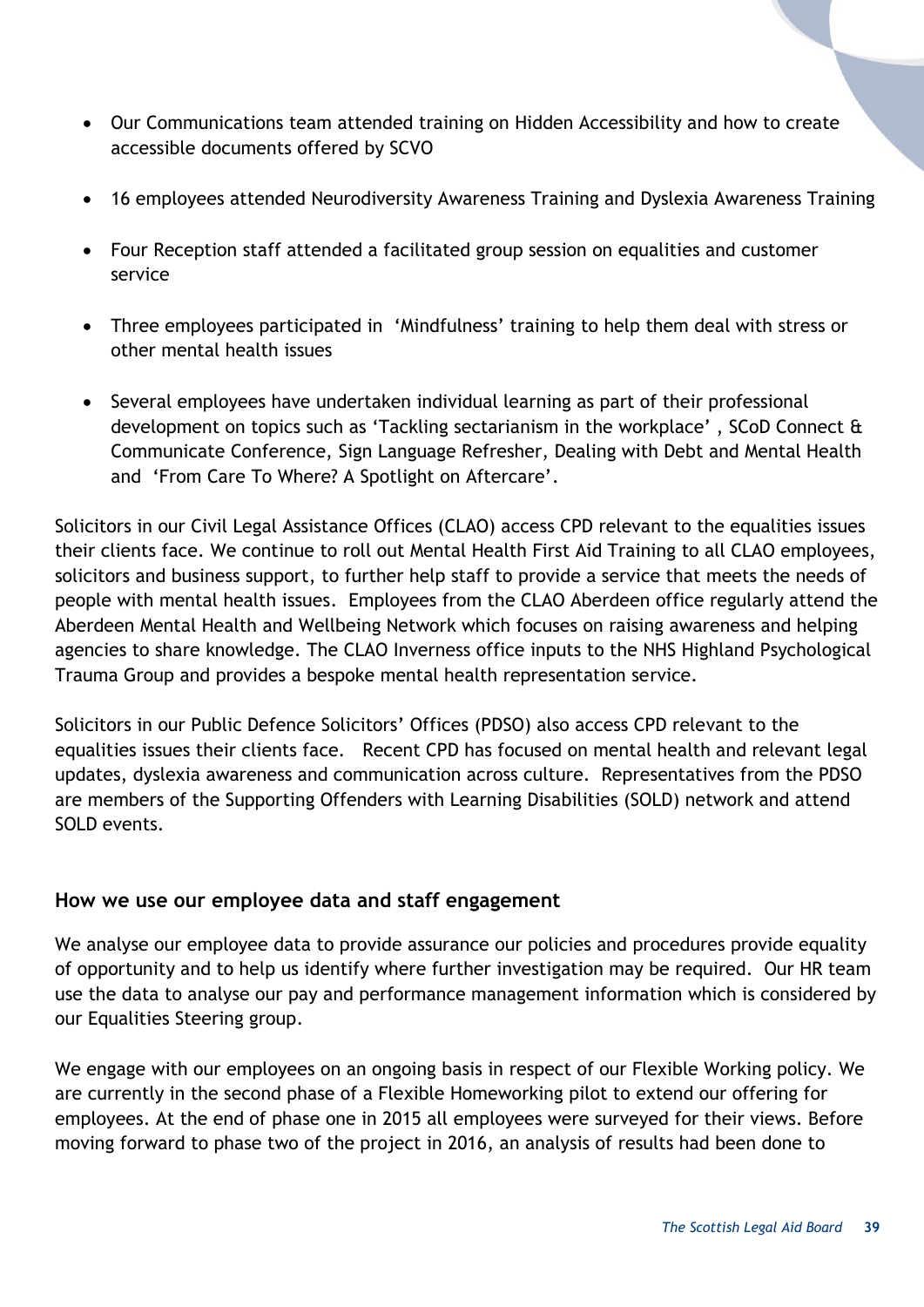ensure that no-one would experience any difficulties in joining or taking part in the pilot. No differences were found through the analysis of results by the protected equality characteristics.

<span id="page-39-0"></span>We have also been engaging with employees about mental health at work as already presented in this report.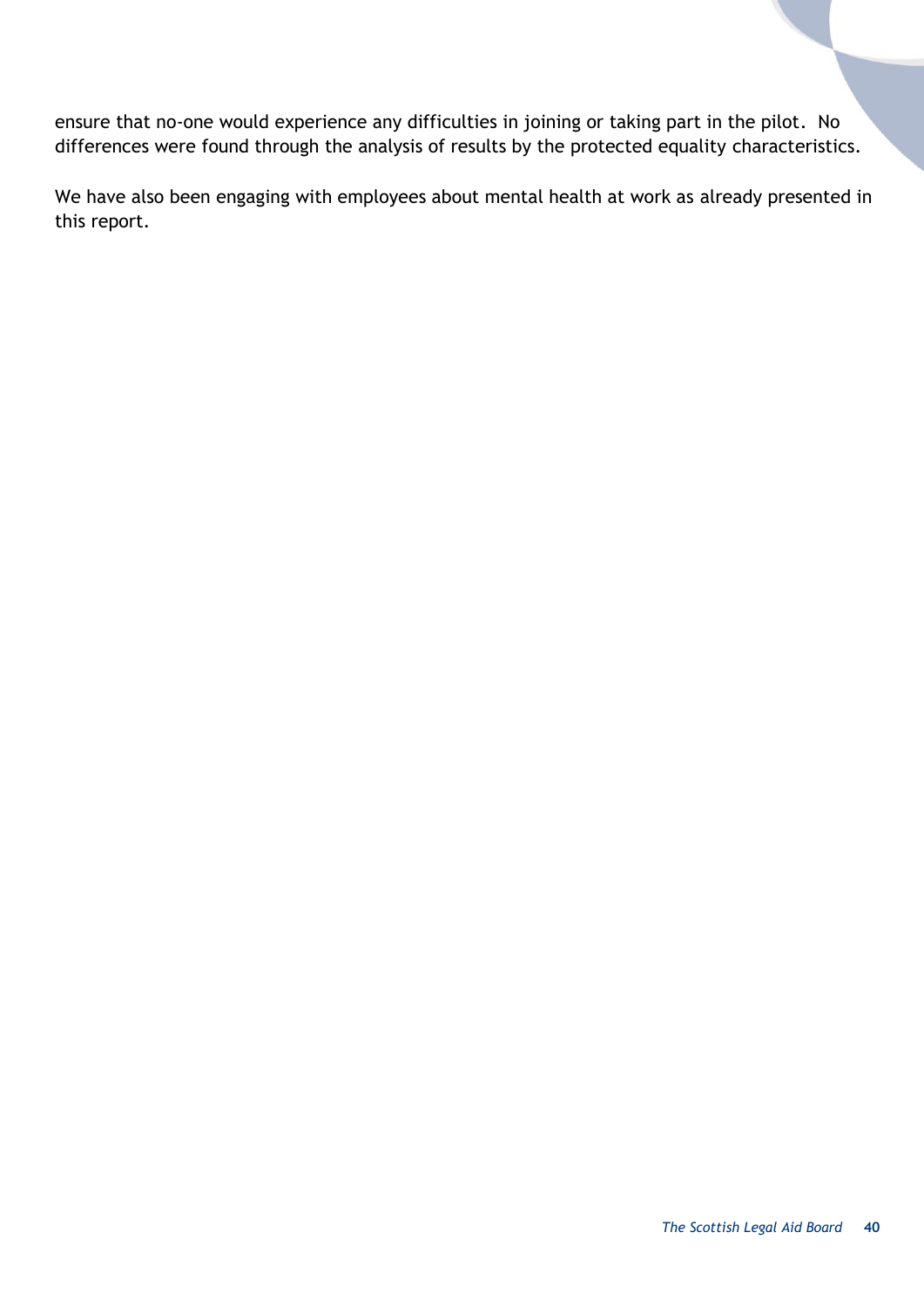#### **Who we are and what we do**

SLAB was set up in 1987 under the Legal Aid (Scotland) Act 1986 and we are accountable to Scottish Ministers.

SLAB is responsible for doing a range of things, the key ones being:

- advising Scottish Ministers on the operation of legal aid, and ways to develop it
- managing expenditure on legal assistance cases
- deciding whether to grant applications for legal aid
- assessing solicitors' and advocates' accounts for legal aid work, and paying them for the work they have done
- investigating and minimising fraud and abuse of legal aid
- operating and developing a network of SLAB employed solicitors who offer criminal and civil legal advice and representation
- operating a police station duty scheme which gives suspects the right of access to a solicitor before and during police interview as well as running the 24 hours, 7 days a week solicitor contact line which is staffed by solicitors employed by SLAB to provide legal advice to suspects
- providing grant funding for targeted legal advice and other services.

Our work is overseen by a non-executive board, the Chairman and members of which are appointed by Scottish Ministers. Our board currently consists of 12 members. The main responsibilities of the board are determining SLAB's strategic objectives and scrutinising expenditure, operations and organisational performance. We also have committees of the board to consider areas such as audit and risk; legal aid guidance and procedures; complex, sensitive or high profile legal aid cases; and remuneration and our pay arrangements.

Our Chief Executive, Colin Lancaster, is the Accountable Officer of the organisation and heads up an Executive Team made up of three directors responsible for the operational and administrative functions of SLAB, and the Principal Legal Adviser.

As a public body, SLAB also has a range of other duties and commitments, including:

 **Monitoring of Access to Legal Services.** We have a statutory function of monitoring the availability and accessibility of legal services and reporting to Scottish Ministers. We assess whether there is an inability of potential clients to find or obtain the services of solicitors or advocates willing to act in particular areas of law or specific geographic areas. This function is not restricted to the accessibility or availability of legally aided services. It also includes privately funded services. Our assessment of access to services is based on both types. We report our findings annually to ministers and publish these reports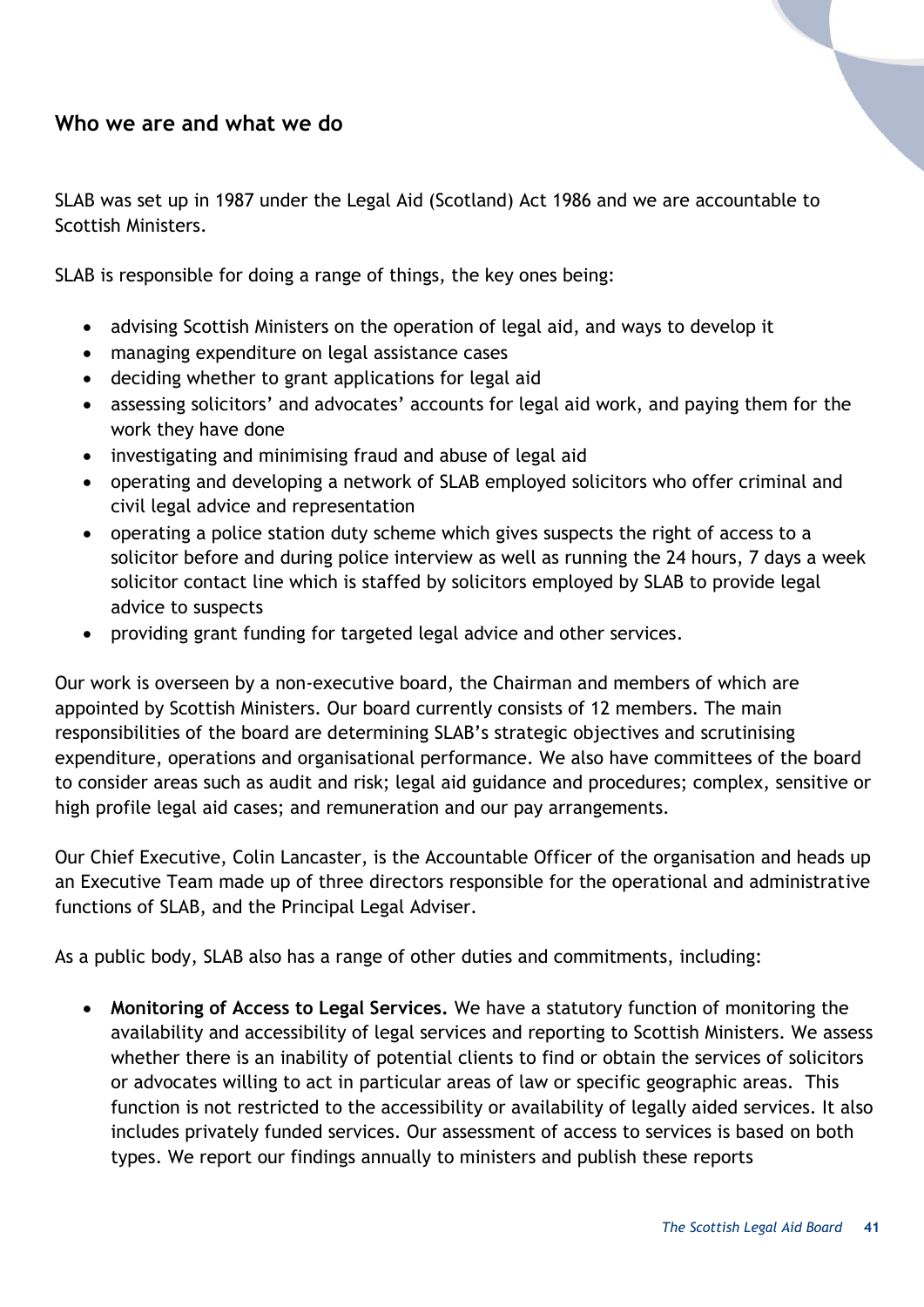- **Corporate Parenting.** On 1 April 2015, we became a Corporate Parent under the Children and Young Person (Scotland) Act 2014. The legislation introduces statutory duties on a range of public bodies, including SLAB, in regards to looked after children and care leavers. It places a number of responsibilities on SLAB in terms of how it deals with young people who experience the legal system
- **Fair Work**. We are committed to the Scottish Government's Fair Work agenda and are an accredited Living Wage employer. We actively support trainees and work placements
- **Public Bodies Climate Change Duties**. We have duties under the Climate Change (Scotland) Act 2009 that require us, in exercising our functions, to act in the way best calculated to contribute to the delivery of emissions reduction targets, in the way best calculated to help deliver any statutory climate change adaptation programme, and in a way we consider most sustainable. We have measured our organisation's carbon footprint since 2008 and now fully adopt the Carbon Trust's Management System. Reporting against this duty has now become mandatory from November 2016 and we will publish a report later in the year
- **Duty to Publish Information.** The Public Services Reform (Scotland) Act 2010 requires public bodies to publish information on certain expenditure and activities. Under the Act, we have a duty to publish information regarding a range of different expenditure, a statement of the steps taken during the year to promote and increase sustainable growth, and a statement of the steps taken during the year to improve efficiency, economy and effectiveness. We publish this information on our website.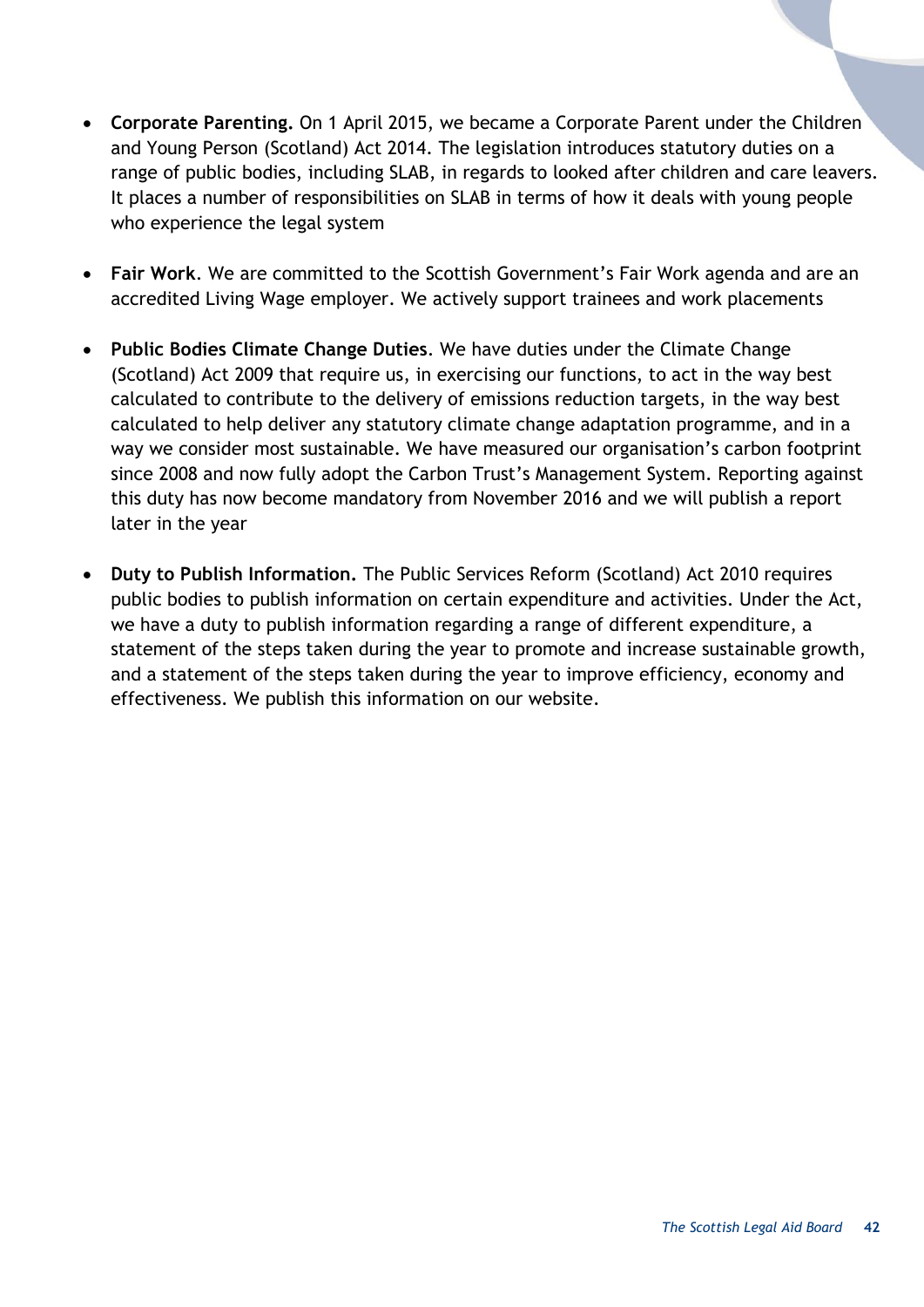#### <span id="page-42-0"></span>**Appendix A. List of evidence reviewed to support our equality outcomes 2017 – 2020**

[Race Equality Framework for Scotland](file://///cifssata/Common/Common/Policy/Equalities/Biannual%20reports/April%202017/Evidence%20file/Race%20Equality%20Framework%20for%20Scotland%202016%20-%202030.pdf) [EOC: removing barriers: race, ethnicity and employment](http://www.parliament.scot/parliamentarybusiness/CurrentCommittees/96080.aspx#c) CRER: Changing the Race Paradigm [The LSS Equality and Diversity strategy 2014-2017](file://///cifssata/Common/Common/Policy/Equalities/Biannual%20reports/April%202017/Evidence%20file/LSS%20Equality-Diversity-Strategy-2014-17.pdf) [SOLD Report: The Criminal Justice Pathway.](file://///cifssata/Common/Common/Policy/Equalities/Biannual%20reports/April%202017/Evidence%20file/SOLD%20CJPathway%20challenges%20and%20opportunities%20for%20improvements.pdf) [Draft Mental Health Strategy](https://consult.scotland.gov.uk/mental-health-unit/mental-health-in-scotland-a-10-year-vision) – ten years EHRC – pregnancy and maternity discrimination and disadvantage summary report EHRC Strategy BSL (Scotland) Act Close the Gap publication [Principles of Inclusive Communication](file://///cifssata/Common/Common/Shared/Equalities/Equality%20information/The%20different%20equality%20groups/All%20groups_Equalities%20&%20Society%20&%20Justice/Principles%20of%20Inclusive%20Communication.pdf) UNCRPD national action plan Collaborative working with justice partners.

**SLAB evidence:** Staff survey 2015 Mental Health Check Survey 2016 People related policies and work (e.g. launch of Read/ Write Gold – 5 licences). [Stakeholder engagement](http://www.slab.org.uk/about-us/what-we-do/research/stakeholder/) work including Civil Survey (2013 and 2016)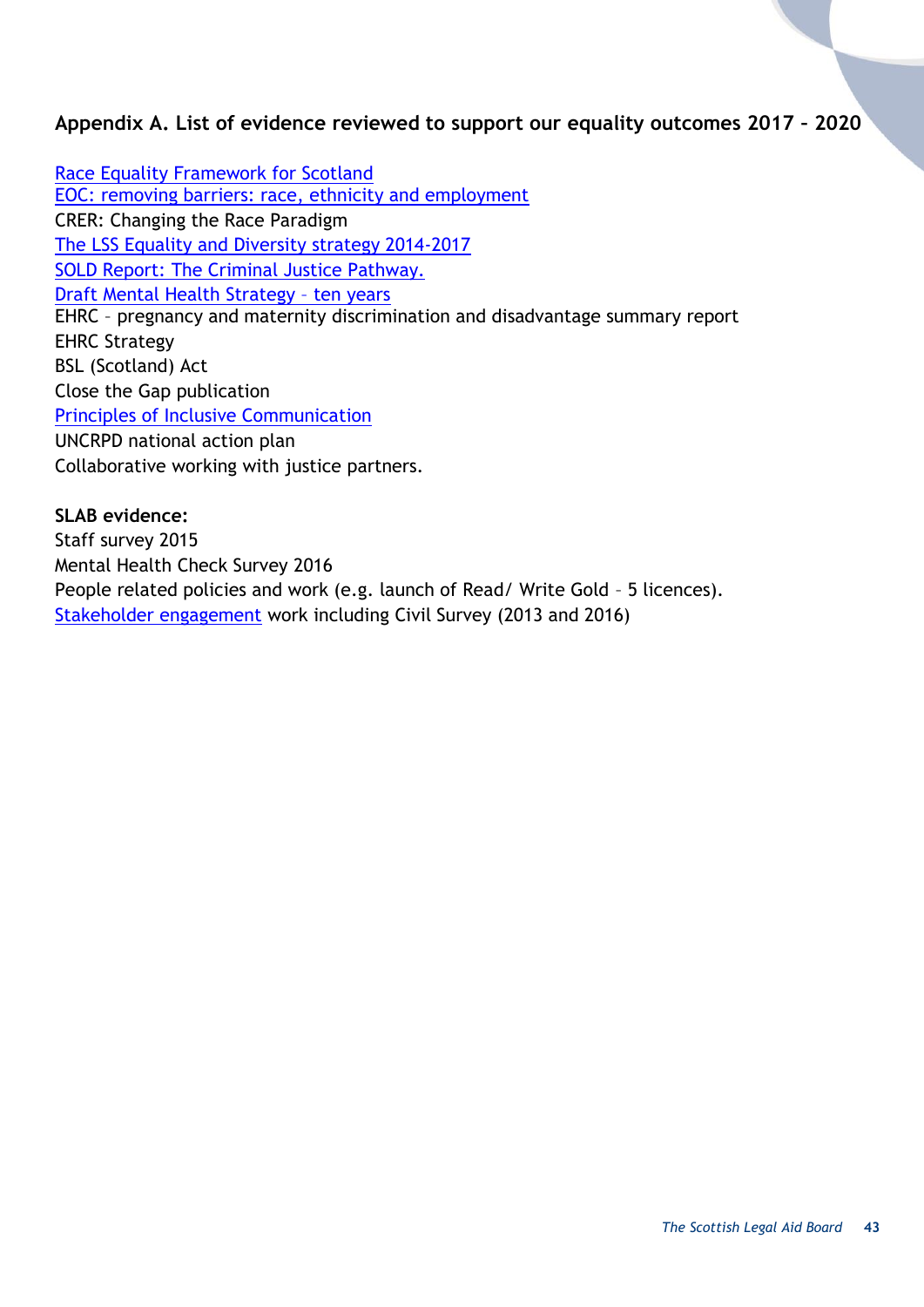<span id="page-43-0"></span>**Appendix B. Equality monitoring of protected characteristics 2014-15 and 2015-16 top line comparison tables.**

|        | -            |         |      |         |      | Change |        |
|--------|--------------|---------|------|---------|------|--------|--------|
|        |              | 2014-15 |      | 2015-16 |      |        |        |
|        |              | Count   | $\%$ | Count   | %    | count  | %      |
| Gender | Female       | 257     | 65%  | 250     | 64%  | $-7$   | $-1%$  |
|        | Male         | 141     | 35%  | 138     | 36%  | -3     | $+1\%$ |
|        | <b>Total</b> | 398     | 100% | 388     | 100% | $-10$  | ۰.     |

#### **Table 1 Employees gender distribution comparison 2014-15 with 2015-16**

#### **Table 2 Employees national identity distribution comparison 2014-15 with 2015-16**

|          |                |         |      |         |      | Change         |       |
|----------|----------------|---------|------|---------|------|----------------|-------|
|          |                | 2014-15 |      | 2015-16 |      |                |       |
|          |                | Count   | %    | Count   | %    | count          | %     |
| National | <b>British</b> | 77      | 19%  | 79      | 20%  | $+2$           | $+1%$ |
| Identity | English        | ~10     | 2%   | ~10     | 2%   | ۰.             | 0%    |
|          | Irish          | ~10     | 1%   | ~10     | 1%   | ٠              | 0%    |
|          | Scottish       | 250     | 63%  | 247     | 64%  | $-3$           | $-1%$ |
|          | Other          | 10      | 3%   | ~10     | 2%   | $\blacksquare$ | $-1%$ |
|          | Not stated     | 50      | 13%  | 44      | 11%  | -6             | $-2%$ |
|          | <b>Total</b>   | 398     | 100% | 388     | 100% | $-10$          |       |

#### **Table 3 Employees ethnic origin distribution comparison 2014-15 with 2015-16**

|                  |                                | 2014-15 |      | 2015-16 |      | Change |       |
|------------------|--------------------------------|---------|------|---------|------|--------|-------|
|                  |                                | Count   | $\%$ | Count   | $\%$ | count  | %     |
| Ethnic<br>Origin | White, incl. white<br>minority | 275     | 69%  | 281     | 72%  | $+6$   | $+3%$ |
|                  | Ethnic minority                | 12      | 3%   | ~10     | 2%   | ۰      | $-1%$ |
|                  | Not stated                     | 111     | 28%  | 99      | 26%  | $-12$  | $-2%$ |
|                  | <b>Total</b>                   | 398     | 100% | 388     | 100% | $-10$  |       |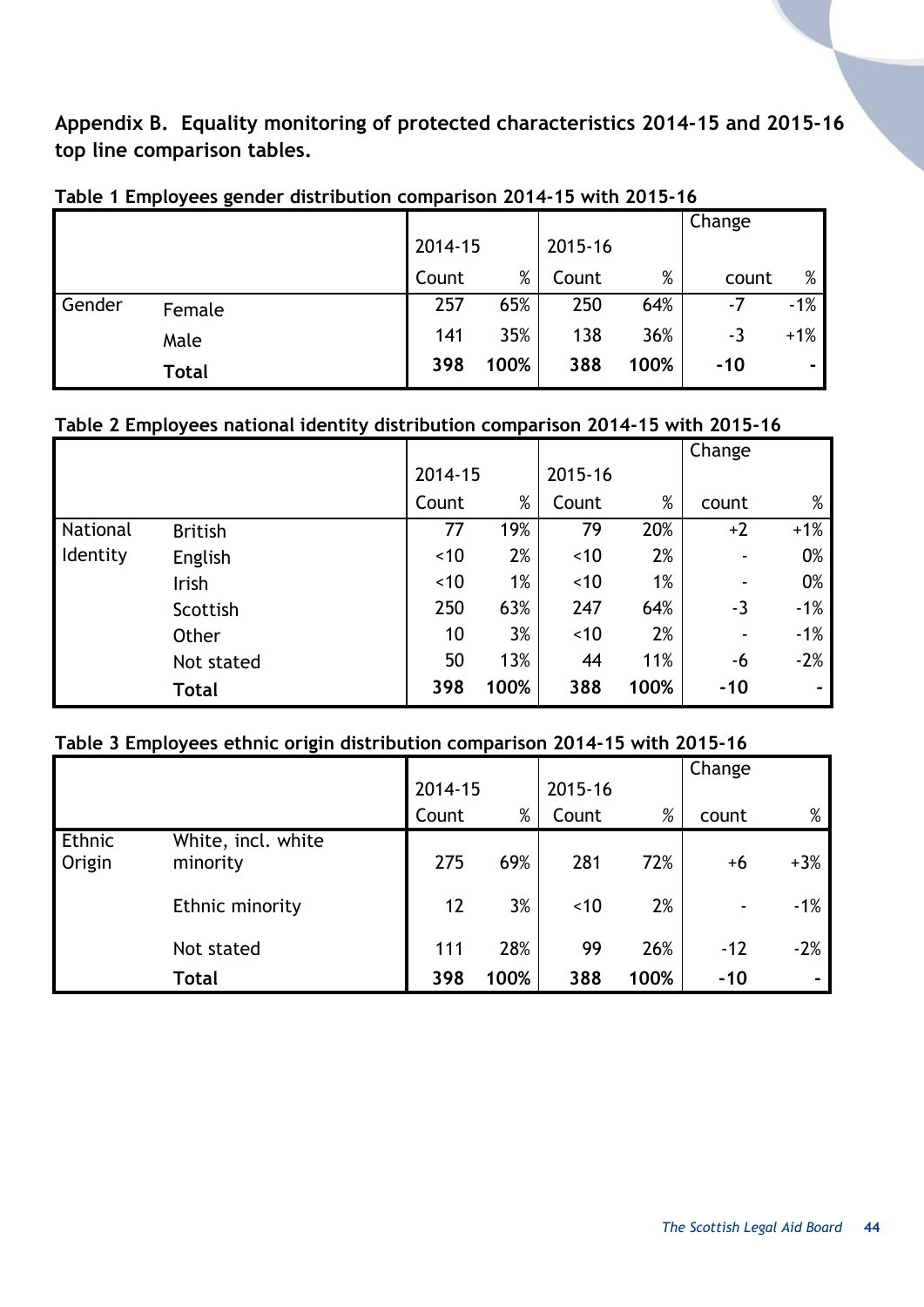|           |                          |         |      |         |      | Change |       |
|-----------|--------------------------|---------|------|---------|------|--------|-------|
|           |                          | 2014-15 |      | 2015-16 |      |        |       |
|           |                          | Count   | $\%$ | Count   | %    | count  | $\%$  |
| Religion  | No religion              | 127     | 32%  | 130     | 34%  | $+3$   | $+2%$ |
| or Belief | Christian                | 128     | 32%  | 123     | 32%  | $-5$   | 0%    |
|           | Other religion or belief | ~10     | 3%   | 10      | 3%   | ۰      | 0%    |
|           | Not stated               | 134     | 34%  | 125     | 32%  | -9     | $-2%$ |
|           | Total                    | 398     | 100% | 388     | 100% | $-10$  | ۰.    |

#### **Table 4 Employees religion or belief distribution comparison 2014-15 with 2015-16**

#### **Table 5 Employees sexual orientation distribution comparison 2014-15 with 2015-16**

|                    |                          |         |      |         |      | Change |   |       |
|--------------------|--------------------------|---------|------|---------|------|--------|---|-------|
|                    |                          | 2014-15 |      | 2015-16 |      |        |   |       |
|                    |                          | Count   | %    | Count   | %    | count  | % |       |
| Sexual             | Heterosexual             | 325     | 82%  | 323     | 83%  | $-2$   |   | $-1%$ |
| <b>Orientation</b> | Lesbian, gay or bisexual | ~10     | 2%   | ~10     | 2%   |        |   | 0%    |
|                    | Not stated               | 64      | 16%  | 58      | 15%  | -6     |   | $-1%$ |
|                    | Total                    | 398     | 100% | 388     | 100% | $-10$  |   |       |

#### **Table 7 Employees disability distribution comparison 2014-15 with 2015-16**

|            |            |         |      |         |      | Change |       |
|------------|------------|---------|------|---------|------|--------|-------|
|            |            | 2014-15 |      | 2015-16 |      |        |       |
|            |            | Count   | %    | Count   | %    | Count  | $\%$  |
| Disability | No         | 334     | 84%  | 327     | 84%  | -7     | 0%    |
|            | Yes        | 20      | 5%   | 22      | 6%   | $+2$   | $+1%$ |
|            | Not stated | 44      | 11%  | 39      | 10%  | -5     | $-1%$ |
|            | Total      | 398     | 100% | 388     | 100% | $-10$  |       |

#### **Table 8 Employees age distribution comparison 2014-15 with 2015-16**

|          |                 |         |      |         |      | Change |        |
|----------|-----------------|---------|------|---------|------|--------|--------|
|          |                 | 2014-15 |      | 2015-16 |      |        |        |
|          |                 | Count % |      | Count   | %    | Count  | %      |
| Age      | $\leq$ 24 years | 16      | 4%   | 20      | 5%   | $+4$   | $+1%$  |
| (banded) | 25 - 39 years   | 139     | 35%  | 137     | 35%  | $-2$   | 0%     |
|          | 40 - 49 years   | 128     | 32%  | 123     | 32%  | $-5$   | 0%     |
|          | 50 - 59 years   | 95      | 24%  | 94      | 24%  | $-1$   | 0%     |
|          | $60+$ years     | 20      | 5%   | 14      | 4%   | -6     | $-1%$  |
|          | Total           | 398     | 100% | 388     | 100% | $-10$  | $\sim$ |